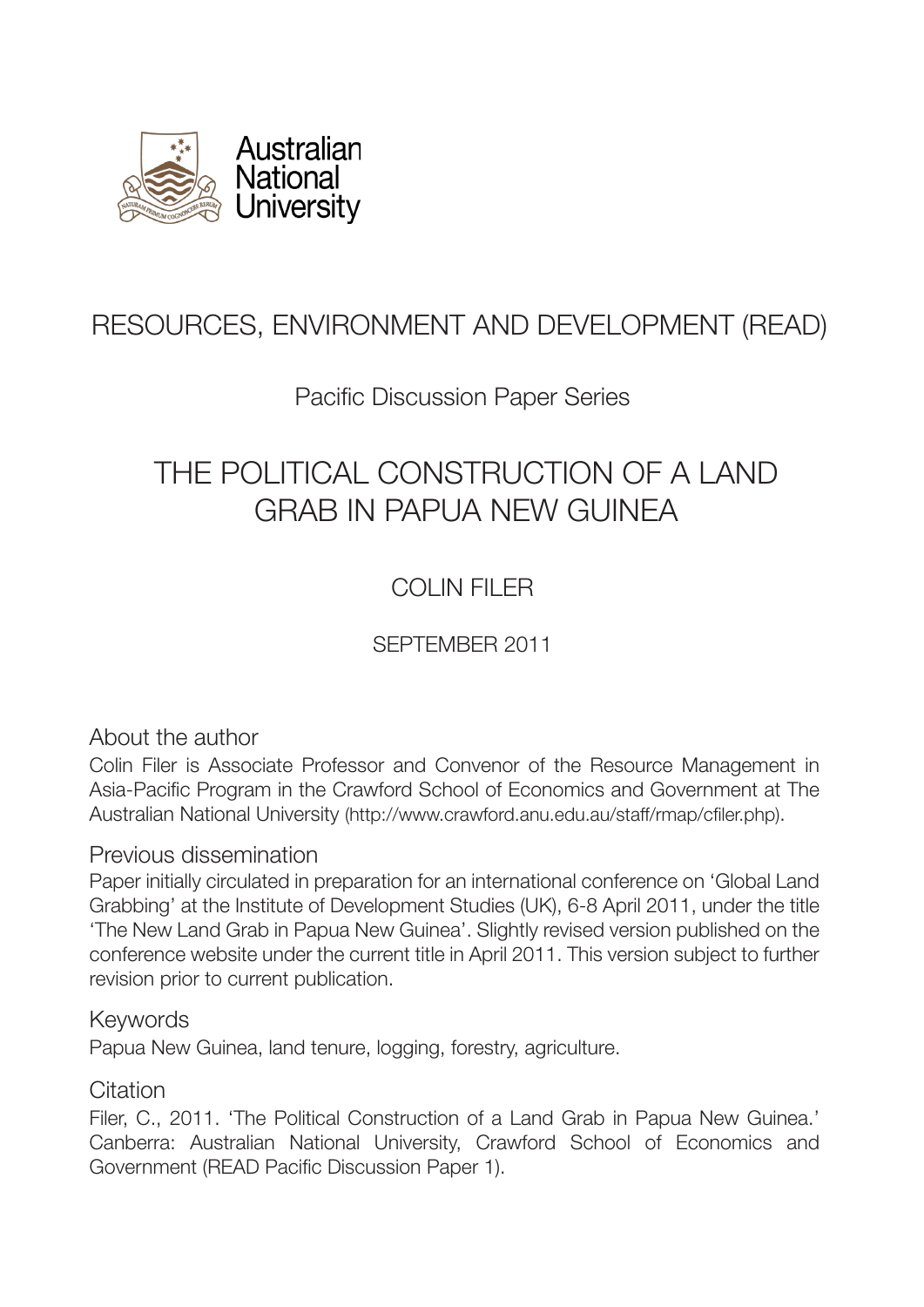#### **INTRODUCTION**

It is still commonly asserted that 97 per cent of the land in Papua New Guinea (PNG) remains under customary ownership, just as it was when PNG gained its independence from Australian colonial rule in 1975 (GPNG 2007b; AusAID 2008). Indeed, some commentators believe that this abiding reality is a major constraint on the country's economic development (Jones and McGavin 2001; Lea 2002; Gosarevski et al. 2004). But there is now some cause for these commentators to celebrate a new reality. Between the beginning of July 2003 and the end of April 2011, around 5 million hectares of customary land (11 per cent of PNG's total land area) passed into the hands of national and foreign corporate entities through a legal mechanism known as the 'lease-leaseback scheme'. This is twice the amount of land which one international study found to have been 'grabbed' by corporate interests across five different African countries over a comparable period of time (Cotula et al. 2010).

A study by the World Bank picks out sub-Saharan African countries with 'very weak land governance' as favoured targets for what it describes as the recent 'land rush' (World Bank 2010: 50). The Bank paid no particular attention to the recent land grab in PNG, but in this paper I will show that PNG also counts as a country with very weak land governance, despite the protection afforded to customary tenures by its own national constitution. The Bank also identifies the food price surge of 2008 as a key factor motivating the corporate acquisition of large areas of farmland in developing countries. This appears to resonate with a statement made by PNG's former Lands Minister and Deputy Prime Minister in 2010, when he spoke of foreign investors pestering his office with demands for 100 000-hectare blocks of land for future agricultural investment (*Post-Courier*, 3 May 2010). However, my argument in this paper will be that PNG's land grab began five years before the food price surge, and in order to understand the motivation behind it, we need to understand that what is being grabbed is not primarily 'farmland', but what the Bank describes as 'currently forested unprotected areas with low population density that are potentially suitable for rainfed crop production' (World Bank 2010: 53). As we shall see, it is a moot point whether the companies interested in the acquisition of such land in PNG have any genuine interest in its agricultural potential, or whether they are simply looking for new ways to log PNG's native forests without following the rather onerous procedures imposed by PNG's forestry legislation.

In the first section of this paper, I shall summarise the available evidence on the recent operation of the lease-leaseback scheme, with particular attention to its role in the promotion of so-called 'agroforestry' projects. I shall then document the operation of the scheme in more detail with three local case studies drawn from different parts of the country. In the third section of the paper, I shall use the insights drawn from these case studies to construct an ideal-typical model of the political and bureaucratic process through which the scheme has been applied to the alienation of customary land. In the fourth section, I question some of the ideological assumptions which have interfered with a pragmatic or realistic assessment of the social, political and economic forces at work in this process of alienation. And by way of conclusion, I shall briefly consider the chances of halting or reversing this process and the possible consequences of a failure to do so.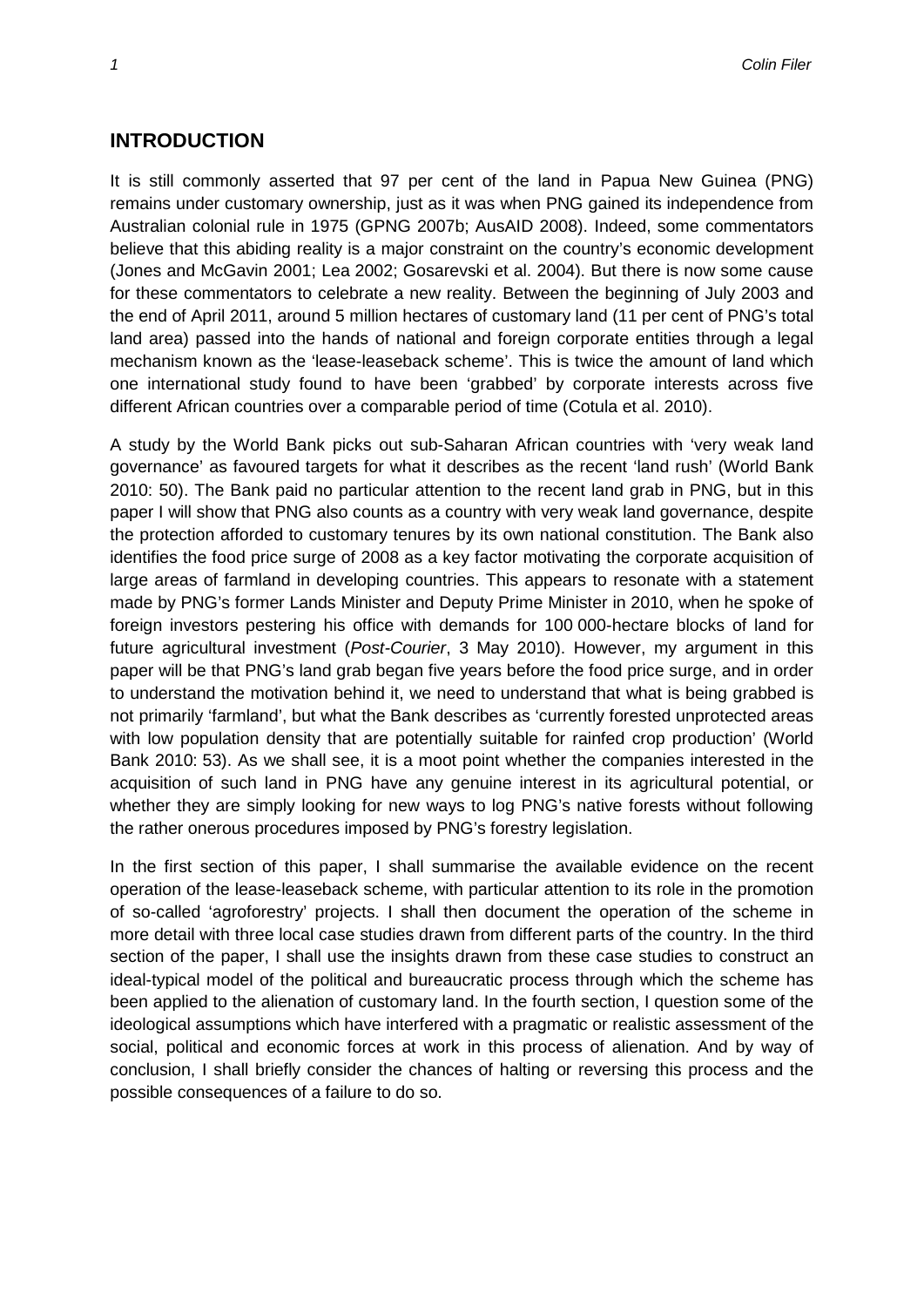#### **LAND ACQUISITION UNDER THE LEASE-LEASEBACK SCHEME**

The history of land legislation in PNG, both in the colonial and post-colonial period, contains a number of legal innovations that signally failed to achieve their intended aims for many years after they were first introduced, yet were later used in ways that were not anticipated by their draftsmen. One such case is the so-called 'lease-leaseback scheme', which was originally devised in 1979, four years after Independence, as a stop-gap measure to compensate for the absence of any effective legal mechanism for the registration of customary land titles in a situation where land titles of some kind were seen as an essential precondition for commercial agricultural development, but 97 per cent of all the land in PNG was still unregistered customary land. This scheme was incorporated into PNG's *Land Act* in the form of specific provisions which enable the State to lease customary land from the customary landowners and then lease it back to these same landowners, or to other persons or organisations of which they approve, for periods of up to 99 years. In the current version of the *Land Act*, which dates from 1996, Section 11 says that the Minister 'may lease customary land for the purpose of granting a special agricultural and business lease of the land', while Section 102 says that 'a special agricultural and business lease shall be granted: (a) to a person or persons; or (b) to a land group, business group or other incorporated body, to whom the customary landowners have agreed that such a lease should be granted'. Section 11 also says that 'an instrument of lease in the approved form, executed by or on behalf of the customary landowners, is conclusive evidence that the State has a good title to the lease and that all customary rights in the land, except those which are specifically reserved in the lease, are suspended for the period of the lease to the State'.

In the first decade of its operation, the lease-leaseback scheme only achieved the conversion of around 6000 hectares of customary land, most of it in small parcels of 20 hectares, and the holders of Special Agricultural and Business Leases (SABLs) were often unable to defend their new assets against customary claims (Thompson and MacWilliam 1992: 145–8). In 1987, the scheme was streamlined by removing the need for proposals to be advertised for public comment (Larmour 1991: 61), but this made little immediate difference to the number of proposals that were actually implemented. It was only after two decades of inaction on the part of the Lands Department that PNG's oil palm industry started using the scheme to develop so-called 'mini-estates' on customary land around the margins of the government land on which the main ('nucleus') oil palm estates and associated land settlement schemes had previously been established. In this use of the scheme, the oil palm companies engaged expert consultants to organise customary landowners into incorporated land groups (ILGs) under the terms of the *Land Groups Incorporation Act 1974*, then arrange the lease of their land to the State, then arrange the grant of SABLs to these same ILGs, and finally arrange for the new leaseholders to grant sub-leases to the oil palm companies. By the end of 2000, mini-estates with a combined area of 10 401 hectares had been established in the vicinity of three of the five oil palm schemes in PNG, and plans were afoot to convert an additional 16 620 hectares under the lease-leaseback scheme (Oliver 2001: 69). However, it took several years for these plans to be implemented, and the total amount of customary land converted in this way only amounted to 32 000 hectares at the end of 2010 (Ian Orrell, personal communication, January 2011).

The phenomenon which I describe as the 'new land grab' is one in which SABLs are not issued to ILGs through the process supported by the oil palm industry, but rather to private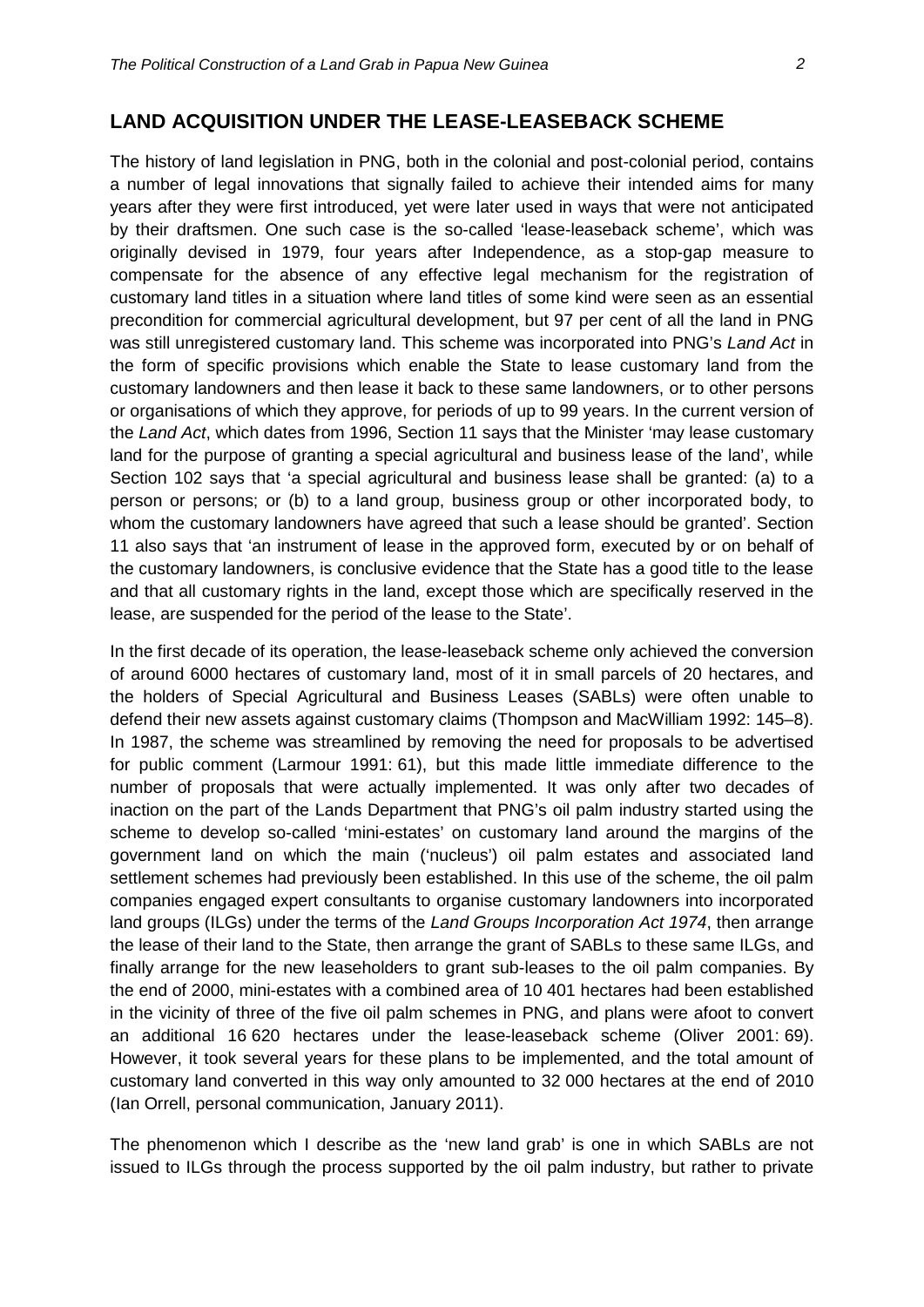companies which supposedly count as 'other incorporated bodies' approved by the customary landowners under Section 102 of the *Land Act*. Evidence of this phenomenon is derived from the PNG government's National Gazette, through which the public is notified of each SABL which has been granted by the Lands Department. These notices specify the number of hectares covered by each lease, its approximate location, its duration, and the name of the corporate body to which it has been granted (see Annex 1). Tables 1, 2 and 3 are based on the information provided in such notices since the start of 2003, which seems to be the year in which the new land grab began to take off.<sup>1</sup> Table 1 shows a steady increase in the amount of customary land which has apparently been 'grabbed' by private companies in subsequent years. Table 2 shows that nearly all of this land has been acquired in blocks of more than 1000 hectares, under 54 leases which fit the standard definition of a 'large-scale' acquisition (Cotula et al. 2010: 3).

| Year        | No. | Total area (ha) |
|-------------|-----|-----------------|
| 2003        | 1   | 11,800          |
| 2004        | 2   | 365             |
| 2005        | 3   | 44,094          |
| 2006        | 6   | 125,901         |
| 2007        | 16  | 475,618         |
| 2008        | 10  | 402,906         |
| 2009        | 10  | 1,154,842       |
| 2010        | 16  | 1,959,307       |
| 2011 (part) | 4   | 799,974         |
| Total       | 68  | 4,974,587       |

**Table 1**: Leasebacks to private companies, 2003–2011.

**Source**: PNG National Gazette.

**Table 2**: Size of areas covered by leasebacks to private companies, 2003–2011.

| Size of lease area            | No. | Total area (ha) |
|-------------------------------|-----|-----------------|
| Very small $(< 100$ ha)       | 6   | 330             |
| Small (100 - 1000 ha)         | 8   | 2,150           |
| Medium (1000 - 10,000 ha)     | 10  | 65,000          |
| Large $(10,000 - 100,000$ ha) | 30  | 834,591         |
| Extra large (> 100,000 ha)    | 14  | 4,113,750       |
| Total                         | 68  | 4,974,587       |

**Source**: PNG National Gazette.

<span id="page-3-0"></span><sup>&</sup>lt;sup>1</sup> These tables do not include an area of more than 200 000 hectares in Oro Province that was granted to a company called Musida Holdings Ltd in January 2009. That is because the lease was invalidated by an order of the National Court in February 2010, and the land in question was included in a larger area of more than 300 000 hectares that was leased to Musa Valley Management Company Ltd in September 2010 (see Annex 1). An additional difference from the national figures presented in my recent discussion of the land grab in New Ireland Province (Filer 2011) is explained by the removal of 41 234 hectares of land in West New Britain Province over which two SABLs have (mistakenly) been issued in the period under consideration. This second mistake is discussed in a subsequent section of the current paper.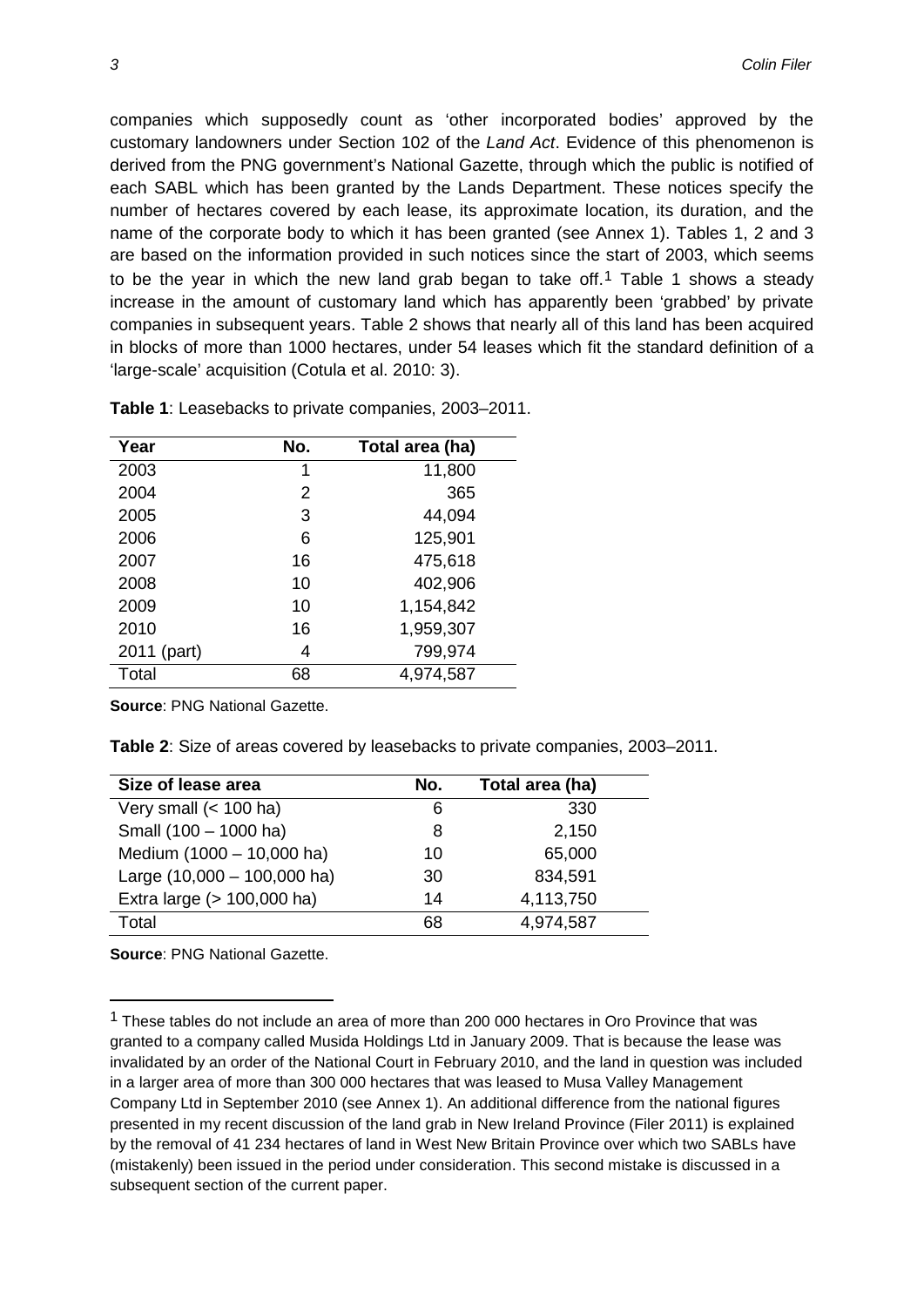Table 3 shows a significant degree of variation in the extent of the land grab in each of PNG's 19 provinces, with more than 20 per cent of the land being converted in PNG's largest and most thinly populated province (Western), and none at all in six provinces (three in the highlands and three in the lowlands).<sup>[2](#page-3-0)</sup>

| <b>Province</b>   | Total area (ha) | Leasebacks (ha) | Leasebacks (%) |
|-------------------|-----------------|-----------------|----------------|
| Western           | 10,084,400      | 2,120,880       | 21.03          |
| <b>West Sepik</b> | 3,601,200       | 735,825         | 20.43          |
| Oro               | 2,251,000       | 348,160         | 15.47          |
| New Ireland       | 997,400         | 141,529         | 14.19          |
| Gulf              | 6,220,000       | 784,206         | 12.61          |
| E. New Britain    | 1,567,800       | 177,545         | 11.32          |
| Central+NCD       | 2,995,700       | 299,750         | 10.01          |
| East Sepik        | 4,475,200       | 196,933         | 4.40           |
| Madang            | 2,873,200       | 112,400         | 3.91           |
| W. New Britain    | 2,101,200       | 48,560          | 2.31           |
| Morobe            | 3,309,000       | 8,374           | 0.25           |
| S. Highlands      | 2,569,800       | 358             | 0.01           |
| W. Highlands      | 889,700         | 65              | 0.01           |
| Total             |                 | 4,974,587       |                |

**Table 3**: Provincial land areas covered by leasebacks to private companies, 2003–2011.

**Source**: PNG National Gazette.

**.** 

Unfortunately, the notices published in the National Gazette do not specify the development purpose for which each lease has been granted, even though the purpose is meant to be specified in a schedule attached to the instrument by which customary landowners lease their land to the State in the first instance. In a few cases, the purpose can be deduced from the fact that words like 'oil palm' occur in the name of the company to which an SABL has been granted, but in most cases, recourse must be had to other sources of information in order to establish the identities and motivations of the people involved in each project or scheme. It is not at all easy to determine the proportion of the total area converted under the lease-leaseback scheme which is dedicated to some form of agricultural development, rather than any other kind of 'special business'. Nor is it easy to determine the extent to which 'special agricultural' leases are being used to facilitate the logging of native forests without any serious or realistic plan to replace these forests with profitable capitalist farms.

The availability of additional evidence, whether from published or unpublished sources, tends to vary with the size of the land portion which has been converted, and to a lesser extent, with the period of time which has elapsed since the leaseback was granted. About half of the area covered by 'small' or 'very small' leases of less than 1000 hectares seems to have been leased for a variety of non-agricultural purposes. Of far greater significance is the largest single leaseback to date—an area of 790 800 hectares in Western Province that was leased

<span id="page-4-0"></span> $2$  The rural population of PNG is equally divided between 'highlanders', who traditionally live at altitudes above 1000 metres, and 'lowlanders' who traditionally live at lower altitudes, mostly below 300 metres. The political division between the five highland provinces and the fourteen lowland provinces does not quite match this geographical and demographic distinction, but the divergence is not significant at the level of national aggregate statistics relating to the rural population.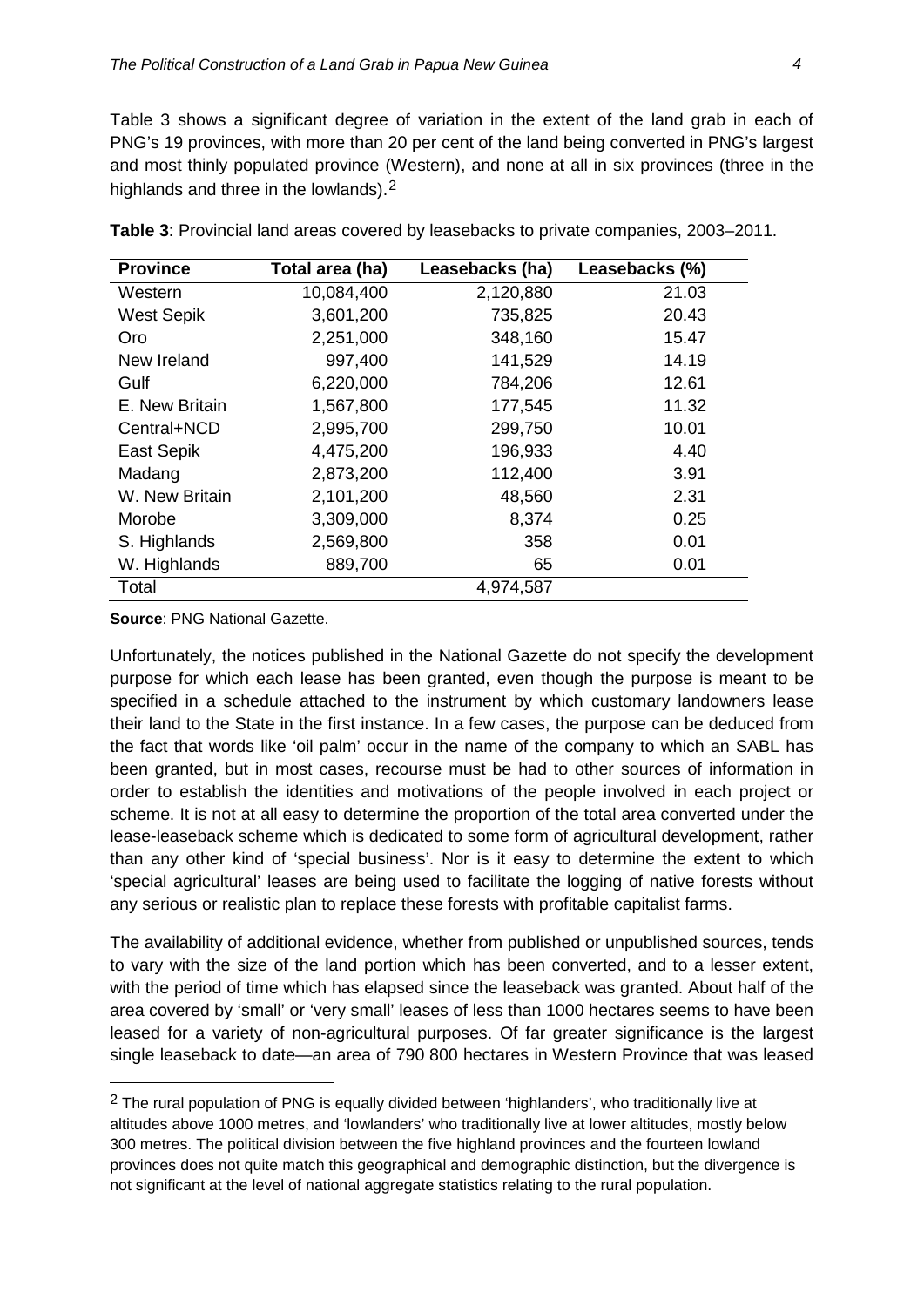to a landowner company called Tumu Timber Development Ltd (TTDL) in April 2009. This lease covers the Kamula Doso forest area, which had previously been the subject of a Forest Management Agreement (FMA) between the State and the customary owners. This means that the PNG Forest Authority (PNGFA) should have been able to transfer the timber harvesting rights to a commercial logging company under a Timber Permit. However, the directors of TTDL took advantage of an ongoing legal dispute over the validity of the FMA<sup>[3](#page-4-0)</sup> to support a voluntary carbon trading scheme through which they would derive some financial benefit from keeping the forest intact. This is the only case to date in which the holders of an SABL are known to have expressed any preference for this form of land use. There are many other cases of large-scale land acquisitions in which their preferences are simply unknown because the Lands Department treats all the relevant schedules as state secrets and no other documentation is available. However, if the Kamula Doso forest area is taken out of the equation, the available evidence indicates that the rest of the areas covered by 'medium', 'large' or 'extra large' leasebacks are all meant to be used for some form of agricultural development, while many contain significant areas of native forest which have not yet been logged. And if logging is the real name of the game, the Kamula Doso lease may yet cease to be exceptional because the leaseholders seem to have decided that logging is a better economic option than the voluntary carbon market (*The National*, 7 February 2011).

The suspicion that logging is indeed the real name of the game is warranted by the fact that most of the areas in excess of 10 000 hectares which have been leased back to private companies appear to contain areas of forest which are defined by the PNGFA as 'Potential Areas for Future Development' (PFD areas). These are areas of primary forest where officers of the National Forest Service (the bureaucratic arm of the PNGFA) have identified a commercial timber resource which has yet to be exploited, but where the State has not yet acquired the timber harvesting rights through an FMA with the customary landowners. In most of these cases, the process of resource acquisition has stalled because the size of the resource does not meet the minimum requirements for what is defined as a 'sustainable forest management' (or selective logging) project under the terms of the National Forest Policy and the National Forestry Development Guidelines (GPNG 1991, 1993).

Anyone proposing to convert more than 50 hectares of native forest to some alternative form of land use is required to apply to the PNGFA for what is currently known as a Forest Clearing Authority (FCA) under Sections 90A-E of the *Forestry Act 1991*. These sections were first added to the Act in 2000, primarily at the instigation of the World Bank, in order to close a loophole which had enabled some large-scale logging operations to proceed on the basis of Timber Authorities (rather than Timber Permits) which should only have been granted to landowner companies for small-scale logging operations under Section 87. As we shall see, these amendments to the Act were not entirely effective in preventing large-scale logging operations from being disguised as agricultural development projects. Even so, their effectiveness was reduced in 2007, when Section 90B was amended in a way that increased the power of the Department of Agriculture and Livestock, and reduced the power of the PNGFA, to determine the fate of so-called 'agroforestry' projects, and also removed the need for evidence that forest clearance and agricultural development would be undertaken by different corporate entities (McCrea 2009). Between March 2007 and April 2010, the PNGFA received 23 applications for FCAs from proponents of what are typically described as

<span id="page-5-0"></span> $3$  The FMA was invalidated by a ruling of the National Court in July 2010.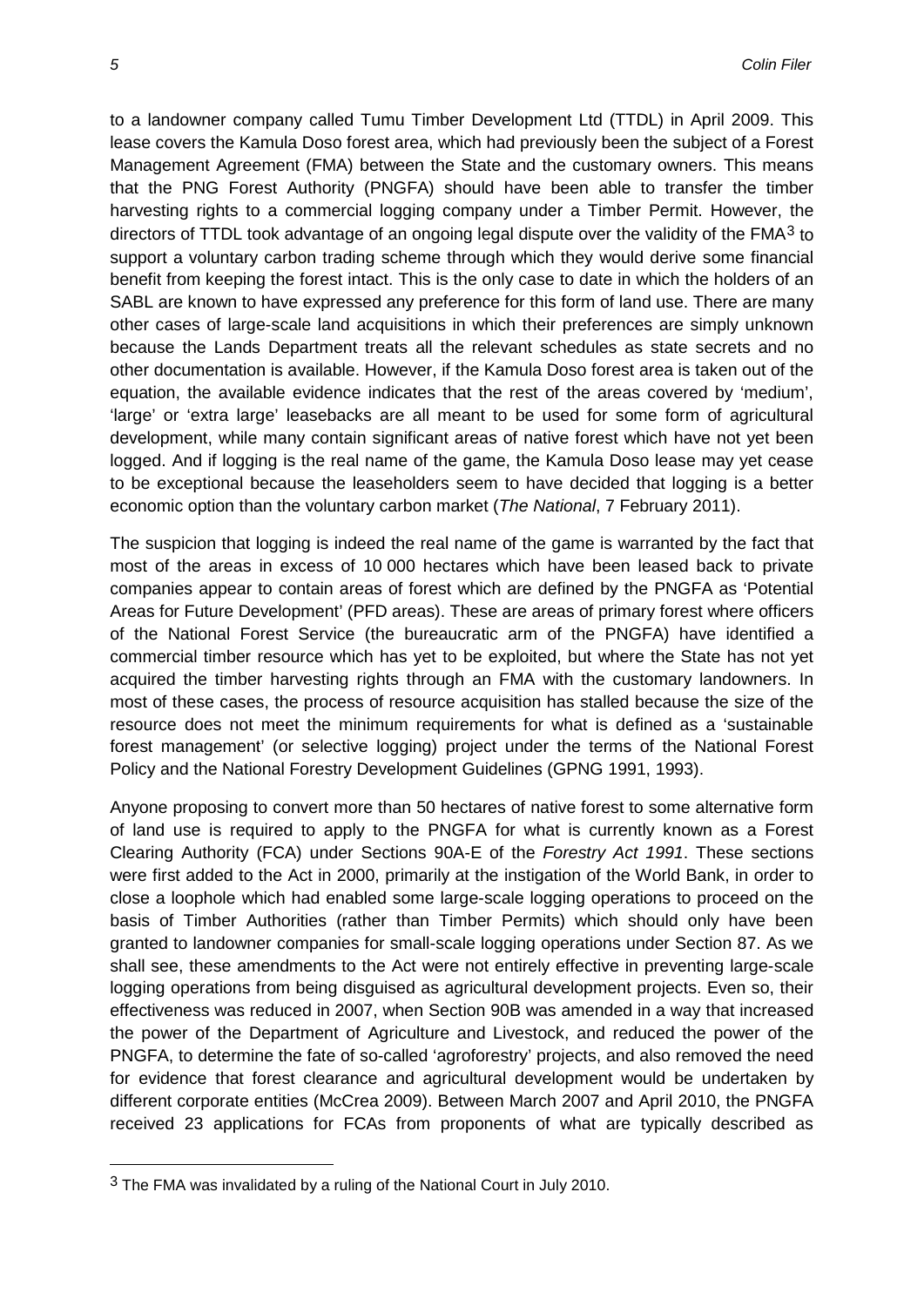'integrated agriculture', 'integrated agro-forestry', or 'agro-forest development' projects, and 13 of these had already been granted (Table 4). Twelve of the applications were already associated with the grant of an SABL, including one rather odd case in which the FCA was granted more than a year before the SABL was gazetted. Of the ten applications that were not (or not yet) associated with a lease-leaseback arrangement, most, if not all, appear to be for projects on land previously purchased by the State or where the State has already purchased the timber harvesting rights from the customary owners.

**Table 4**: Status of applications for Forest Clearing Authorities by proponents of agricultural development projects, 2007–2010.

| <b>Status of application</b>              | No. | Area (ha) |
|-------------------------------------------|-----|-----------|
| FCA granted after SABL granted            | 6   | 475,413   |
| FCA granted before SABL granted           | 1   | 30,830    |
| FCA granted without grant of SABL         | 6   | 141,771   |
| Application pending after SABL granted    | 5   | 284,156   |
| Application pending without grant of SABL | 5   | 431,950   |
| <b>All Applications</b>                   | 23  | 1,364,120 |

**Source**: PNG Forest Authority records, April 2010.

In most of the twelve cases where applications for an FCA were associated with the grant of an SABL, the leaseholder seems to be a landowner company of some kind, the lease is for the maximum period of 99 years, but the applicant for an FCA is a 'developer' with whom the leaseholder evidently has some sort of contractual relationship. For example, amongst the six cases in which an FCA had been granted following the gazettal of an SABL over the same area, the records show that:

- An SABL over 24 581 hectares of land in New Ireland Province was issued to Rakubana Development Ltd in October 2007, and an FCA over this same area was granted to Tutuman Development Ltd for development of the 'Danfu Integrated Agriculture Project' in September 2009.
- An SABL over 116 400 hectares of land in Central Province was issued to Mekeo Hinterland Holdings Ltd in November 2007, and an FCA over this same area was granted to Albright Ltd for development of the 'Mekeo Hinterland Integrated Agriculture Project' in June 2009.
- An SABL over 116 840 hectares of land in East Sepik Province was issued to Sepik Oil Palm Plantation Ltd in August 2008, and an FCA over 121 000 hectares (supposedly the same land portion) was granted to Wewak Agriculture Development Ltd for development of the 'Wewak-Turubu Integrated Agro-Forest Project' in March 2009.
- An SABL over 139 909 hectares of land in West Sepik (or Sandaun) Province was issued to Bewani Oil Palm Development Ltd in August 2008, and an FCA over this same area was granted to a different company called Bewani Palm Oil Development Ltd for development of the 'Bewani Oil Palm Development Project' in March 2009.

There are some exceptions to this rule. For example, an SABL over 47 626 hectares of land in West Sepik Province was issued jointly to One Uni Development Corporation (a landowner company) and Vanimo Jaya Ltd (a logging company) in July 2006. The logging company in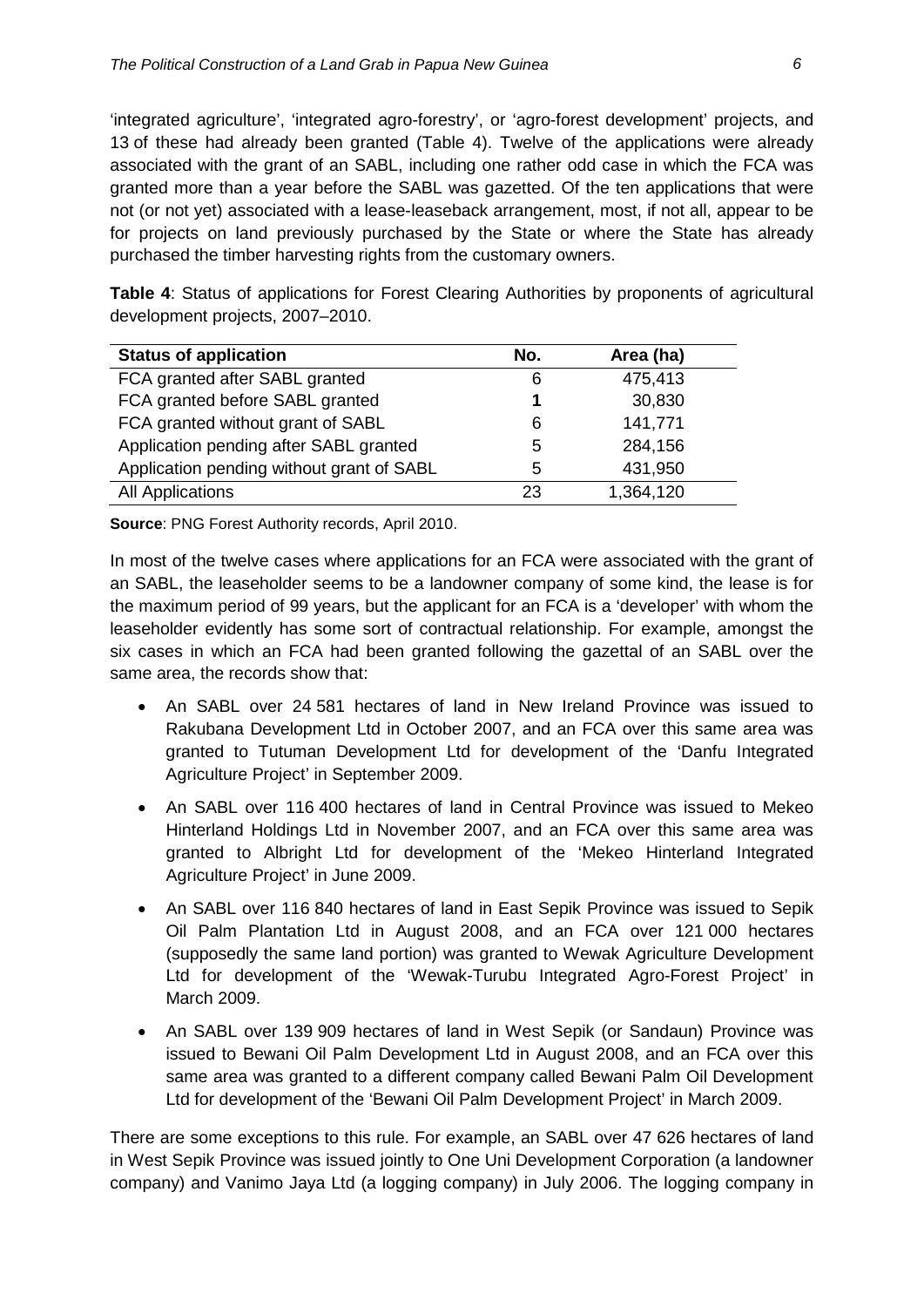the partnership was then granted an FCA over the same area for development of the 'Aitape West Integrated Agriculture Project' in April 2008. There is also one case in which customary land has been leased directly to the project proponent. An SABL over 25 600 hectares of land in East Sepik Province was issued to Brilliant Investment Ltd (a Malaysian logging company) in February 2007, and this same company was then granted an FCA over the same area for development of the 'Angoram (Marienberg) Integrated Agriculture Project' in June 2009. A somewhat different arrangement seems to have occurred in the only case where the SABL was gazetted after an FCA had been granted over the same area. In January 2008, an FCA over an area of 30 830 hectares in East New Britain Province was granted to Toriu Timber Ltd for development of the 'Inland Lassul Baining Integrated Agriculture Project', and more than two years later, in February 2010, two SABLs over a combined area of 53 480 hectares, apparently including the area covered by the FCA, were simultaneously issued to a company called Tiriu Timbers Ltd for a period of 99 years. In this instance, it seems that the SABLs and the FCA are held by a single landowner company which is registered with PNG's Investment Promotion Authority as Toriu Timbers Ltd. A logging company called KK Connections Ltd has been helping to clear the forest since the FCA was granted to this landowner company.

#### **THREE LOCAL CASE STUDIES**

I shall now illustrate the problems which confront the analyst of specific lease-leaseback arrangements by documenting the information which I and some of my colleagues have been able to assemble about three of the cases represented in Tables 1–3. None of these three cases is represented in Table 4, yet they are still amongst the best documented cases at this stage of our inquiries. I apologise in advance to readers who may find the level of geographical detail somewhat disconcerting, but the point of providing this detail is to indicate the manner in which we have gone about the business of solving the jigsaw puzzles with which we are confronted. Disconcerted readers may either reach for an atlas or skip this section of the paper.

In order to grasp the political significance of the stories contained in these case studies, the reader needs to bear in mind the current division of PNG's national political space. The country's 19 provinces, along with the National Capital District, are each represented by one elected member of the national parliament who normally functions as the provincial governor unless he or she is a minister in the national government. The other 89 members of parliament represent so-called 'open electorates', of which three are located within the National Capital District, one consists of PNG's second largest city (Lae), and three belong to the Autonomous Region of Bougainville.[4](#page-5-0) The MPs who represent the remaining 82 open electorates, which are also known as districts for administrative purposes, wield significant local power through their control of the bodies known as Joint District Planning and Budget Priorities Committees. In theory, these 'open' MPs dispose of substantial 'slush funds' distributed through something currently known as the District Services Improvement Program, but access to these funds is much easier for those who are members of the ruling government coalition. Each of these 82 open electorates is divided between three and five Local-Level Governments (LLGs), whose elected presidents have little choice but to support

 $\overline{a}$ 

<span id="page-7-0"></span><sup>4</sup> Bougainville is still treated as one of PNG's 19 provinces for purposes of representation in the national parliament, but it has distinctive internal constitutional arrangements. There is no known case of a lease-leaseback arrangement in Bougainville.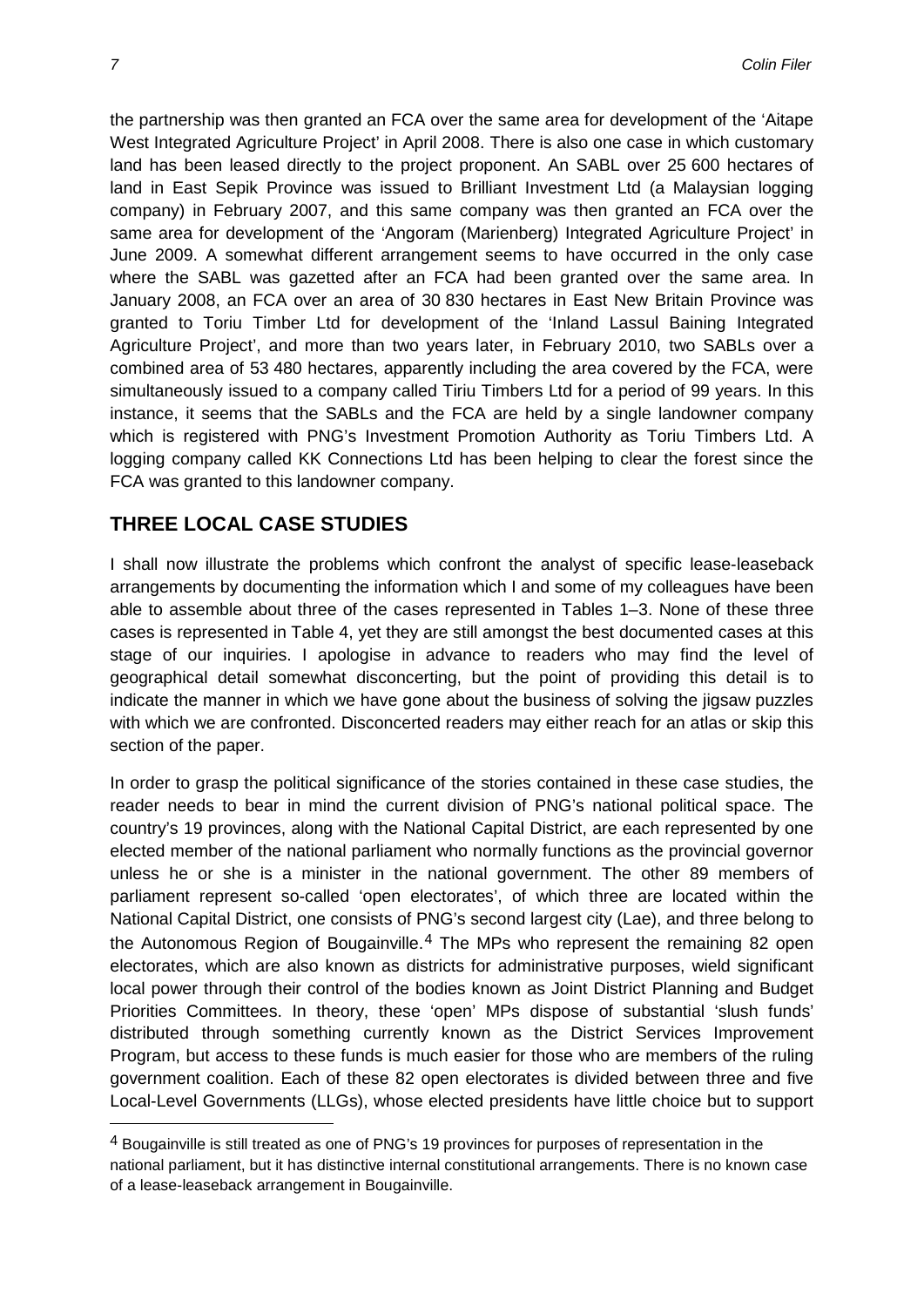their national MP if they wish to satisfy the demands of their constituents. LLG elections are conducted separately from elections to the national parliament, but both types of election are conducted at five-year intervals. The last elections were held in 2007.

#### **The Baina Agro-Forestry Project**

In October 2005, an SABL over 42 100 hectares of land in Central Province was issued to a company called Baina Agro-Forest Ltd for a period of 40 years. This was the second SABL granted over an area of more than 10 000 hectares since the current national government led by Michael Somare came to power after the elections of 2002. The lease covers a largely uninhabited area of lowland hill forest to the north of a group dilapidated rubber plantations located alongside the Hiritano Highway, about 60 kilometres northwest of the national capital, Port Moresby.[5](#page-7-0) Most of this area lies within Kairuku-Hiri Open Electorate, but the northeastern corner lies within the Goilala Open Electorate. Although Baina is described as a 'village' in several newspaper reports, no village of this name has so far been identified in national census records or on topographic maps of the area.

The area covered by the SABL intersects a forest area of 57 000 hectares that was called the Trans Vanapa PFD area in the 1996 National Forest Plan, but is no longer recognised as a 'potential FMA area' in PNGFA records. The national government's Independent Forestry Review Team investigated this area in 2000 as part of its review of all forest areas 'being developed towards a Timber Permit' and found that the prospects of a sustainable largescale logging operation had already been diminished by the grant of several Timber Authorities for small-scale logging operations in the area (GPNG 2000b).

Even before the SABL was gazetted, the President of the Forest Industries Association (FIA) was complaining that officers of the National Forest Service (NFS) had breached the terms of the *Forestry Act* by granting a log export licence over this area to a company called Nasyl No. 98 Ltd—apparently a subsidiary of another logging company (Kerewara Ltd)—that was not itself a member of the Association. The President also complained that some of the foreigners employed by the logging company had entered the country on tourist visas, so the operation was also in breach of national labour laws. However, the Governor of Central Province, Alphonse Moroi, declared that his provincial government had invited the logging company to build roads and establish an oil palm plantation in the area, and this was why the NFS and the Department of National Planning had given their approval. He also claimed that the shareholders in the project included several villages in the Kairuku-Hiri and Goilala districts (through their landowner company) and the people of Central Province as a whole (through the provincial government) (*Post-Courier*, 26 September 2005). A search of company records apparently revealed the existence of a company called Baina Agriculture Development Ltd with six shareholders—two Malaysians with strangely similar names (Goh Kung Won and Won Goh Kung) and four Papua New Guineans, including the Administrator of Central Province, Raphael Yibmaramba. The same search apparently revealed that Nasyl No. 98 had seven shareholders—Goh Kung Won, one other Malaysian (not Won Goh Kung), and five Papua New Guineans (none of whom was also a shareholder in the first company).

<span id="page-8-0"></span><sup>5</sup> The plantations themselves are located on state land that was alienated during the period of Australian colonial administration.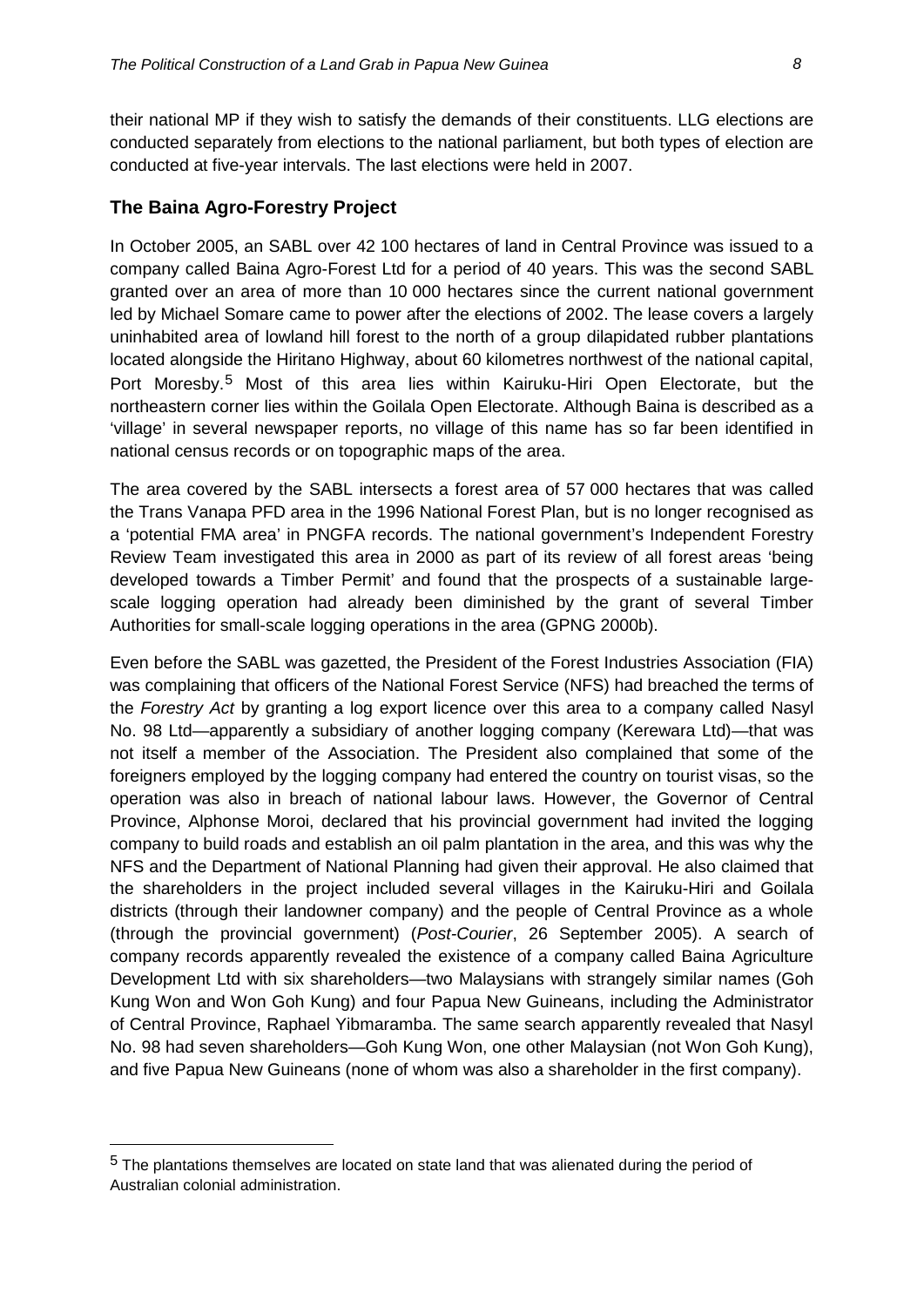Mr Yibmaramba was reported as saying that Nasyl No. 98 had already spent K1.4 million<sup>[6](#page-8-0)</sup> on road construction and the import of Malaysian seedlings and equipment for the oil palm project, that more seedlings were due to be purchased from existing oil palm projects in PNG, and that this project would be 'the first of its kind in agro-forestry where oil palm seedlings will be planted after every 200 hectares of trees are felled' (*The National*, 10 October 2005). However, the newspaper article which reported these observations also reported that the National Forest Board (NFB) had ordered suspension of the logging operation until such time as Baina Agriculture Development Ltd had submitted a proper application for a Timber Authority to harvest trees along the road line and an operational plan to clear four 50-hectare blocks for the oil palm.

Whatever the reservations of the NFB, the subsequent grant of the SABL to Baina Agro-Forest Ltd was apparently celebrated by the Lands Minister, Puka Temu, when he signed a 'project agreement' between his own department, the Central Provincial Government, Nasyl No. 98, and 'the Baina landowners'. Baina Agro-Forest Ltd was described as a joint venture between the Central Provincial Government, the Kairuku LLG (in Kairuku-Hiri District) and the Woitape LLG (in Goilala District), which would jointly hold 70 per cent of the equity, and Nasyl No. 98, which would hold the remaining 30 per cent. The Minister reportedly told the local landowners that '[w]e need more examples, like yourselves around the country to put out their land to come up with these types of agreements that will bring development' (*The National*, 31 October 2005).

Governor Moroi had previously been reported as saying that there were '168 landowners in Baina village [who] gave away their trees to build a road for the Goilala people in exchange for development and economic benefits' (*The National*, 21 October 2005). It may seem rather odd that 168 landowners should have 'put out' or 'given away' more than 40 000 hectares of land for the benefit of a much wider community across two LLG areas. But their generosity may have been an illusion. Shortly after the SABL had been gazetted and the project agreement had been blessed by the politicians, an anonymous correspondent suggested that local landowners might not have given their informed consent to this arrangement. By this account, a landowner company called Baina Resources Ltd had collected certificates of registration from a number of incorporated land groups in the area 'for safekeeping', but instead of just keeping them safe, had negotiated the lease of all their land to the State without consulting the group executives or securing their participation as shareholders in the company which had now been granted a 40-year lease over their land. In the writer's opinion, the whole lease-leaseback process was therefore 'null and void' (*The National*, 8 November 2005).

Nevertheless, Nasyl No. 98 continued to cut down the trees, and Governor Moroi grew impatient with the obstacles which the NFB had tried to place in the path of his agroforestry project. One of these obstacles was a longstanding policy decision to ban raw log exports from anywhere within a 100-kilometre radius of the national capital. In July 2006, Forests Minister Patrick Pruaitch assured Governor Moroi and the rest of his parliamentary colleagues that this obstacle would shortly be overcome, 'so it's only a matter of time that you will see these logs that have been piling up exported' (*The National*, 26 July 2006). However, the Minister seems to have had some difficulty in keeping his promise. In November 2006, the Governor was still complaining that the absence of a log export permit

<span id="page-9-0"></span><sup>6</sup> In the period since 2004, one PNG kina has been worth between 30 and 40 US cents.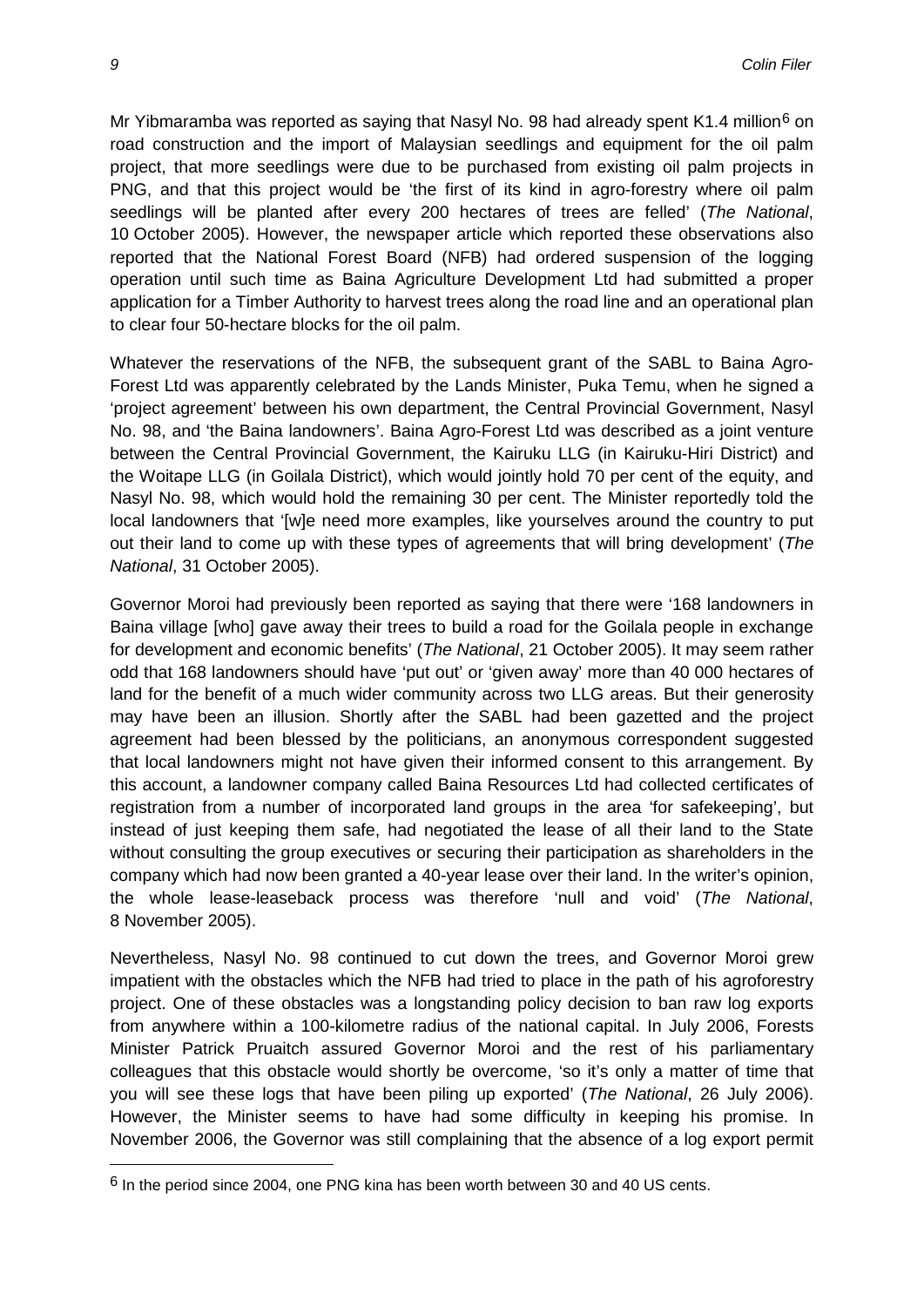was preventing his provincial government from using the proceeds of the log sales to build the road that would enable the Goilala people in the Woitape area to transport their coffee to the national capital. The Forests Minister now told Parliament that the Baina project would need to be checked by agricultural experts to establish its sustainability and consistency with the Government's 'green revolution programme', and reminded his colleagues that a previous 'agro-forestry' project in his own electorate had never produced any palm oil (*The National*, 13 November 2006).[7](#page-9-0)

Meanwhile, in September 2006, the mysterious Malaysian partner, now described as 'Jack Goh, managing director of National No. 99 Ltd', had turned up at a public meeting hosted by Governor Moroi to launch 'six new public telephone lines' which had apparently been installed at the Aroa River base camp (close to the Hiritano Highway) after the provincial government and the logging company had agreed to share the installation cost of K60 000 (*Post-Courier* and *The National*, 22 September 2006). The Governor reportedly took this opportunity to thank other 'development partners', such as the World Bank, the European Union and the Australian Agency for International Development for recognising the priority which his government placed on the development of new transport and communication networks, while Mr Goh reportedly thanked the local people and the national telecommunications company for their 'cooperation and support' (*The National*, 22 September 2006).

No evidence has been found of a report by 'agricultural experts' on the feasibility of the Baina project, but in 2007, the PNGFA was finally persuaded to grant an export licence for the logs which had been harvested from the area. Official records show that Nasyl No. 98 exported almost 30 000 cubic metres of logs with a combined value of K4.9 million over the course of that year (SGS 2008). The logging company has since departed, the Woitape people still lack road access to Port Moresby, while the fate of the oil palm seedlings and the new telephone lines is unknown.

In February 2011, I checked the records of all companies beginning with the name 'Baina' which are currently registered with the Investment Promotion Authority. I could find no record of a company called Baina Resources Ltd, but Baina Agriculture Development Board Ltd (BADBL) and Baina Agro Forest Ltd (BAFL) are both still registered. The first of these companies roughly conforms with the earlier newspaper account of 'Baina Agriculture Development Ltd' (*Post-Courier*, 26 September 2005), but the second does not fit the earlier description of 'Baina Agro-Forest Ltd' (*The National*, 31 October 2005). BADBL was first incorporated in May 2005, and does indeed have six shareholders, including the two Malaysian gentlemen with remarkably similar names, who were apparently born on the same day, have the same residential address, and might conceivably be identical twins. Only one of them, Kung Won Goh, is listed as a director of the company, along with three of the Papua New Guinean shareholders, including the Provincial Administrator, Raphael Yibmaramba. The other two Papua New Guinean directors are also listed amongst the seven directors of BAFL, and one is listed amongst the seven shareholders as well. Altogether, there are 13 Papua New Guineans who are either listed as shareholders or directors of one or both of these two companies, of whom three appear to be brothers, seven appear to reside in the

 $\overline{a}$ 

<span id="page-10-0"></span><sup>&</sup>lt;sup>7</sup> He was referring to a project authorised by the National Executive Council (Cabinet) in 1996, which involved the grant of a Timber Authority to a Malaysian company without reference to the National Forest Board (Filer 1998: 195). The project area was not covered by a lease-leaseback arrangement.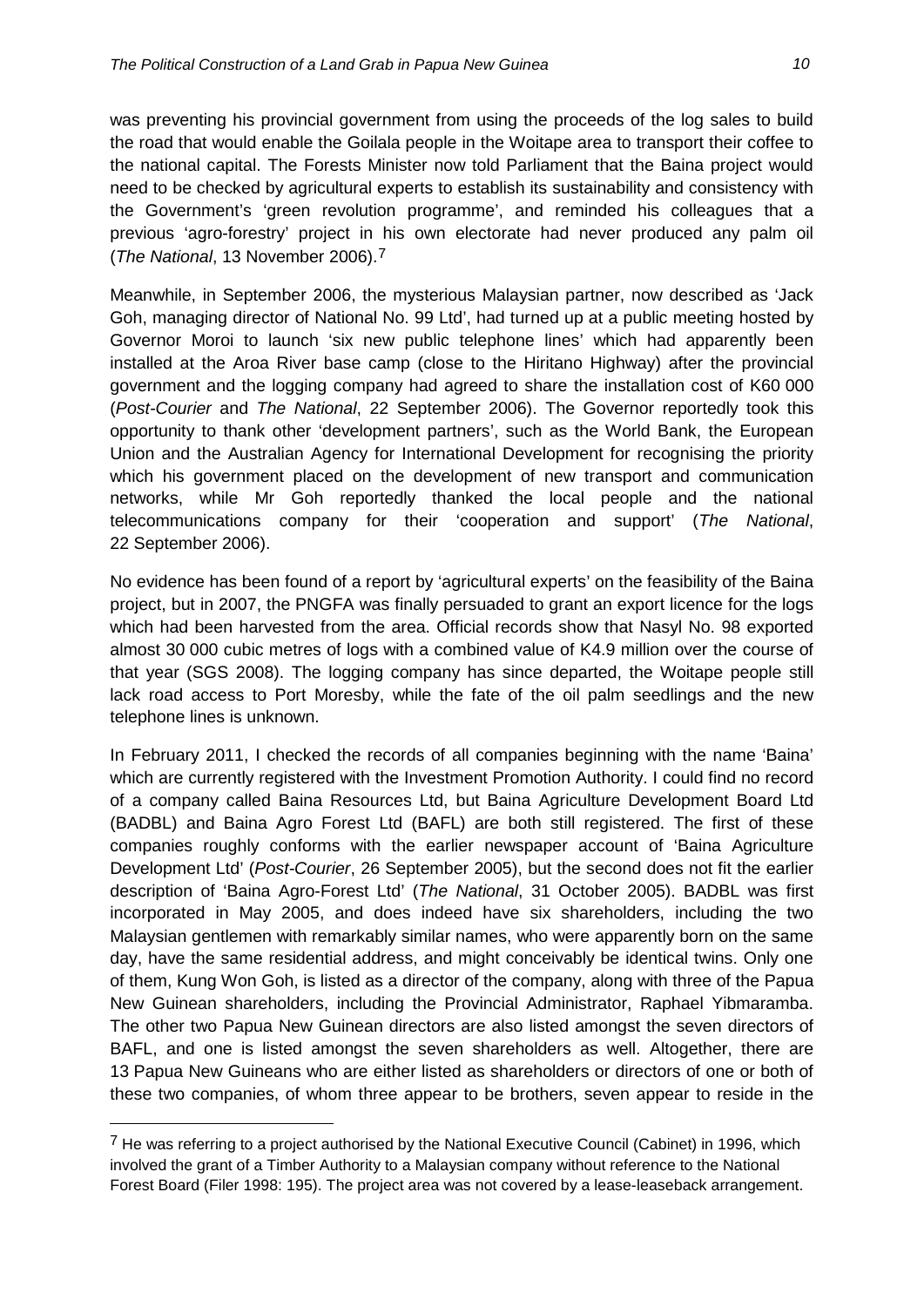National Capital District, while five appear to reside in 'Waima village' and one in 'Inaina village'. The name 'Waima' is commonly applied to a group of coastal villages located close to the border between Central and Gulf provinces, at least 50 kilometres away from any part of the Baina project area, and it seems likely that one or more of the Waima people involved in the two companies were meant to act as representatives of the Kairuku LLG. 'Inaina village', like 'Baina village', cannot be identified in national census records or on topographic maps of the area.

In February 2011 I also discovered an undated Environmental Impact Statement which was submitted by Nasyl No. 98 Ltd to the PNG Department of Environment and Conservation. This document includes a copy of the land survey map showing the boundaries of the area covered by the SABL (NN98L n.d.: 38), and claims that 'Inainna' is both a 'newly settled' village and the only settlement within the boundaries of the lease area (ibid.: 34). Attached to this document are copies of letters of endorsement from the Provincial Executive Council (June 2004), the Provincial Governor (August 2004), and the Provincial Administrator (October 2004), with a further note (from March 2005) to indicate that the Provincial Government would ask the Internal Revenue Commission to exempt the Baina project from national taxes. Another attachment contains statements of more or less qualified support from seven individual residents of Inaina village, all dated from December 2004 and January 2005. One of these statements is from Joe Bagoro, the Inaina man who still appears in company records as a director of both BADBL and BAFL, who declared himself to be the Chairman of BAFL at the time and to represent the interest of 6000 landowners with an interest in the project area. According to its current record, BAFL has not filed any annual returns or any other documents with the Investment Promotion Authority since his statement was signed. $8$ 

#### **The Changhae Cassava Biofuel Project**

In December 2006, an SABL over 20 000 hectares of land in the Kavieng District of New Ireland Province was issued to a company called Cassava Etagon Holdings Ltd for a period of 99 years. Two months later, in February 2007, SABLs over seven areas of land totalling 12 913 hectares in the Rigo District of Central Province were issued to a company called Changhae Tapioka (PNG) Ltd for a period of 40 years. The SABL in New Ireland Province seems to include the areas formerly covered by the East and West Kaut Timber Permits in the Tikana LLG area of Kavieng District. The East Kaut area (6410 hectares) was logged in the 1980s, and the West Kaut area (11 190 hectares) was logged in the 1990s. The areas covered by the SABLs in Central Province are located between Kwikila government station, the capital of Rigo District, and the Laulakalana agricultural station on the Kemp Welch River. There is no evidence of recent logging activity or commercial forestry potential in these areas. In both cases, the land covered by the SABLs was being made available to Changhae Ethanol Corporation of South Korea for the production of ethanol from cassava and other crops.

1

<span id="page-11-0"></span><sup>8</sup> When my discussion of this case was reported in one of the national newspapers in April 2011, Mr Bagoro and his colleagues accused me of having a vested interest of some kind, and 'despite the adverse publicity', they were still 'adamant to find a new investor to assist them in developing their land' (*Post-Courier*, 14 April 2011).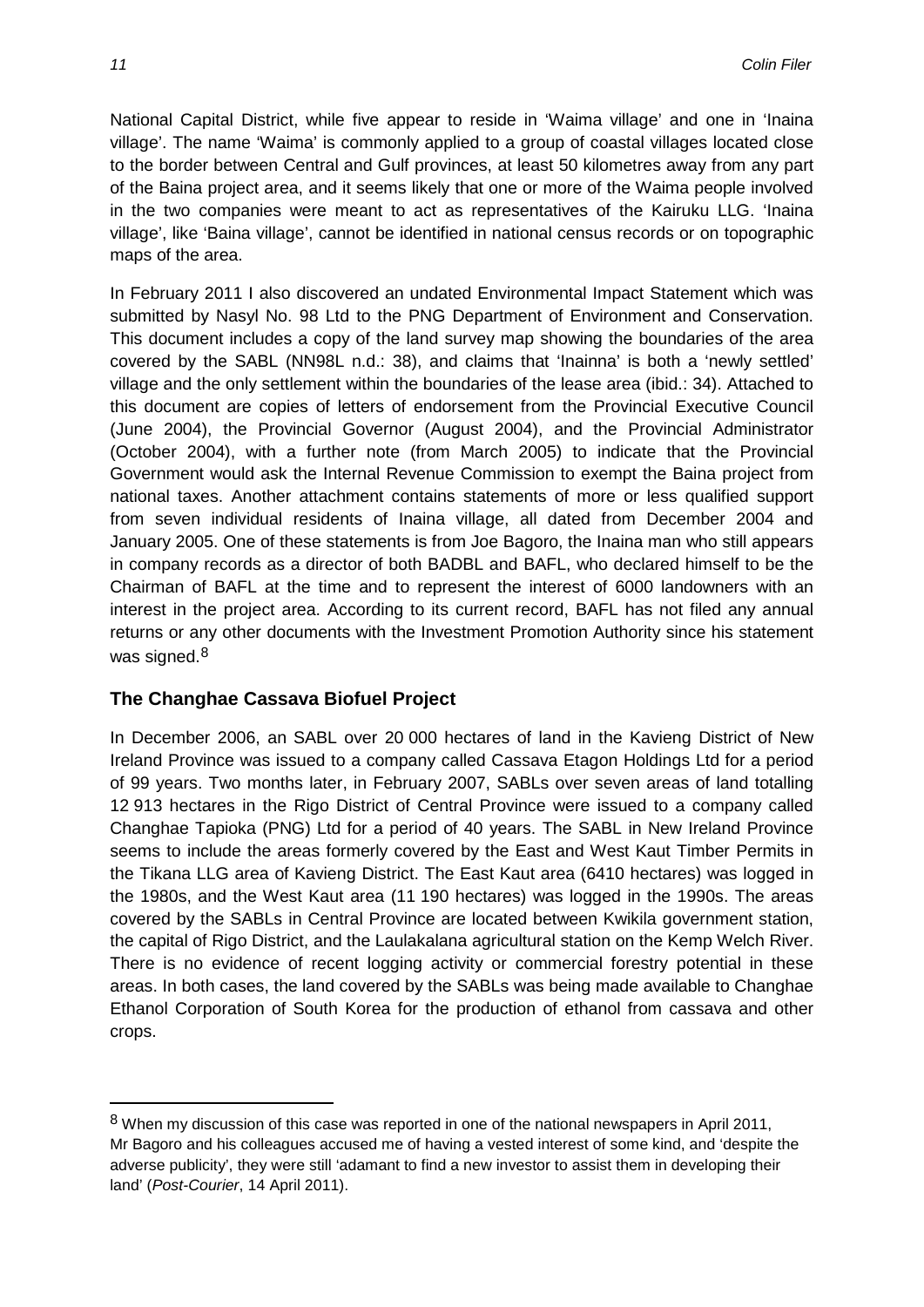This investment had apparently been under discussion since 2003 (*Post-Courier*, 25 July 2006). In February 2005, Prime Minister Michael Somare reportedly signed an agreement with Changhae that would grant the company 20 000 hectares of land in Central Province. Martin Aini, the MP for Kavieng District, reportedly expressed his confidence that local landowners in his electorate would make at least 40 000—perhaps as much has 80 000—hectares of land available for this purpose (*The National*, 7 February 2005). Shortly afterwards, surveyors were reportedly at work on the registration of 23 incorporated land groups (ILGs) so that 26 000 hectares of customary land could be part of a total of 43 000 hectares which the New Ireland Provincial Government would provide for the investment (*The National*, 21 February 2005; *Post-Courier*, 7 March 2005). In August that year, it was announced that similar work would be carried out in Central Province because the 6000 hectares of state land attached to the Laulakalana agricultural station would need to be supplemented by 14 000 hectares of customary land in order to meet the government's commitment to the investor (*The National*, 29 August 2005; *Post-Courier*, 31 August 2005). In November, it was reported that seven ILGs representing the people of Saroakeina village had leased 3248 hectares of land to the government for this purpose, and landowners from Bore village were expected to lease another 3800 hectares within a fortnight (*The National*, 1 November 2005).

When the project agreements were first announced in 2005, the size of Changhae's investment was valued at K82 million (or US\$26 million) (*The National*, 7 and 21 February 2005). In 2005 and 2006, Korean newspapers reported that the PNG government had agreed to grant Changhae a local monopoly over ethanol production, along with a government subsidy of K30 million and a variety of tax concessions into the bargain, while the company undertook to build five factories with a combined annual output of 200 million litres of ethanol (Moon Hong, personal communication, March 2009). Part of the government subsidy seems to have been provided by means of a loan from the Asian Development Bank (*Post-Courier*, 25 July 2006). In December 2006, the PNG newspapers reported that Changhae would invest US\$6 million in the commercial cultivation of cassava, to be followed by construction of the first bio-ethanol plant at a cost of US\$26 million, with the creation of 5000 jobs for local people. The Secretary of the Department of Agriculture and Livestock reportedly said that domestic consumption of ethanol would help PNG to meet its greenhouse gas targets under the Kyoto Protocol, while Changhae's chief executive officer reportedly said that the project would help local farmers to become 'biofuel sheiks' (*The National*, 12 December 2006). In 2007, the Government declared that the Changhae project in Central Province was the first project to be supported and financed under the terms of the National Agriculture Development Plan (*The National*, 23 April 2007). By that stage, the project in Central Province was said to have a total value of K283 million (or US\$90 million) (*The National*, 24 April 2007).

Although the national newspapers had reported an agreement by the PNG government to release 'about' 20 000 hectares of land around Launakalana agricultural station in December 2006 (*The National*, 12 December 2006), some local landowners claimed that they were not party to this agreement (*The National*, 25 January 2007). A 'ground-breaking ceremony' was held in Bore village in April 2007, with the Prime Minister, Lands Minister, Agriculture Minister and South Korean Ambassador all in attendance, partly to congratulate local villagers for releasing 2714 hectares of their own customary land (*Post-Courier*, 19 and 20 April 2007). A landowner representative at the ground-breaking ceremony applauded the Prime Minister's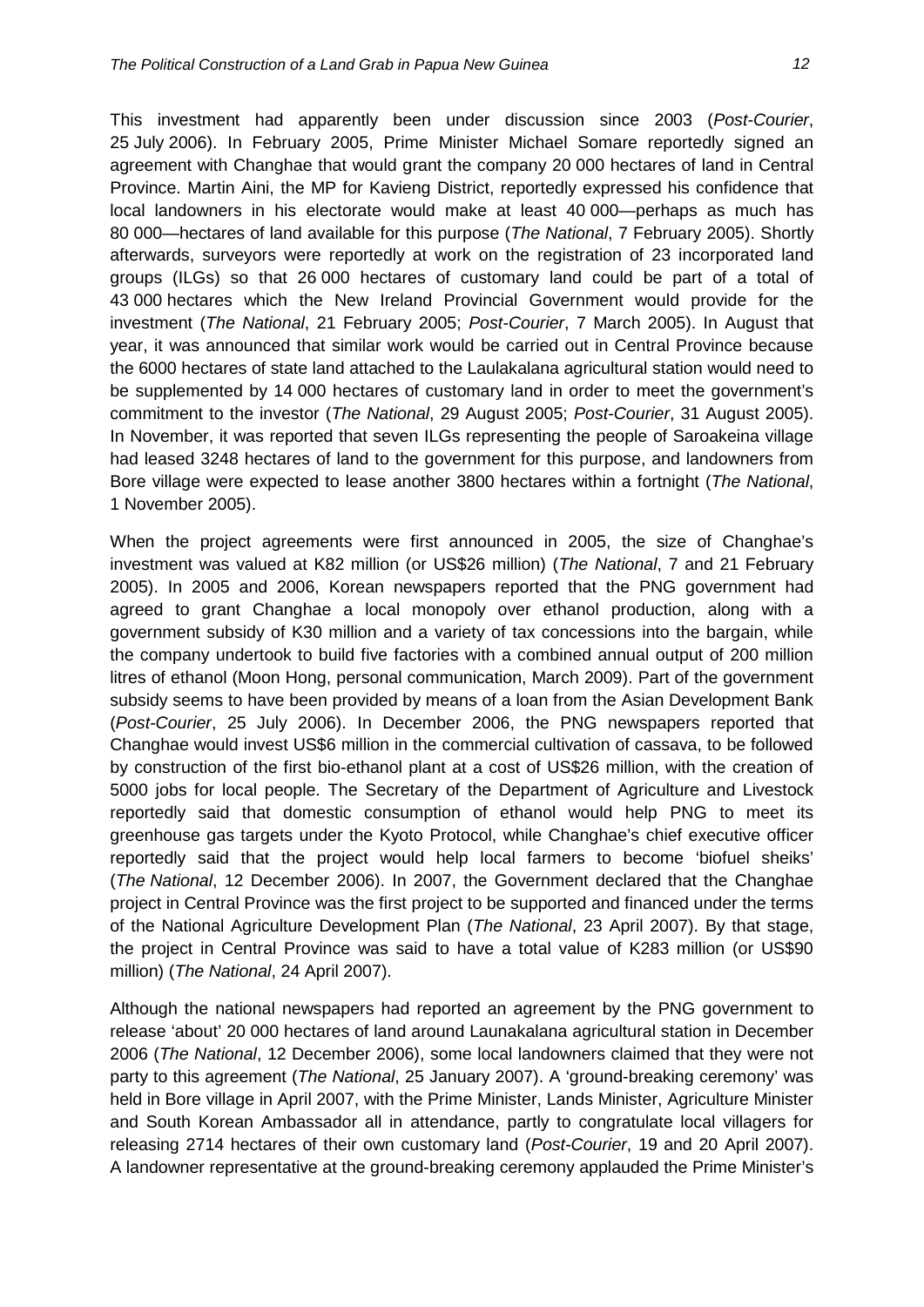promise of K23 million to upgrade the feeder road connecting Bore village to the Magi Highway, but also reportedly called for the government to carry out a 'social and environmental impact study' and to 'come up with more efficient ways of registering customary land' (*Post-Courier*, 23 April 2007).[9](#page-11-0) By that stage, it seems that 25 ILGs from seven villages (Saroakeina, Bore, Bigairuka, Niuiruka, Matairuka, Koulubu and Sivitatana) had allocated land to the biofuel project (*The National*, 24 April 2007). A subsequent newspaper article claimed that the SABLs around Launakalana had in fact been issued to the customary landowners (*Post-Courier*, 19 October 2007), but the National Gazette tells a different story. Provincial government officials have denied sighting any land use agreements between Changhae and the customary landowners (Brian Aldrich, personal communication, November 2008).

Although Changhae seems to have gained access to a larger area of customary land in New Ireland Province, it has also met with some political opposition to its development plans for the area. When Prime Minister Michael Somare arrived to launch the project in April 2008, he was preceded by two other government ministers attempting to deal with 'outstanding land issues'. The Prime Minister was also obliged to conduct a reconciliation ceremony with Martin Aini, the local MP who had supported the project in 2005 but had been sacked from his ministerial position in 2007, while Provincial Governor Julius Chan simply absented himself from the proceedings (*Post-Courier*, 30 April 2008). Chan was later reported to oppose the project because 'illegal logging in his province had cost the province millions and he was considering imposing a suspension on logging for an indefinite period' (*Post-Courier*, 13 May 2008). This statement is somewhat ironic, since Chan had once been a champion of the logging industry in his own province, and the area now being leased for the biofuel project had already been degraded by logging operations. However, local landowners were also complaining about a lack of consultation over the new land use proposals (*Post-Courier*, 28 May 2008), and it is not clear what progress has since been made with the company's development plans.

More progress seems to have been made in Central Province, where the project nursery site near Bore village had already been established at the beginning of 2008 (*Post-Courier*, 15 February 2008). Later that year, Changhae was entertaining the possibility of a partnership with the larger Korean company, LG International Corporation (*The National*, 17 July 2008; *Post-Courier*, 18 July 2008). In September 2008, Changhae was said to have 40 staff employed on its nucleus estate, with eight local university students helping to develop the project as part of their studies. The plan was to export the first shipload of cassava chips to one of the company's Korean ethanol plants in 2009, and to finish construction of the local plant within five years (*Post-Courier*, 19 September 2008). The 20-hectare nursery was expected to yield 1000 tonnes of cassava, including the planting material required for the next 500 hectares of the nucleus estate to be planted in the following year (*The National*, 14 November 2008). The subsequent rate of progress has not been documented in the national newspapers, but there was a temporary setback in November 2009, when a number of local villagers were reportedly arrested by police after launching an attack on the project site when 'a village woman was prevented by a project site manager from selling her garden produce outside the project gates' (*The National*, 6 November 2009).

<span id="page-13-0"></span> $\overline{a}$ 

<sup>&</sup>lt;sup>9</sup> It appears that Changhae did submit an Environmental Impact Statement for its Central Province project to the Department of Environment and Conservation, but I have not yet found a copy of this document.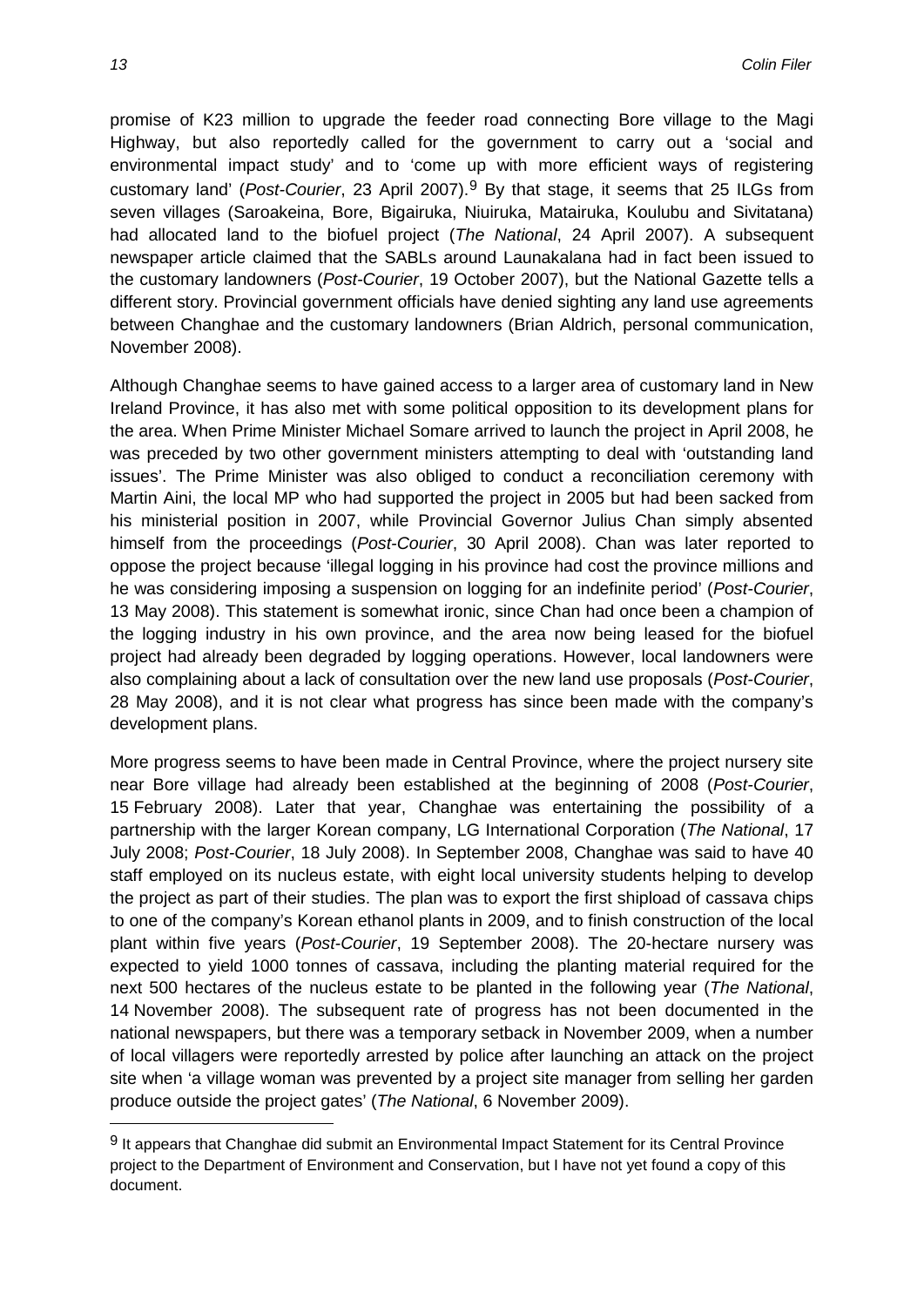In July 2008, three SABLs over a combined total of 42 400 hectares of land in East New Britain Province were simultaneously issued to three landowner companies: Pomata Investment Ltd (15 000 hectares), Ralopal Investment Ltd (11 300 hectares), and Nakiura Investment Ltd (16 100 hectares). In August 2008, a fourth SABL over 68 300 hectares of land in the same province was issued to a landowner company called Rera Holdings Ltd, and in December 2009, a fifth SABL over 13 000 hectares of land was issued to another landowner company called Unung Sigite Ltd. All five leases were for the maximum period of 99 years.

The common denominator in this instance is that all five areas were at one time meant to be part of something known as the 'Sigite-Mukus Integrated Rural Development Project'. This was the subject of a project agreement, signed in May 2004, between a landowner company called Memalo Holdings Ltd (MHL), which had just been incorporated, Paul Tiensten, the Minister for National Planning and MP for Pomio District, and a logging company called Sumas Timber & Development International Ltd (STDIL). This project agreement was attached to an 'Environment Inception Report' prepared by MHL and STDIL and apparently submitted to the PNG Department of Environment and Conservation in July 2006 (MHL and STDIL 2006). This document in turn explains the derivation of the name 'Memalo' from the names of three 'tribes' (or language groups)—Mengen, Mamusi and Lote—whose members inhabit three of the five LLG areas in Pomio District; Central/Inland Pomio, West Pomio/Mamusi, and Melkol. According to this document, MHL was established as an umbrella company representing the interests of seven distinct groups of landowners, and a total of 121 'landowning clans' (or incorporated land groups), in this part of Pomio District.

The three LLG areas whose inhabitants were supposedly represented by MHL have a combined area of more than 600 000 hectares (ENBPA 2005). The original Sigite-Mukus project documents refer to a 'project area' of 286 180 hectares, of which 200 000 hectares is said to comprise 'productive forest' (MHL and STDIL 2006). The relevant forest area shown in the 1996 National Forest Plan is a cluster of six PFD areas which fall within the boundaries of the three LLG areas. One area of 65 000 hectares, formerly known as Tolo Mukus and now known as Mukus Tolo Block 4, is located within the boundaries of the Melkol LLG area, and is the subject of an FMA between the State and the customary landowners that was signed in 1996. Three of the other five PFD areas have since been renamed, but are still recognised as PFD areas, even though they are still without an FMA. These are Bairaman Wunung Block 1 (35 233 hectares), Tolo Bairaman Block 2 (22 795 hectares), and Melkoi Tolo Block 3 (49 741 hectares). Blocks 1 and 2 appear to be located within the boundaries of the West Pomio/Mamusi LLG area, while Block 3 appears to be split between this LLG area and the Melkol LLG area which contains Block 4. The other two forest areas that were recognised in the 1996 National Forest Plan—then known as the Lower and Upper Nakanai Plateau areas—also fall within the boundaries of the West Pomio/Mamusi LLG area, but are no longer recognised as PFD areas in PNGFA records. Provincial government records mention a seventh forest area, called the 'Unung Sigite Extension TRP area'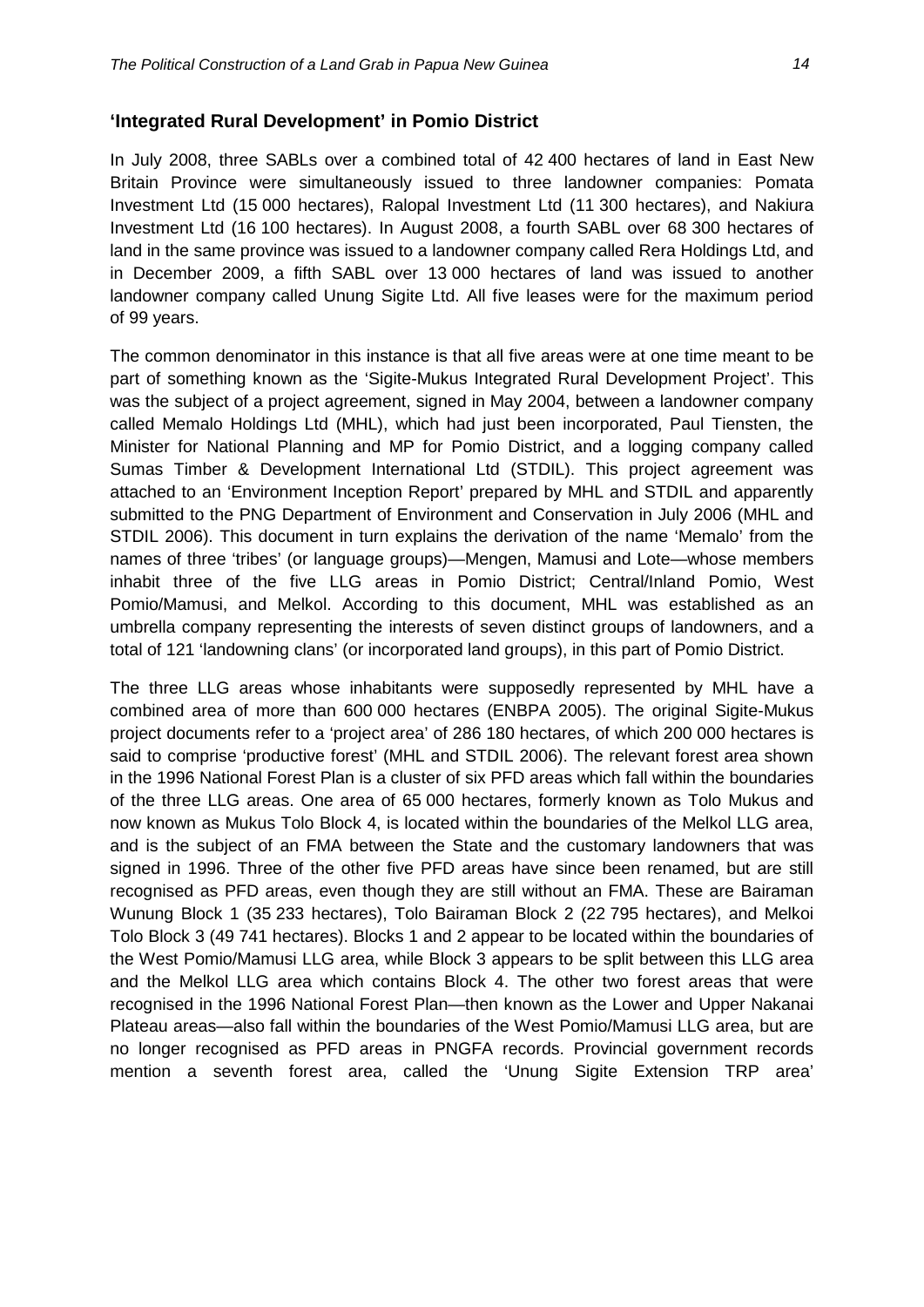(ENBPA 2005),[10](#page-13-0) with an extent of 39 000 hectares, apparently located in the Central/Inland Pomio LLG area, but no trace of this forest area can be found in central PNGFA records.

The original Sigite-Mukus project agreement specified that the logging company (STDIL) would lend K300 000 to MHL and Paul Tiensten so that they could secure the cooperation of the local landowners and later arrange for the loan to be repaid from logging revenues. The Environment Inception Report indicates that the bulk of the local revenues secured from the logging operation would then be used to fund the construction of a 178-kilometre road from the Sigite Gorge to the Mukus River (hence the name of the project), a sawmill on the site of Unung (or Wunung) Plantation in Jacquinot Bay, a nucleus oil palm estate on the site of Rano Plantation on Cape Beechey, and an associated corridor of smallholder oil palm blocks between five and ten kilometres inland of the shoreline (MHL and STDIL 2006). Applications would be made to the PNGFA for two separate Timber Authorities for the road line and the agricultural components of the project, and it was said that the lease-leaseback scheme would be used to secure the land for the nucleus oil palm estate. The proposed road would have the effect of connecting most of the coastal villages in the three LLG areas to the Pomio District headquarters at Palmalmal, which is close to Unung Plantation on the shores of Jacquinot Bay, and would apparently involve an upgrade of the existing 'truck road' between Palmalmal and Sigite Gorge, which is located along the northern boundary of the Unung Sigite forest area (ENBPA 2005). The new road would traverse this forest area and then run southwest through Blocks 1, 2 and 3 before reaching the Mukus (or Melkoi) River, which constitutes the boundary between Blocks 3 and 4, where it would connect with an existing road to the headquarters of the Melkoi LLG area at Uvol.

Despite the claims made in the main text of the Environment Inception Report, the company record attached to it showed that MHL had six, not seven, landowner companies as its shareholders, as it still does today. These are Pomata Ltd, Ralopal Ltd, Nakiura Ltd, Unung Sigite Ltd, Ura-Mosi Ltd and Mosi-Ngelu Ltd. Rera Holdings Ltd is not and never has been a shareholder in MHL, but is a distinct umbrella company, first incorporated in July 2006, whose shareholders are three other landowner companies, Sipaele Ltd, Moseng Ltd and Lokamo Investment Ltd. Rera Holdings, which now holds an SABL over the PFD area known as Mukus Tolo Block 4, has turned out to be the proponent of a different project which is variously known as the Ania-Melkoi Integrated (Rural) Development Project or the Mukas-Melkoi Large-Scale Integrated Agriculture Project. The Mukus River has therefore come to mark the boundary between two distinct 'agroforestry' projects.

By April 2008, MHL had abandoned its former deal with STDIL and had entered into a tripartite agreement with the State and Rimbunan Hijau, PNG's biggest logging company, to develop what was now sometimes called the 'Memalo Integrated Agriculture Project', with plans to establish a combination of oil palm, cocoa and coconut plantations. At the ceremony held to mark the signing of the agreement, the Director of Customary Land in the Lands Department, Jacob Waffinduo, reportedly told the 15 directors of three landowner companies that the lease-leaseback arrangement 'would enable the landowners to have more control

<span id="page-15-0"></span><sup>&</sup>lt;sup>10</sup> A TRP area is an area covered by a Timber Rights Purchase agreement between the State and the customary owners. Agreements of this kind were signed before the current *Forestry Act* came into effect in 1992, and should therefore be regarded as the forerunners of FMAs. Several TRP agreements are still in effect because they bestowed timber harvesting rights on the State for a period of several decades.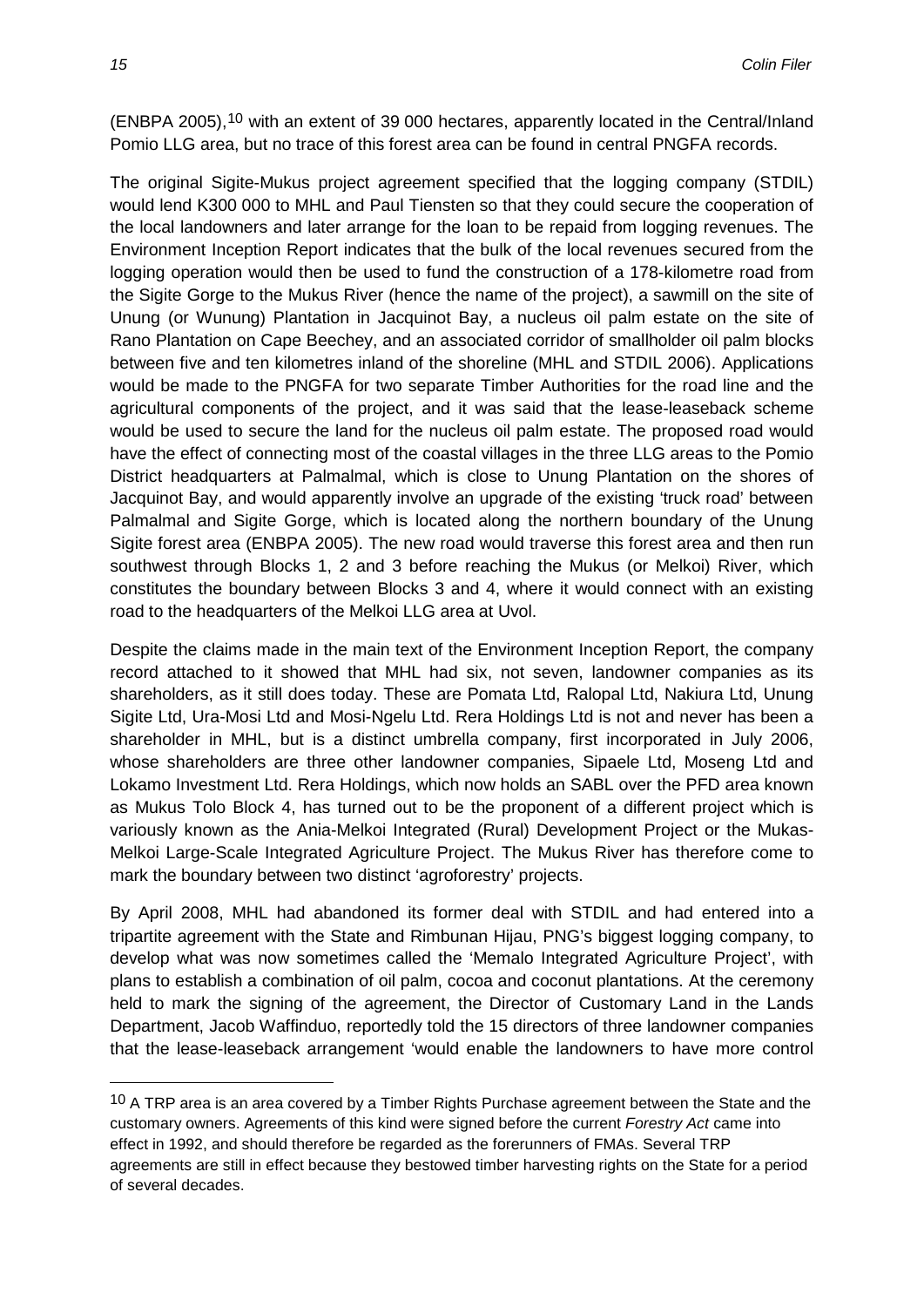over their land, unlike before', while the Chairman of MHL, John Parulria, reportedly 'urged the civil society to work hand in hand with the lands, forestry and public services sectors to get the projects going' (*Post-Courier*, 15 April 2008).

In October 2008, one of Rimbunan Hijau's subsidiary companies, Gilford Ltd, submitted a 'Development Plan for the Establishment of Oil Palm and Forest Plantations in the Sigite-Mukus Consolidated Land Area' to the Department of Agriculture and Livestock, the Department of Environment and Conservation, the PNG Forest Authority, the East New Britain Provincial Government and its Provincial Forest Management Committee (GL and MHL 2008). At some point the Department of Environment and Conservation also received an undated Environmental Impact Statement for what was still described as the Sigite-Mukus Integrated Rural Development Project (MHL and GL n.d.). The Development Plan includes copies of agreements by Pomata Ltd, Ralopal Ltd and Nakiura Ltd to sub-lease the coastal areas covered by their SABLs in Blocks 1, 2 and 3 respectively to Gilford Ltd. In both documents, the Unung-Sigite TRP area is now described as 'Block 4', and the 'consolidated land blocks' associated with the project are shown to cover all of the contiguous PFD areas identified in the 1996 National Forest Plan with the exception of the original Block 4.

A newspaper article in November 2010 announced that development of the project was now set to proceed in the areas covered by the three coastal leases in Block 1-3, 'while Uni Sikite, Uramosi lower plateau and Mosi Ngelu upper plateau, all in the Mamusi area, had yet to begin' (*The National*, 23 November 2010). Since this article stated that the project was approved by the East New Britain Provincial Forest Management Committee in September 2010, it is likely that the process of securing an FCA had already been initiated. However, the Vice Chairman of MHL, Joe Tali, was reported as saying that 'people were not consulted during the time of the sub-lease agreement on the selection criteria of the project developer, especially on oil palm', and that 'some non-governmental organisations and stakeholders had caused confusion and in-fighting among landowner companies on the fair distribution of benefits' (*The National*, 23 November 2010).[11](#page-15-0)

In-fighting amongst landowners and landowner companies is apparently not a new phenomenon in this part of Pomio District. When the national government's Independent Forestry Review Team investigated the Mukus Tolo (Block 4) FMA area in 2000, it found that the process of land group incorporation had been engineered by two local landowner companies (Sitala Ltd and Itara Ltd) without proper supervision by officers of the National Forest Service. Furthermore, there was evidence of conflict between the 'coastal' and 'inland' people in the area, some landowners had not consented to the FMA, and there was a general lack of awareness of what was entailed in an officially recognised Project Agreement that had been made with a logging company called Gasmata Holdings Ltd in 1997 (GPNG 2000a).[12](#page-16-0) The team therefore recommended that the Project Agreement should be terminated and the process of resource acquisition prescribed by the *Forestry Act* should start all over again. Some national forestry officials have told me that local landowners asked

 $\overline{a}$ 

 $11$  This could have been an allusion to the fact that environmental organisations were already helping community groups in two of the six 'consolidated land blocks' to mount a legal challenge to the leaseleaseback arrangements which 'their' landowner companies had entered into (Peter Dam, personal communication, February 2011).

<span id="page-16-0"></span><sup>&</sup>lt;sup>12</sup> The biggest single shareholder in Gasmata Holdings turned out to be a former Forests Minister in the national government.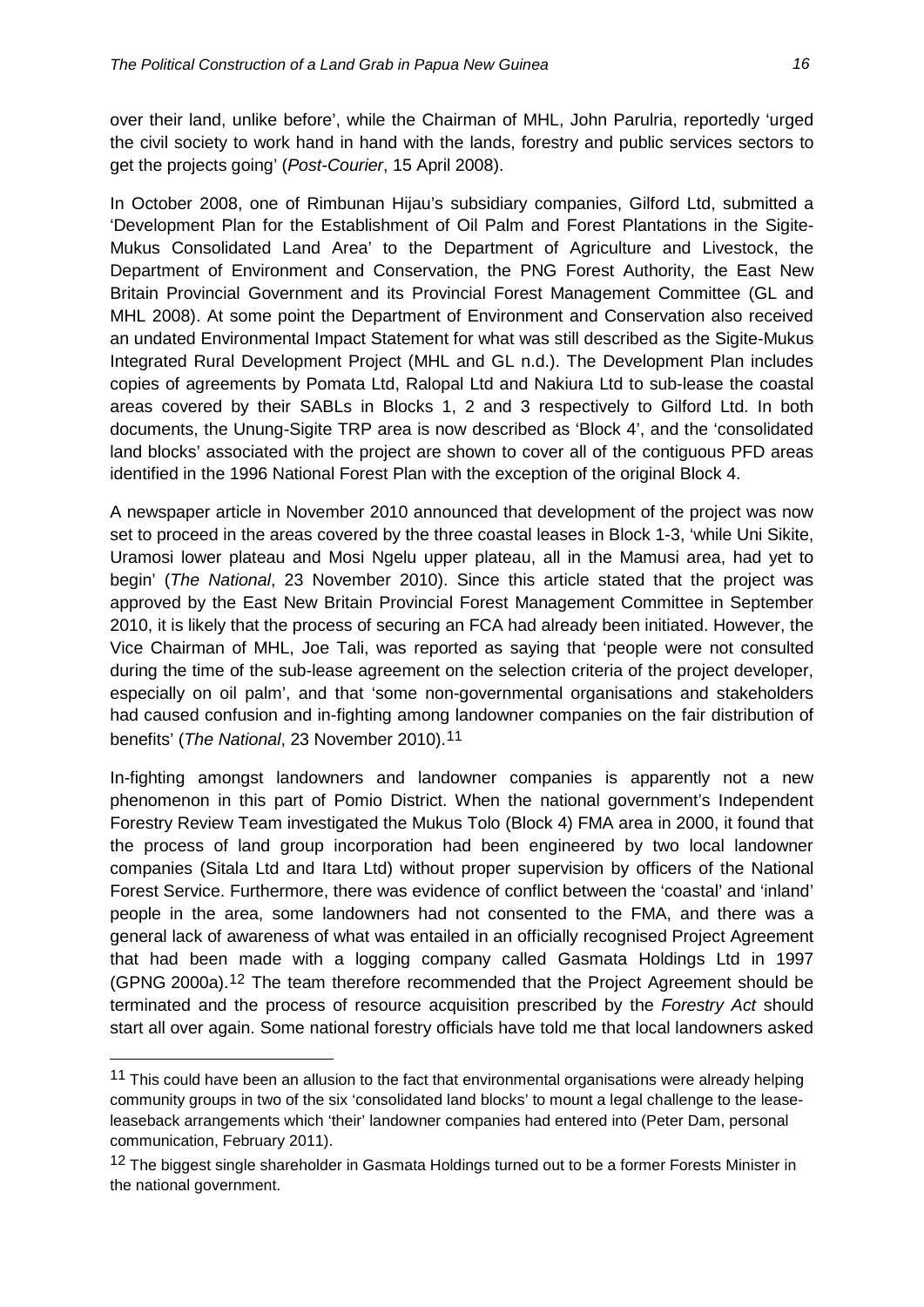the PNGFA to invalidate the original FMA, and that the PNGFA agreed to this request. However, the Department of Environment and Conservation is in possession of an 'Environmental Permit Application to Discharge Waste' from the 'Mukas-Melkoi' project, which was apparently received from a logging company, DD Lumber Ltd, in February 2010 (DDLL 2010).[13](#page-16-0) The attachments to this document include a letter from Rera Holdings to DD Lumber inviting the latter to develop the project and a letter of endorsement from Paul Tiensten to the East New Britain Provincial Administrator, both dating from September 2006, and a further letter of endorsement from the Department of Agriculture and Livestock to DD Lumber dating from March 2008. According to one informant, DD Lumber has already started to log the area (Basil Peutalo, personal communication, February 2011), but I have not been able to find evidence of the company being granted a Timber Permit or an FCA.

A new round of conflict over the Sigite-Mukus project erupted in April 2011, after Gilford was reported to have moved its logging equipment into the area, and dissident landowners complained of police harassment when they tried to organise a protest (*Post-Courier*, 8 April 2011). This prompted Paul Tiensten to announce that he would 'not allow any foreign elements to sabotage my projects', while conceding (or boasting) that he was indeed 'the main advocate for the special agriculture business lease that is part of the overall mediumterm development plan to unlock customary land for development purposes' (*The National*, 19 April 2011). Although Tiensten had the public support of the Provincial Governor, Leo Dion, and a number of individuals associated with MHL, the argument between local supporters and opponents of the Sigite-Mukus project was evidently one of the factors that persuaded the National Executive Council to announce a Commission of Inquiry into the grant of all the SABLs and FCAs represented in Tables 1–4 (*Post-Courier*, 2 and 6 May 2011). The Acting Prime Minister, Sam Abal, specified the scope of this inquiry at the beginning of July 2011 (see Annex 2), and the terms of reference were formally gazetted three weeks later. Shortly afterwards, a majority of the MPs in the ruling national government coalition crossed the floor of Parliament and helped the Opposition to elect a new Prime Minister to replace Michael Somare, who was still recuperating from heart surgery in Singapore. Neither Abal nor Tiensten were amongst the defectors, but Leo Dion continued to lobby for his province to be granted an exemption from the Commission of Inquiry on the grounds that all its agroforestry projects were both popular and successful (*Post-Courier*, 1 September 2011).

#### **VARIATIONS ON A SINGLE PROCESS**

The Changhae and Pomio project case studies both serve to illustrate a deficiency in the way that Table 2 summarises the scale of the land acquisitions that have taken place under the lease-leaseback scheme. The Changhae project in Central Province is one of several cases in which separate leases over adjacent or proximate blocks of land have been granted to the same company at the same time, and should therefore be regarded as separate components in a single process of land acquisition. In the Changhae case, two out of seven SABLs in Central Province covered 'very small' areas of less than 100 hectares, while the other five covered 'medium' sized areas of between 1000 and 10 000 hectares, and they are shown as such in Table 4, but the total area of land acquired for this project through a single process

<span id="page-17-0"></span><sup>13</sup> DD Lumber is a subsidiary of Brilliant Investment Ltd, the company which already holds an SABL in its own right in East Sepik Province.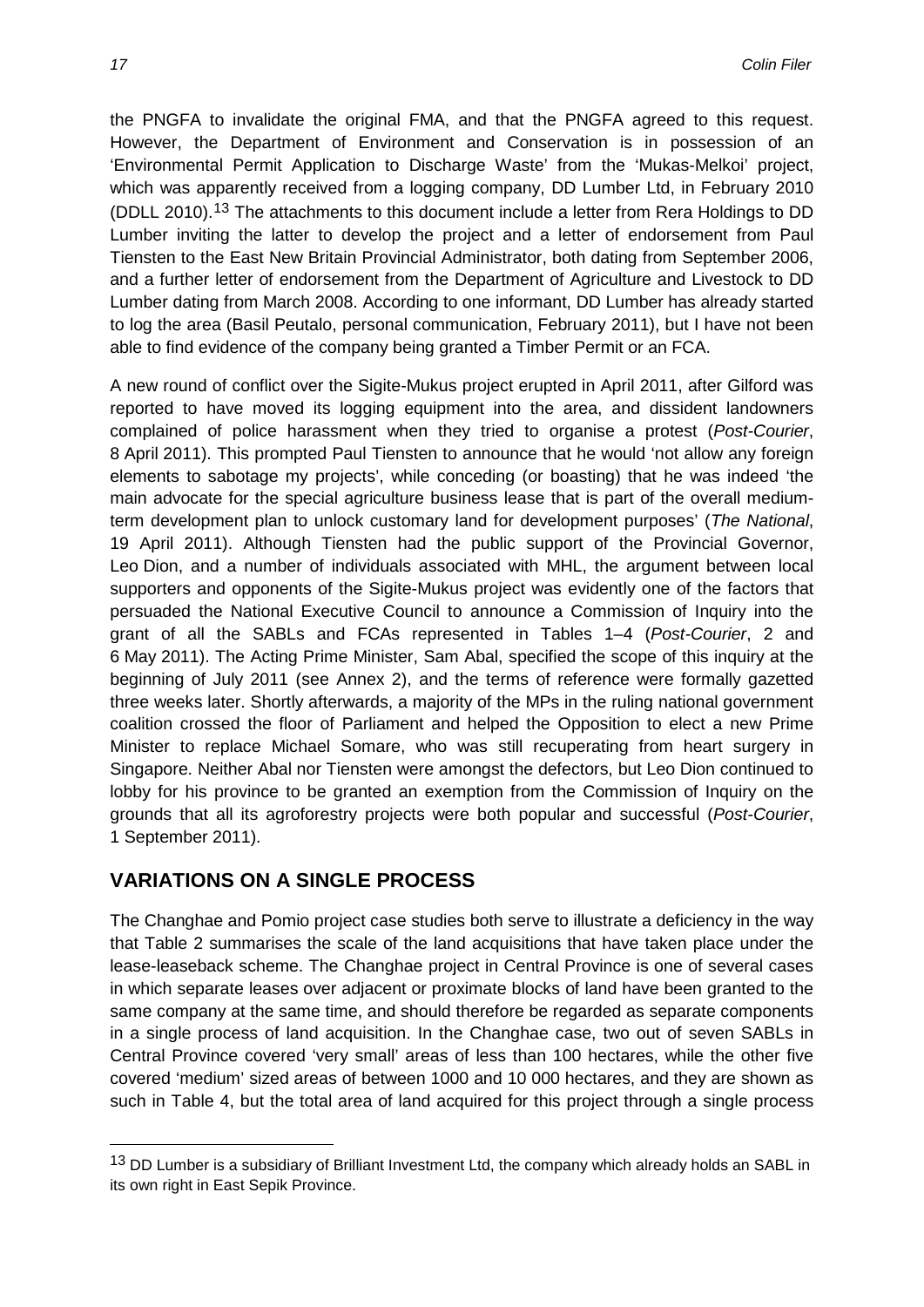was a 'large' area of more than 10 000 hectares (see Annex 1). The Sigite-Mukus case illustrates the further possibility that a single project may involve the grant of several SABLs to different corporate entities, on different dates, in respect of areas of land which may not be adjacent to each other, even if they are located in the same district. Unfortunately, we do not yet have sufficient information to determine the total number of projects which embrace the 73 SABLs recorded in Tables 1 and 2.

The three local case studies also serve to show that the dates on which SABLs are granted may not bear a constant relationship to the points in time at which the planning of specific projects actually started. It is not clear when the Governor of Central Province first conceived of the Baina project, but it is quite possible that this happened after the original plans for the Changhae and Sigite-Mukus projects had been put in place in the first two years following the national elections of 2002. So while Table 1 appears to show a steady increase in the rate of corporate land acquisition under the lease-leaseback scheme, this may partly reflect a differential rate of progress in the implementation of several projects conceived by key members of the ruling government coalition at roughly the same time.

Nevertheless, it should not be inferred that these three case studies are somehow representative of a larger bundle of projects initiated by the Somare government during the period between the national elections of 2002 and 2007. There are several reasons to regard the Changhae biofuel project as a unique experiment, rather like the carbon trading proposal over the Kamula Doso forest area, albeit covering a much smaller area of customary land. Although there are other project proponents who have talked about the production of biofuels, none has so far proposed the cultivation of cassava for this purpose, nor has any announced an intention to build an ethanol plant in PNG. Changhae is so far the only Korean company to associate itself with a project being developed under the lease-leaseback scheme, and this project is one of very few 'large' projects which cannot be counted as 'agroforestry' projects because the land covered by the leases does not contain any native forests with unexploited commercial timber resources. The Baina project and the two Pomio projects, by contrast, do bear a strong mutual resemblance, and do seem to be quite typical of a larger bundle of large-scale 'agroforestry' projects.

From what is known about this larger bundle of projects, it is possible to infer the normal form of a political and bureaucratic approval process which now leads towards the grant of a Forest Clearing Authority (FCA) under Section 90B of the *Forestry Act*. This begins with a process of land group incorporation. By the end of 2010, there were more than 16 000 incorporated land groups registered with the Lands Department under the terms of the *Land Groups Incorporation Act*. Most of these groups had been established in anticipation of a logging project, some with active support from officers of the National Forest Service working to comply with the terms of the *Forestry Act*, others under the influence of past, present or potential members of the national parliament, often working in alliance with the present or future directors of landowner companies in which the land groups themselves or other landowner companies may turn out to be shareholders, and sometimes working in alliance with logging companies or 'development partners' who already have an interest in the exploitation of local forest resources. Sitting members of parliament, especially those aligned with the ruling government coalition, often seem to have played a crucial role in facilitating the process through which a set of land group certificates is presented to the Lands Department in support of an application for 'their' land to be leased back to a company of 'their' choice. By the time this happens, the logging companies or 'development partners'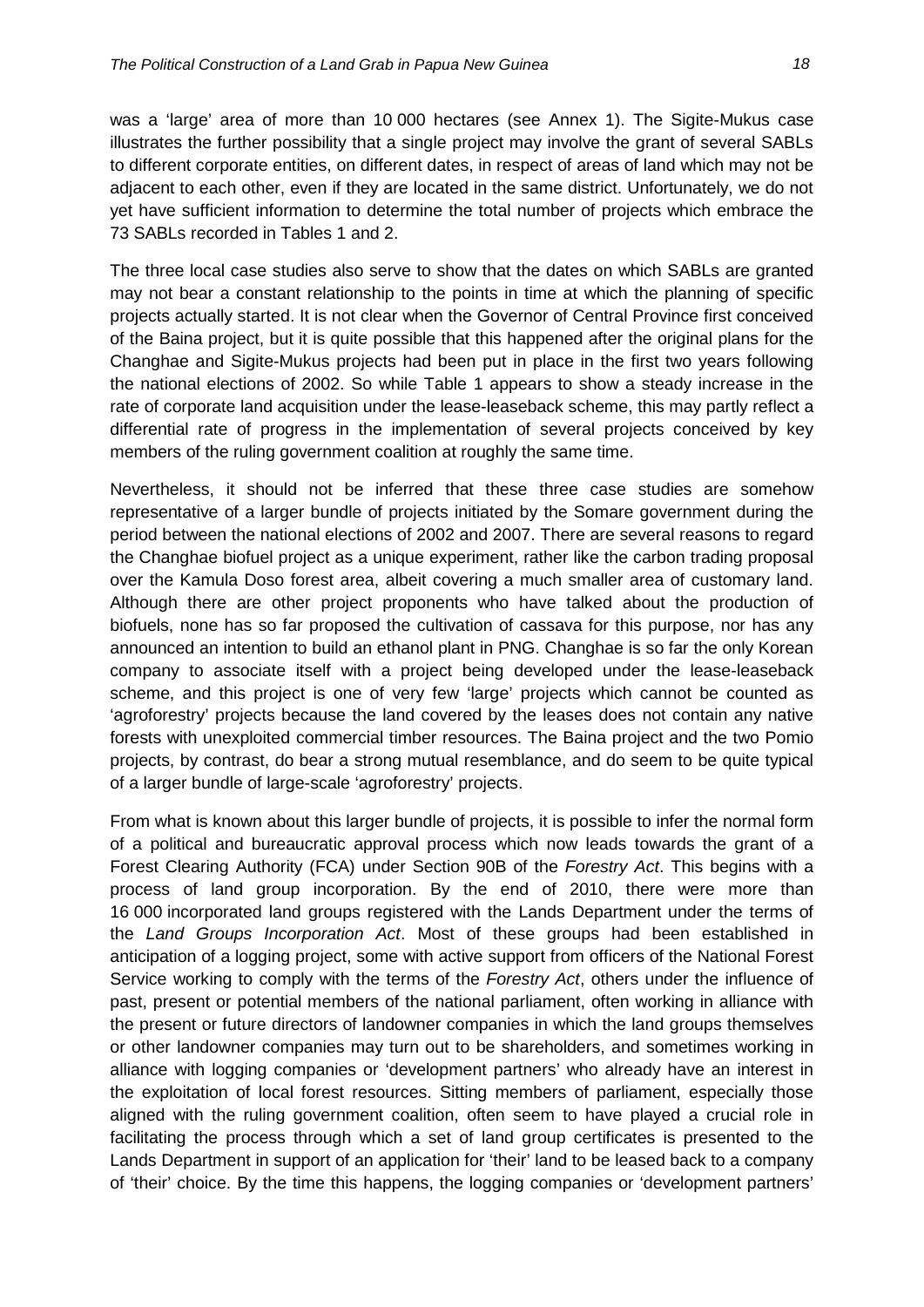will almost certainly be party to the process. In theory, officers of the Lands Department should undertake a 'land investigation' in order to establish the connection between the land group certificates and the customary land under consideration before granting an SABL (Moore 2011). However, the relevant Land Investigation Reports have rarely, if ever, come to light, if indeed they exist at all, nor is it possible to establish the extent to which the purpose of the leaseback has been specified in the proposal submitted on behalf of the land groups who are leasing their land to the State.

Once the leaseback has been gazetted, if not before, the 'development partner' submits an 'agroforestry' project proposal to the Department of Agriculture and Livestock. Officers of this department may or may not consult the National Agriculture Development Plan (GPNG 2007a) to see if the proposal conforms with its priorities, but in any case, this plan does not set any location-specific priorities for the conversion of native forests to large-scale agricultural land use (McCrea 2009). However, in order to comply with Section 90B of the *Forestry Act*, officers of this department should conduct some form of 'awareness' activity with landowners and other stakeholders to establish the extent of local support for the project. There is some evidence of this activity being undertaken, but the outcomes are not clearly documented. These are likely to be occasions on which the local member of parliament delivers a speech of encouragement to his band of loyal supporters, preferably in the company of other political and bureaucratic heavyweights from the national and provincial centres of political power. If these ceremonies are well attended, the speeches may be reported in the national newspapers.

Once the Department of Agriculture and Livestock has placed its stamp of approval on an 'agroforestry' project proposal, the proponents attach this to their application for an FCA. The application should be vetted by officers of the NFS and then considered by members of the NFB in order to establish its compliance with the guidelines that pertain to Section 90B (GPNG 2008a). The project needs to be approved by the relevant Provincial Forest Management Committee, but this body is unlikely to dissent from the preferences of local members of parliament who are members of the ruling national government coalition. The Department of Environment and Conservation may also be asked to grant an Environment Permit for the project, but it is not clear who decides whether such a permit needs to be obtained.[14](#page-17-0) The records of the PNGFA show that an Environment Permit had been granted for nine of the 23 applications represented in Table 4, including eight of the twelve cases in which an application was associated with a lease-leaseback arrangement. Six FCAs had been granted in the absence of an Environment Permit, but none of these was associated with a lease-leaseback arrangement. In three cases where this association was present, the grant of an FCA had apparently been held up because an Environment Permit had not yet been granted.

When the National Forest Board decides that there are no further bureaucratic (or legal) obstacles to the grant of an FCA, it can still attach various conditions to the grant which specify how much of the area in question can be clear-felled for conversion to agricultural land use or logged selectively in order to provide additional finance for the proposed

1

<span id="page-19-0"></span><sup>14</sup> Environment Permits are issued under the terms of the *Environment Act* of 2000. The Secretary for Environment and Conservation is notionally responsible for deciding whether project proponents need to submit an Environmental Impact Statement before such a permit is granted. Environmental Impact Statements are normally required for all large-scale logging operations.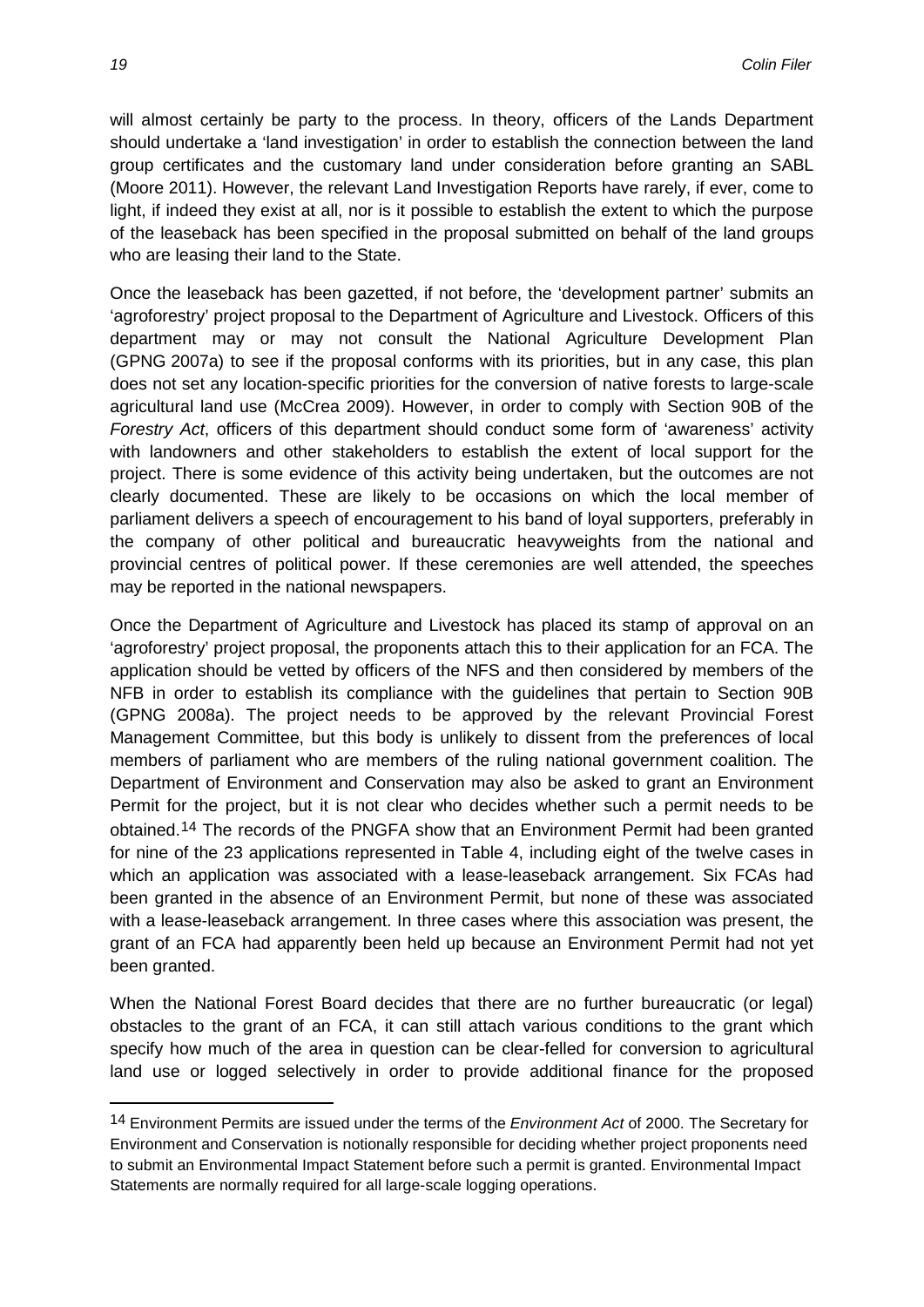development. PNGFA records indicate that performance bonds of between K100 000 and K890 000 had been levied on at least eight of the 14 'agroforestry' projects to which an FCA had been granted by April 2010. Officers of the NFS are meant to monitor the compliance of the developers with the conditions attached to each FCA, just as they are meant to monitor the compliance of mainstream logging operations with the PNG Logging Code of Practice (GPNG 1995). However, serious doubts remain over their capacity to perform either of these tasks with due diligence, and it is not clear whether the customary owners of the trees harvested under an FCA which is granted under a lease-leaseback arrangement receive any of the timber royalties to which they would be entitled under the conditions attached to the grant of a regular Timber Permit for a selective logging operation (Bob Tate, personal communication, October 2010).

According to reports from the company engaged by the PNG government to monitor raw log exports, about 920 000 cubic metres of logs with a combined value of roughly K190 million were exported from the areas represented in Table 4 over the four years from 2007 to 2010 (SGS 2008, 2009, 2010, 2011).[15](#page-19-0) About 70 per cent of these logs came from areas over which a leaseback has been gazetted, but in three cases (all in New Ireland Province), log exports seem to have begun before or without the grant of an FCA, which seems to be somewhat irregular. There is anecdotal evidence of logs being (illegally) harvested in some of the other areas over which a leaseback has been gazetted, whether or not an application has been made for an FCA, but the true extent of such activity is unknown. The 920 000 cubic metres recorded in official statistics represent less than 10 per cent of all the raw logs officially exported from PNG over that three-year period, so the logging associated with 'agroforestry' projects still seems far less significant than the selective logging operations authorised under regular Timber Permits. However, the PNGFA established a new incentive for logging companies to associate themselves with 'agroforestry' projects when it released a new version of the National Forestry Development Guidelines in 2010 (GPNG 2009). These guidelines state that Timber Permits will henceforth only be granted for selective logging operations in which the entire log harvest is processed onshore, whereas raw log exports will still be allowed under an FCA. Although there are some notable exceptions, the available evidence suggests that the average lapse of time between the gazettal of an SABL, the grant of an FCA, and the start of actual log export operations in an 'agroforestry' project is at least two years. Given the fact that three quarters of the total area of customary land leased back to private companies since 2003 has been converted since the beginning of 2009 (see Table 1), it would be reasonable to expect continued growth in the number of applications for FCAs over areas already covered by SABLs in the period after April 2010.

In March 2010, PNG's National Executive Council is thought to have endorsed a climate change policy document which called for a moratorium to be imposed on the further grant of SABLs pending the conduct of an inquiry into the political and bureaucratic process through which existing leases had been granted (GPNG 2010a: 29). The reason for this recommendation was that the PNG government has played a leading role in seeking compensation from the international community for actions taken to reduce carbon dioxide emissions from the process of deforestation and forest degradation in so-called 'rainforest

<span id="page-20-0"></span><sup>&</sup>lt;sup>15</sup> These figures do not include the 30 000 cubic metres exported by Nasyl No. 98 from the Baina project area.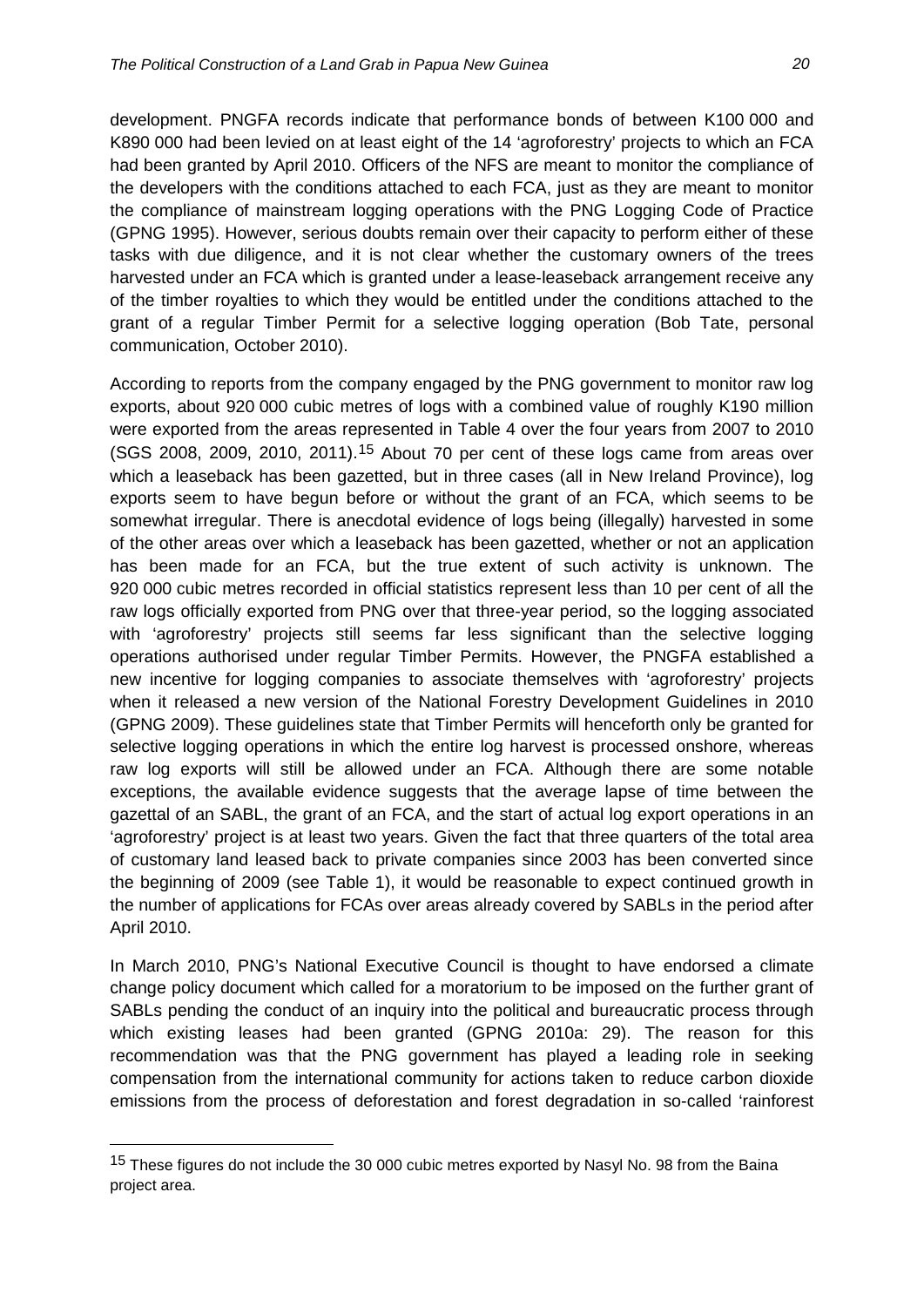nations'. If it were to seem that the government was actively promoting this very process through its endorsement of a new generation of 'agroforestry' projects, it might be harder to convince the international community that it was acting in good faith (Filer 2010). An Agriculture Sector Working Group was indeed established to investigate the workings of the lease-leaseback scheme in the promotion of 'agroforestry' projects, and three of the four government agencies involved in the process sent representatives to its meetings, while the Lands Department was notable by its absence (Valentine Thurairajah, personal communication, May 2010). I have not sighted any documentary record of the group's deliberations, but between April 2010 and April 2011 the Lands Department granted 16 SABLs to private companies over a combined area of 2.7 million hectares of what had formerly been customary land. In November 2010, a newspaper article quoted the Secretary for Justice making a public declaration that the Department's actions in this regard were 'totally corrupt', because '[o]fficers and certain rouge [sic] landowners are colluding and conniving with each other to sell off customary land for their own benefit and interest while the majority of landowners are left out' (*Post-Courier*, 11 November 2010).

#### **SPECTRES OF CORRUPTION AND CONSPIRACY**

Whatever the Secretary for Justice might think about the Lands Department, the corruption or incompetence of that agency's officers is not sufficient to explain the rising tide of land tenure conversions under the lease-leaseback scheme since 2003. So what are the larger political and economic forces behind this recent land grab? There is a pervasive populist policy narrative in PNG which simply blames the foreign agents of global capitalism especially the logging industry, the oil palm industry, the World Bank and other members of the 'donor community'. By this account, a treacherous band of national politicians and public servants has been corrupted by an international conspiracy to steal the birthright of the rural masses, and the task of exposing and defeating this conspiracy now lies with a small but heroic band of true nationalists who know that genuine rural development entails the maintenance of customary land rights. Behind this policy narrative there are three key assumptions: the assumption of a common capitalist interest in the process of globalisation, the assumption of dependency at the level of the nation-state, and the assumption of innocence or ignorance at the level of the rural community. But closer scrutiny of the political forces at work around the lease-leaseback scheme reveals some interesting points of weakness in all three of these assumptions, and therefore suggests the need for a rather more complex policy narrative.

Let us begin with the oil palm industry. It may be true that the established operators of PNG's five major oil palm schemes were partly responsible for inspiring the recent land grab through their innovative use of the lease-leaseback scheme to establish 'mini-estates' on customary land in the late-1990s. However, their use of the scheme has consistently placed all SABLs in the hands of incorporated land groups representing relatively small groups of customary landowners, and not in the hands of landowner companies (let alone foreign companies) whose directors purport to represent the interests of much larger groups. Oil palm industry representatives and consultants have played a significant role in opposing what they perceive as a perversion of the same scheme, not only because it seems to entail the alienation of much larger areas over longer periods of time, but also because the perpetrators seem to have saved themselves the very considerable expense of securing the informed consent of all the customary owners.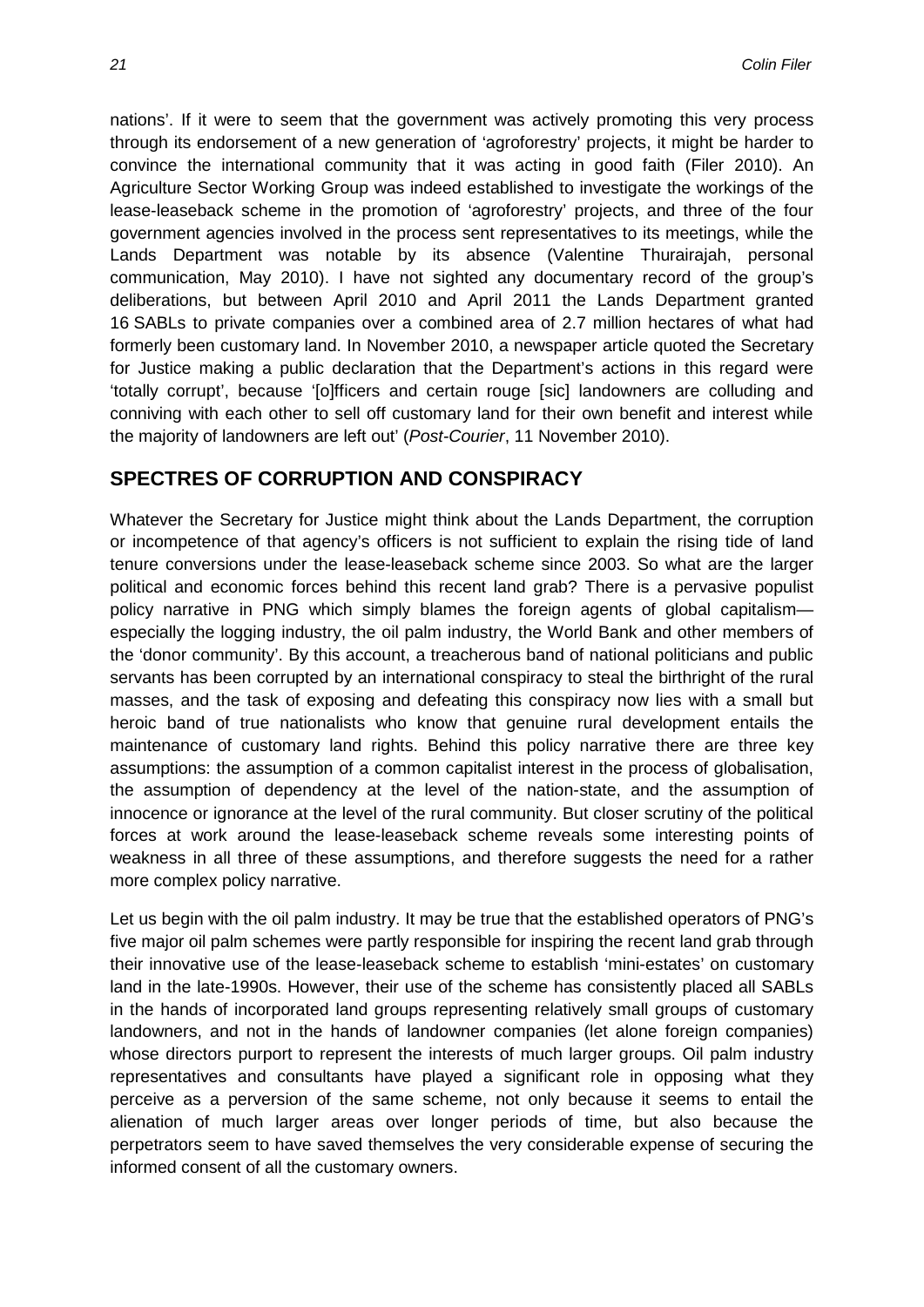Abuse of the lease-leaseback scheme by third parties puts another weapon in the hands of populists who already believe that foreign oil palm companies are enemies of the people and their natural environment. But it also poses another threat to the established oil palm industry because some of these third parties justify their abuse of the lease-leaseback scheme in terms of a national ambition to expand the ranks of the oil palm establishment, which is accompanied by an expectation that current members will sell them oil palm seedlings to start their new business ventures. However, the two companies currently responsible for the whole of PNG's palm oil exports—New Britain Palm Oil Ltd (NBPOL) and Hargy Oil Palms Ltd—have recently been certified for their compliance with the national version of the standards established by the Roundtable on Sustainable Palm Oil (RSPO 2008). This means that both companies have placed themselves under an obligation to ensure that their activities do not lead, directly or indirectly, to the clearance of native forests, especially those with high conservation value. This creates a particular problem for NBPOL, for it is not only the dominant player in the current palm oil export industry, but also a major producer and exporter of oil palm seed. NBPOL therefore faces another form of reputational risk if it agrees to sell seed or seedlings to the promoters of so-called 'agroforestry' projects which not only involve the clearance of native forests under Forest Clearing Authorities, but might turn out to be little more than short-term logging projects approved on a false pretext. The established industry's concern about the true motives of the companies which have secured SABLs for the development of such projects is not only based on suspicion of the methods by which they have gained access to customary land, but also on doubts about the technical and economic feasibility of their agricultural project proposals.<sup>[16](#page-20-0)</sup> The new land grab therefore constitutes a form of double jeopardy for PNG's oil palm industry.

If representatives of the oil palm industry believe that the new land grab is a ploy by the logging industry to gain rapid access to additional areas of native forest by circumventing the normal process of resource allocation prescribed by the *Forestry Act*, their suspicions may have been amplified by a recent report commissioned by PNG's Forest Industries Association (FIA). This report argues that the economic interests of the rural population will best be served by a substantial increase in the area of native forest replaced by oil palm estates, regardless of the self-serving postures adopted by the Roundtable on Sustainable Palm Oil, and applauds a project somewhere in East New Britain Province where local landowners wish to 'lease back forest land of 45 000 hectares for planned development, including an initial 12 000 hectares of oil palm over 5 years' (ITS Global 2010: 11).[17](#page-22-0) Now this might count as evidence of a rift between the logging industry and the oil palm industry on the question of native forest clearance, but does it count as evidence that the logging industry is responsible for the new land grab?

In the populist policy narrative, PNG's logging industry is commonly represented as a sort of criminal syndicate whose godfather or mastermind is the Malaysian company, Rimbunan Hijau (RH) (Greenpeace 2004; CELCOR and ACF 2006). For their part, RH and the FIA have produced a counter-narrative which portrays the industry's opponents as an equally united, and equally sinister, consortium whose godfather or mastermind is the World Bank

<span id="page-22-1"></span><sup>&</sup>lt;sup>16</sup> Industry sources estimate that the capital cost of an entirely new oil palm scheme in PNG would be close to US\$100 million, and the investment would only make sense if the investor had guaranteed access to 30 000 hectares of land (Ian Orrell, personal communication, February 2011).

<span id="page-22-0"></span><sup>&</sup>lt;sup>17</sup> This is apparently a reference to the Sigite-Mukus project.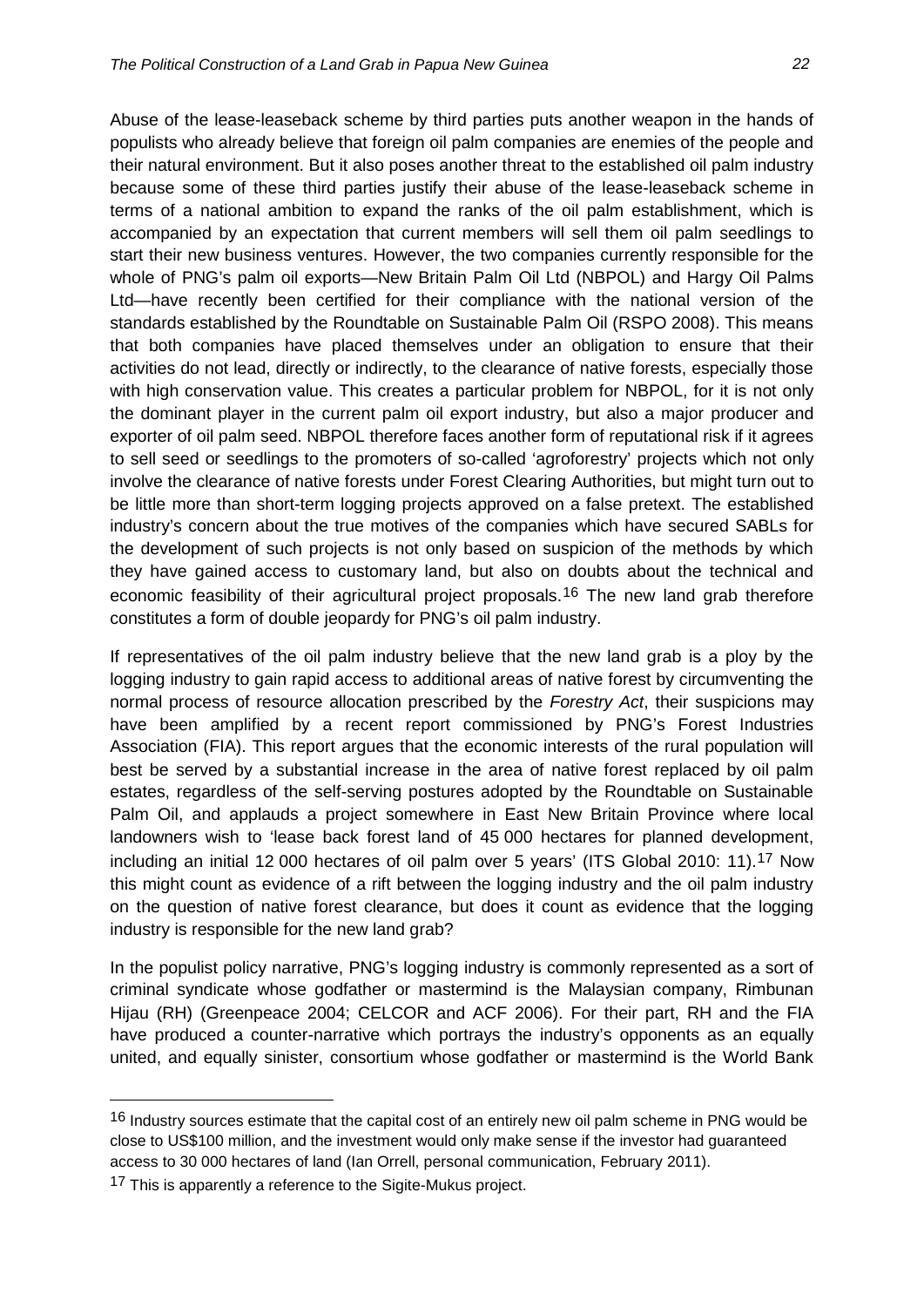(ITS Global 2006). These two narratives conspire to represent PNG's forest policy domain as the site of a war between two foreign armies which began with the report of a national commission of inquiry into forest industry corruption in 1989, and rapidly gathered steam as the World Bank assumed responsibility for coordinating donor inputs to PNG's forest policy reform process in the early 1990s, while RH established its current position as the country's biggest logging company at the same time (Filer 1998, 2000). In this representation of the policy process, the World Bank and its allies suffered a significant defeat in 2005, when the Somare government's refusal to implement all of the recommendations made by the donorfunded Independent Forestry Review Team led to the cancellation of the PNG Forestry and Conservation Project.[18](#page-22-1) With the Bank's leverage lost and its local allies in disarray, RH and its allies in the logging industry have successfully lobbied for a number of changes in the legal and fiscal regime which governs their operations. However, it is much harder to demonstrate that RH and the other big logging companies which belong to the FIA have stood to benefit from the new land grab, nor is there any evidence that they were instrumental in securing the amendments made to the *Forestry Act* in 2007 to facilitate the grant of Forest Clearing Authorities.

The Sigite-Mukus project in East New Britain is the only 'agroforestry' project in which an RH subsidiary has so far been identified as the 'development partner' responsible for securing an FCA. There are two other potential projects in which RH seems to be involved in a partnership with landowner companies holding SABLs, but to the best of my knowledge, neither has so far resulted in a formal development proposal.

In June 2006, an SABL over 46 233 hectares of land in West New Britain Province was issued to a landowner company called Pulie-Anu Plantation Ltd (PAPL) for a period of 99 years, for what was described at the time as an 'agro enterprise project' (*The National*, 10 April 2006). Towards the end of 2008, PAPL and RH subsidiary Monarch Investments Ltd submitted an Environment Inception Report to the PNG Department of Environment and Conservation for an oil palm scheme in the area. This report specified the area covered by the SABL as 41 231 hectares, not 46 233 hectares, and declared that PAPL had five 'affiliate companies' (PAPL and MIL n.d.: 1). It seems very likely that these five affiliates were the five landowner companies to which separate SABLs over a combined total of 41 234 hectares were issued on the same day in September 2008 (see Annex 1). In that case, the five new SABLs may in fact have been sub-leases from PAPL to its five corporate shareholders,<sup>[19](#page-23-0)</sup> and the same area would then have been counted twice in Tables 1–4. Since the project partners had not applied for an FCA by April 2010, nor submitted a full Environmental Impact Statement by February 2011, it seems quite possible that RH decided to focus its attention on the Sigite-Mukus project instead. This would make sense if the feasibility of an 'agroforestry' project is dependent on revenues from a large-scale logging operation in an area which has not been logged already. Another logging company (not an RH subsidiary) had already extracted the most valuable timber from the Pulie-Anu forest area during the course of the 1990s (Filer 1997: 241–8).

 $\overline{a}$ 

<span id="page-23-1"></span><sup>18</sup> Implementation of this project had been a condition of the Governance Promotion Adjustment Loan which the Bank provided to Somare's predecessor in 2000 (Filer 2004; World Bank 2006).

<span id="page-23-0"></span><sup>&</sup>lt;sup>19</sup> This would explain why the five land portion numbers in the gazettal notices do not have the letter 'C' attached to them. The absence of this letter normally means that the land in question is no longer customary land.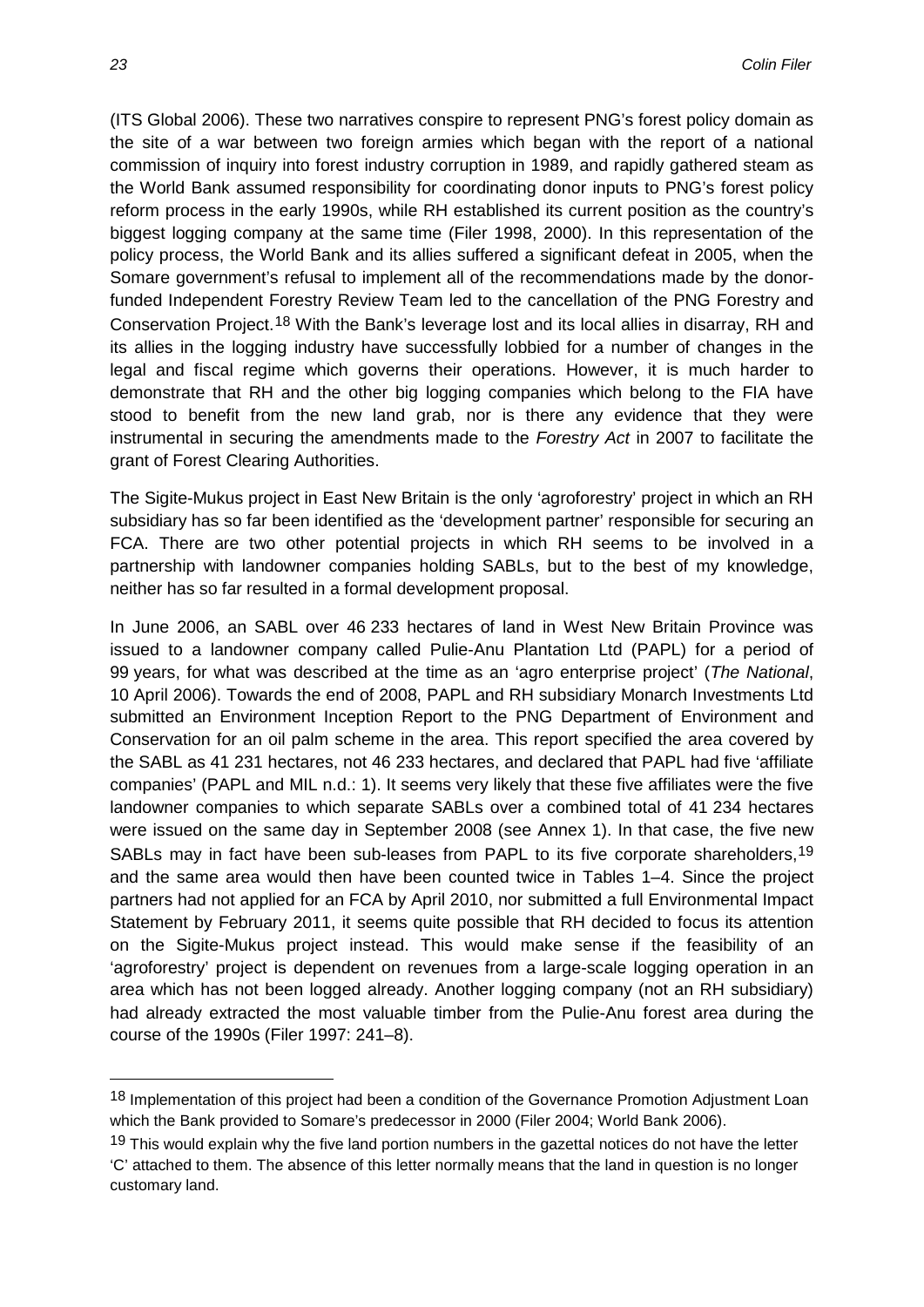On the same day in October 2009, five SABLs over a combined area of 77 783 hectares of land in Western Province were issued to four landowner companies and one incorporated land group for a period of 70 years (see Annex 1). The areas covered by these SABLs are part of the much larger Wawoi-Guavi forest area, over which an RH subsidiary has held a Timber Permit for more than twenty years. Local people believe that RH must have been involved in this lease-leaseback arrangement, and may well have plans for some sort of 'agroforestry' project in partnership with the leaseholders (Michael Wood, personal communication, March 2011). However, I have not been able to find an Environment Inception Report or any other formal project proposals to a national government agency, so there is no official record of the company's intentions.

Most of the logging companies which have entered into partnerships with landowner companies holding SABLs are not members of the FIA, and many have never been granted a Timber Permit by the PNGFA. It is true that most of these companies have Malaysian directors or shareholders with Chinese names, just like RH and some of the other wellestablished logging companies in PNG, but this does not prove that all such individuals are officers in an underground army commanded by Datuk Tiong Hiew King and his family from their base in Sarawak. There are several recent cases in which Malaysian logging companies have been in competition for Timber Permits, and the bigger companies have not been consistently victorious. The selection of development partners (or logging contractors) in areas covered by SABLs is apparently subject to a similar form of competition. In the largest single area so far covered by an SABL, the Kamula Doso forest area in Western Province, it is clear that the lease-leaseback arrangement was part of a scheme to prevent RH from gaining control of its timber resources. RH has made no secret of its agricultural investments in other countries, including three oil palm schemes in Sarawak, but the balance of its PNG portfolio has been moving from rural to urban areas. The company's most recent investment in PNG's national capital is a 'billion-kina project' known as Vision City, which already contains the largest shopping mall in the Pacific island region, and will shortly be expanded to include 'an office tower block, service apartments, a hotel and convention centre' (*The National*, 14 September [20](#page-23-1)10).<sup>20</sup> Whatever the ultimate cost of this investment, it far outweighs the profits which the company makes from exporting about 100 million US dollars' worth of raw logs and processed timber products each year.[21](#page-24-0)

In its capacity as a logging company, RH might be thought to share the interest of other wellestablished logging companies in maintaining the process of centralised resource acquisition and allocation prescribed under the *Forestry Act*. Members of the FIA have some influence over this process because their peak body has a seat on the National Forest Board. The party line espoused by the FIA is that its own members are pillars of industrial respectability whose own interests are best served if they can help the PNGFA to stop the dodgy operators outside the association from bending or breaking the rules to their own advantage. Needless to say, this argument has no traction with conspiracy theorists on the other side of the policy war, but the history of the Baina 'agroforestry' project suggests that it does have some merit. The objections made to that project by members of the FIA and the NFB seem to have been

<sup>20</sup> RH also owns the newspaper in which this story was published.

<span id="page-24-0"></span> $21$  In 2006, the company's exports of processed timber products had an FOB value of more than US\$26 million, while the value of its raw log exports (about 40 per cent of PNG's total log exports in 2006) was about US\$68 million (ITS Global 2007).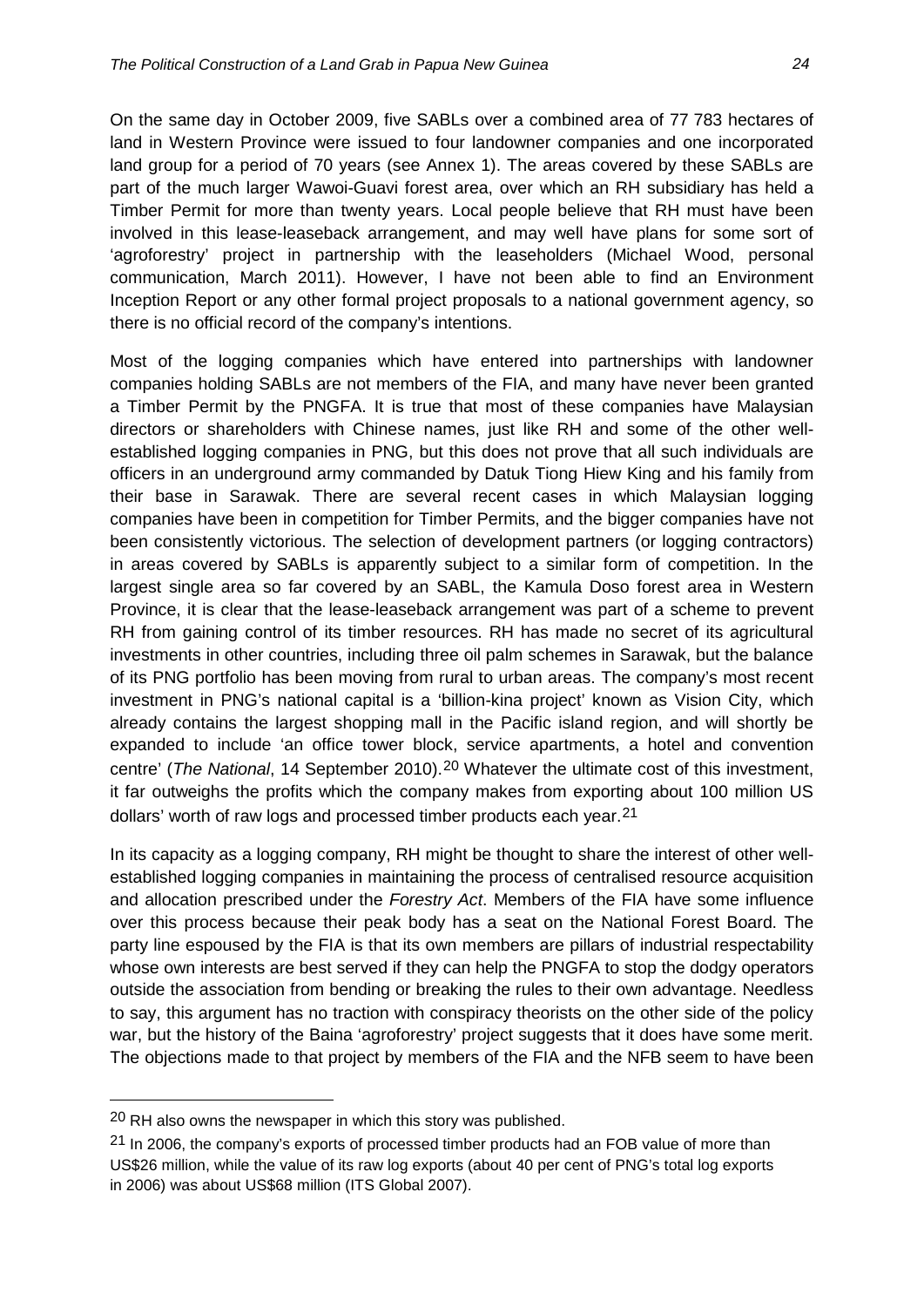the main trigger for the amendments made to Sections 90A-E of the *Forestry Act* in 2007. For the mainstream logging companies, the approval of FCAs represents a continual reduction in the size of the national forest estate that might be made available for selective logging on a 'sustainable' (rotational) basis through the grant of Timber Permits under Forest Management Agreements. The rules governing the allocation of Timber Permits are fairly clear and fairly familiar to the logging industry, but there is no equivalent set of rules to govern the choice of logging contractors by holders of SABLs. This does not necessarily mean that the big logging companies have a vested interest in slowing down the rate of native forest clearance; it only means that they would like to have a National Forest Plan that clearly tells them which native forest areas belong to a semi-permanent national forest estate, and which areas can be clear-felled and converted to agricultural use (Bob Tate, personal communication, October 2010). It is true that the new set of National Forestry Development Guidelines (GPNG 2009) have created a new incentive for all logging companies to compete for FCAs if they want to carry on exporting raw logs and save themselves the cost of building more plywood or veneer factories, but there is no reason to suppose that the logging industry itself has lobbied for this change in national policy.

Given the history of antagonism between RH and the World Bank, or between the logging industry and the 'donor community', it might seem rather odd that a populist policy narrative paints both sides into the same corner when it seeks to explain the recent land grab. The explanation can be found in a widespread belief that the World Bank has been pushing the PNG government to alienate or 'mobilize' customary land for more than three decades (Anderson 2003). It is certainly true that the World Bank supported the original invention of the lease-leaseback scheme in 1979, but of far greater significance is the memory of an epic struggle over the 'land reform condition' supposedly attached to the Bank's Economic Recovery Program loan to the PNG government in 1995. The condition in question supposedly called for the completion of 'framework legislation for customary land registration' and the completion of programs to register customary land in two provinces (East Sepik and East New Britain). A number of academic commentators have suggested that the Bank would have got its way with the government if it had not been for a storm of popular protest (Lakau 1997, Holzknecht 1999, Ploeg 1999). There was also speculation that proposed amendments to the *Land Registration Act 1981* were part of a plot by national politicians to use the amended law to lease huge tracts of customary land to foreign companies (Aid/Watch 1995) or even to offer it up as security for the World Bank loan itself (Kavanamur 1998).

There is evidence that the relevant policy condition had been dropped from the structural adjustment loan before the popular protest erupted, but the organisers of this protest still saw it as a way to mobilise opposition to the whole of the structural adjustment program (Filer 2000: 32–3). Be that as it may, the Bank's interest in this particular piece of conditionality can be ascribed to a certain level of impatience at the slow progress made by the Lands Department in the implementation of a Land Evaluation and Demarcation Project, followed by a Land Mobilisation Program, which had been substantially financed by the Bank and the Australian government since 1986 (ibid.: 34). This might seem to confirm that there was indeed a longstanding donor conspiracy to create a new market in titles over customary land. However, the conspiracy theorists tend to overlook the fact that a legal mechanism for the voluntary registration of customary land by incorporated land groups had been recommended in 1973 by a Commission of Inquiry into Land Matters whose mandate was to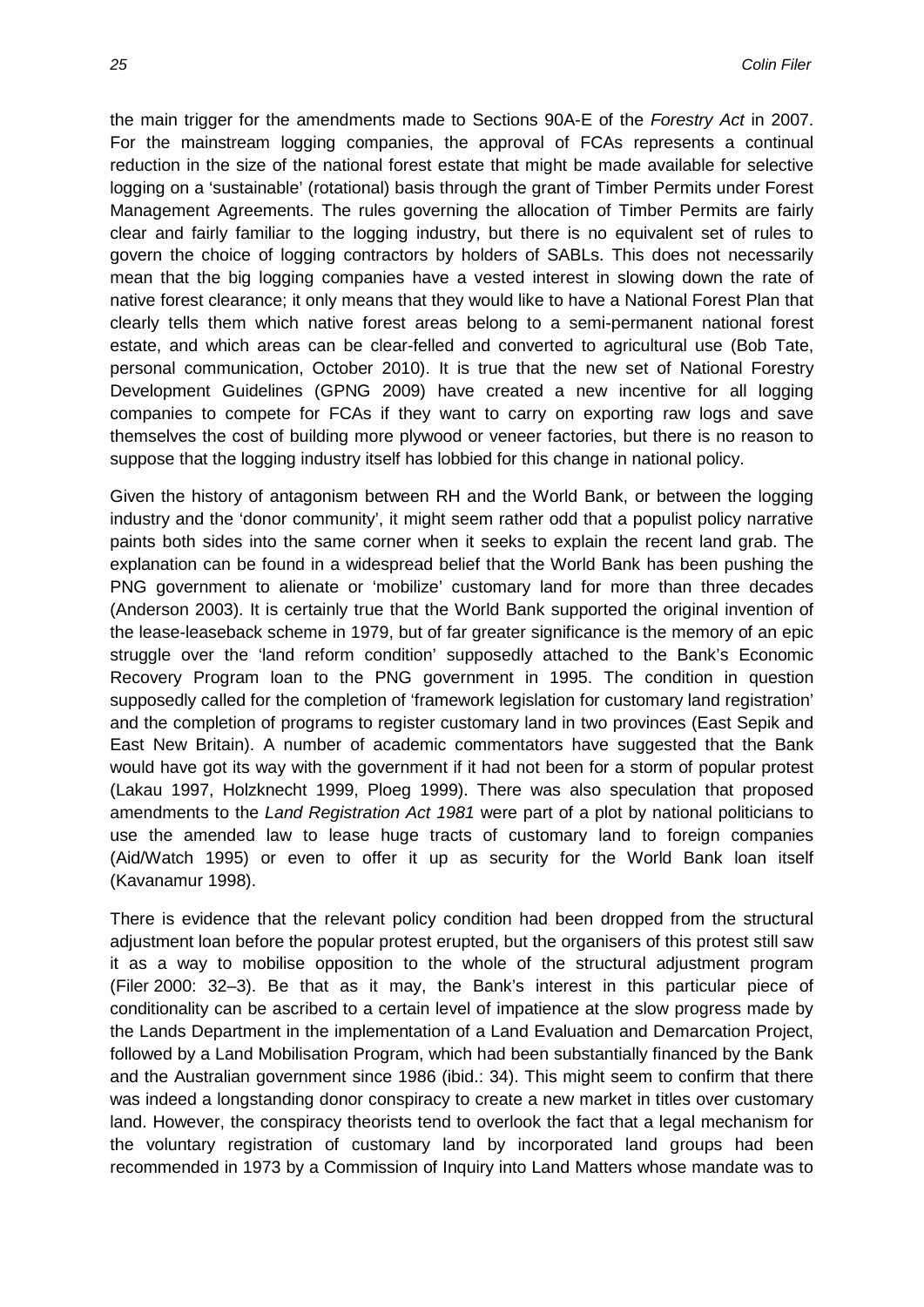establish an indigenous alternative to the body of land laws inherited from the Australian colonial administration (GPNG 1973; Bredmeyer 1975; Ward 1983). A substantial new body of land laws, including the *Land Groups Incorporation Act 1974*, was enacted shortly afterwards, but no changes were made to colonial legislation relating to the registration or alienation of customary land, and that is why the lease-leaseback scheme was introduced as a stop-gap measure in 1979.

Thirty years later, in March 2009, PNG's national parliament finally passed a series of amendments to the *Land Registration Act 1981* and the *Land Groups Incorporation Act 1974*  which promised to complete the process of land reform recommended by the Commission of Inquiry. After the events of 1995, the World Bank and the Australian government were both careful to distance themselves from the policy process which led to these legal innovations. The Australian government aid agency has continued to make noises about the need to bridge the gap between modern and customary forms of land tenure in order to meet the needs of indigenous people and 'potential investors' in the Pacific island region (AusAID 2006: 81–8), and even commissioned a two-volume study on this subject as part of its 'Pacific Land Program' (AusAID 2008). However, the National Land Development Taskforce (NLDT) that was instituted by the PNG government in 2005 adopted the same nationalist mantle as the earlier Commission of Inquiry, and was equally keen to avoid the spectre of subordination to any foreign influence (Levantis and Yala 2008; Manning 2008). Some members of the donor community were no doubt very pleased when the report of the NLDT re-emphasised the need to mobilise customary land for the achievement of national development objectives (GPNG 2007b), but there is no sign of a foreign hand in the drafting of the legislation that followed (GPNG 2008b). This was largely the work of the present Secretary for Justice, in his previous incarnation as the head of the PNG's Constitutional and Law Reform Commission. And one likely reason for his recent outburst about the corruption of the Lands Department is that his new legislation should have made the lease-leaseback scheme redundant, since customary landowners should now be able to register their own titles to their own customary land without granting any sort of title to the State (Moore 2011).

In the populist policy narrative, no amount of nationalist sentiment can save the PNG government from its role as a neocolonial agent of foreign capital. A Lands Department which cannot be trusted to manage the lease-leaseback scheme for the benefit of customary landowners could surely not be trusted to manage a new scheme for the registration of customary land titles, and even if it could, registration would only be another stage in the process of alienation (Anderson and Lee 2010). However, one does not have to be an outright opponent of registration to question the Department's capacity to implement the newly amended legislation. Several members of the NLDT are known to share this concern, and elements within the PNG government have quietly diluted some of their nationalist sentiment by asking the Australian government to assist in reforming the current system of land administration. To which the response of the Australian government has so far been to say that it can only lend a hand if the hand stays out of sight, especially while the World Bank's hands are still firmly tied behind its back.

Domestic political champions of the land grab may also have come to realise that the Lands Department currently lacks the capacity to mobilise large areas of customary land by assigning registered titles to hundreds or thousands of incorporated land groups, because the amendments made to the *Land Groups Incorporation Act* require that all existing land groups be reincorporated within a five-year period, and their reincorporation entails the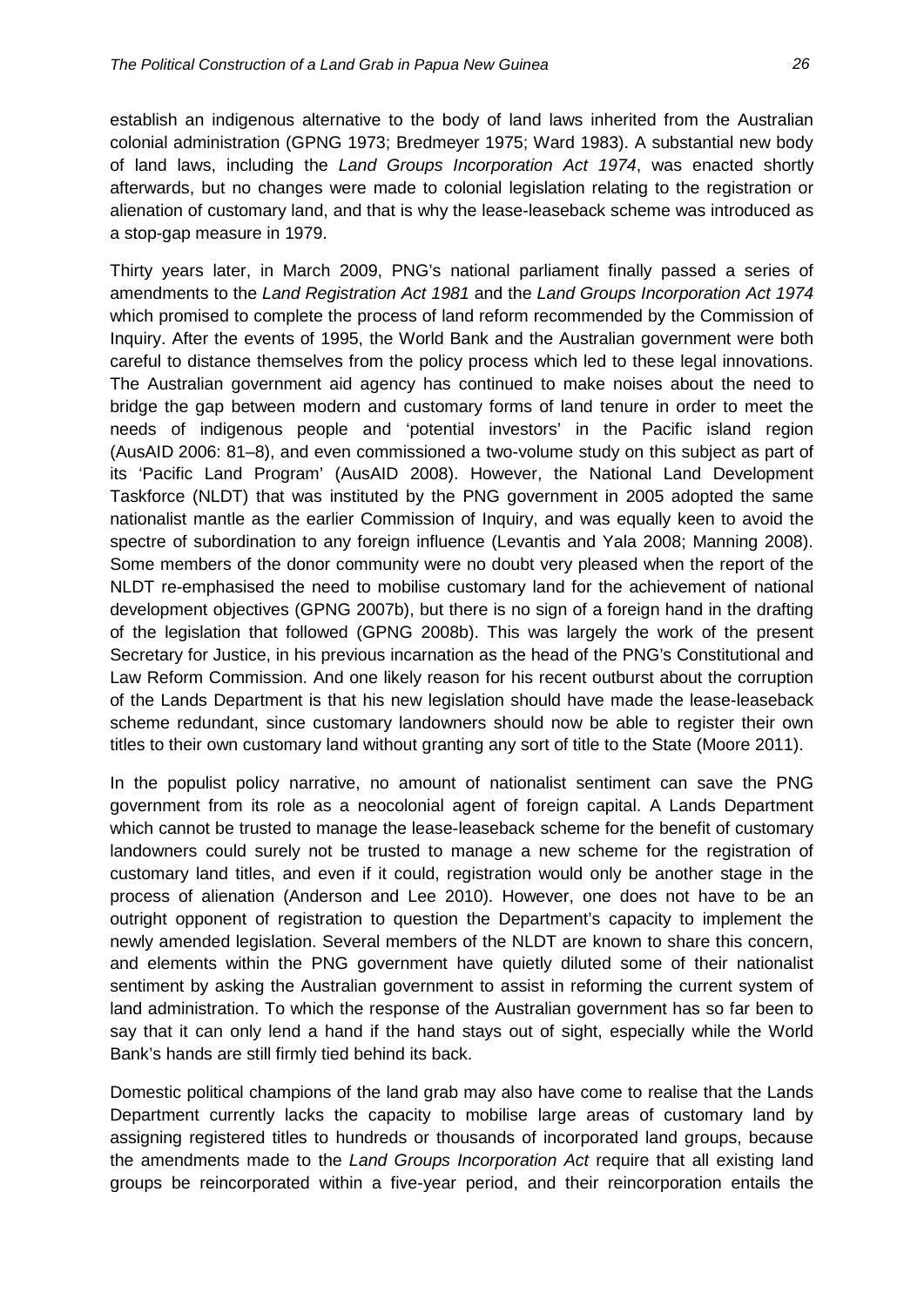production of far more information about their membership, their assets, and their internal deliberations than was previously necessary. Under the amendments made to the *Land Registration Act*, a land group wishing to register all or part of its land then has to submit a 'registration plan' to the newly created office of the Director of Customary Land Registration in the Lands Department. The plan has to include a description of 'the land or parcels of land owned absolutely under customary tenure by the customary group' and (where necessary) 'the names of such individuals or customary groups which established derivative interests in the land, including the boundaries of the parcels of such land and the nature of the interest'. On receipt of an ILG's registration plan, the Director then has to 'conduct such investigations as are necessary to verify the membership of customary groups' and 'make such inspections of the land, together with appointed representatives of such customary groups as are necessary to verify the identity and the boundaries of parcels of land claimed by such customary land group as stated in the registration plan'. He or she will then make any necessary revisions to the registration plan in consultation with the Regional Surveyor (mainly to ensure there are no existing titles over the land in question) and notify the public in case of any objections. If there are no objections, the Director will then issue a Certificate of Title to the land group on the basis of the Final Registration Plan, and customary law will then cease to apply to the land in question except in matters of inheritance. All this makes the lease-leaseback scheme look like a proven method of releasing land from the constraints of customary law with a lot less fuss and bother, even if officers of the Lands Department honestly perform the roles assigned to them by the relevant provisions of the *Land Act*.

The public statements made by the domestic champions of the new land grab make it quite clear that they believe themselves to be the agents of a genuine agricultural revolution in PNG. Furthermore, the way in which senior ministers in the Somare government have gone about the business of inserting this land grab into national and sectoral development strategies is testament to the liberating effects of the country's mineral resource boom, because the surge in tax revenues from the extractive industry sector has enabled them to ignore the policy prescriptions of foreign experts employed by the aid industry.[22](#page-24-0) The policy and planning documents which authorise the National Land Development Program and the National Agriculture Development Program are both presented to the public as home-grown charters for the liberation of rural land and labour from the inefficiencies of subsistence agriculture (GPNG 2007a, 2007b). Both documents express a preference for land to be liberated by the voluntary registration of group titles, but both also stress the need for rapid conversion on a large scale, and neither makes any negative statement about the potential uses of the lease-leaseback scheme. The same silence is present in the Development Strategic Plan produced by the Department of National Planning, which anticipates a K12.7 billion increase in national income by 2030 as a result of undertaking land reforms that will establish registered titles over 20 per cent of the country's total land area (GPNG 2010b: 42-3). While some of the other development targets mooted in this document seem remarkably ambitious, the land reform target could be met within the next five years if the Lands Department continues to grant SABLs to private companies at the rate and scale already documented in this paper. And once this short cut is taken, the longer route would seem to be superfluous.

<span id="page-27-0"></span> $\overline{a}$ 

<sup>&</sup>lt;sup>22</sup> In 2002, the year in which the Somare government came to power, the value of PNG's mineral exports was just over K4.4 billion (US\$1.1 billion.). In 2007, the year in which it returned to office after national elections, the value of mineral exports was almost K10.9 billion (US\$3.8 billion).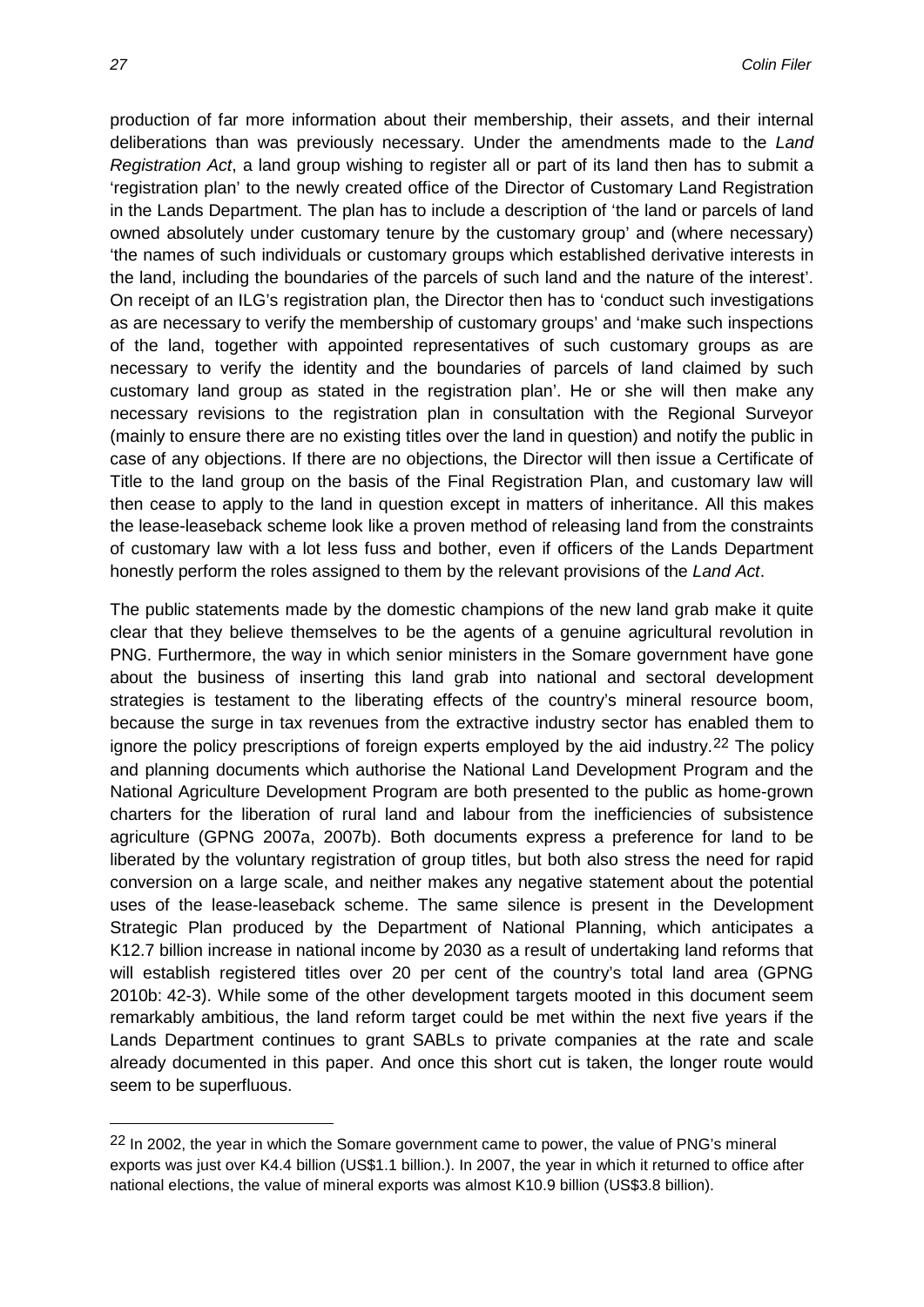The Secretary for Justice is not alone amongst senior public servants who are deeply troubled by the recent operation of the lease-leaseback scheme, especially when leases are granted over customary land belonging to their own communities. However, their voices of dissent were largely stifled by the enthusiasm of their political masters. A number of nongovernment organisations have voiced their dissent more openly, and some have been helping local groups of dissident landowners to mount legal challenges to specific transactions. In their role as champions of the populist policy narrative, members of these organisations have been somewhat reluctant to forge an open alliance with other dissenters in the public service or the private sector, let alone to make public appeals for support from the donor community. Nevertheless, the speed and scale of the land grab has now persuaded most of the dissenters to quietly put aside their ideological differences and collaborate in their practical efforts to reverse the process. That is what ultimately led to the establishment of a Commission of Inquiry in the middle of 2011.

Most of the 'civil society' representatives in this oppositional network now recognise that the established oil palm industry is on their side of the fence, and some would even extend this courtesy to the extractive industry sector, knowing that mining and petroleum companies have good reason to fear that the land grab is now extending into areas covered by their own exploration and development licences. On the other hand, all members of the network are united in a belief that the logging industry as a whole is too deeply implicated in the land grab for any of its member companies to be trusted if they claim to oppose it, and that in turn might help to explain why the FIA had already begun to champion the cause of agricultural conversion before the end of 2010 (ITS Global 2010). If the assumption of a common capitalist interest in the process of 'land reform' has therefore been laid aside, it may not matter whether national politicians or logging companies are masterminding the new generation of 'agroforestry' projects if both are equally enamoured of their 'public-private partnerships'. What does still matter is the third assumption behind the populist policy narrative, which is that local villagers have been the innocent dupes of a conspiracy forged behind their backs, without their knowledge or participation.

Proponents and opponents of the logging industry, the oil palm industry, and all other industries that seek access to customary land are equally aware of the political divisions which exist in most rural areas. These divisions are manifest in each successive set of national elections, when the numerous candidates standing in each electorate seek to persuade rural voters of their own capacity to deliver some form of 'development'. The winner rarely captures a majority of the primary vote, but still has to deliver on the promises made to his own supporters if he wants to be re-elected, while the losing candidates and their primary supporters will commonly try to prevent him from doing so. As a result, no single development proposal is likely to win the support of *all* the landowners or villagers in any given area, but *any* development proposal—however implausible—has a chance of gaining some popular support. All the available evidence suggests that some rural villagers have been persuaded to go along with each of the land grabs documented in this paper. even if they do not fully realise the consequences of their acquiescence. However, it also suggests that most of the 'community leaders' who take the lead in either promoting or opposing each of these transactions are not themselves rural villagers, but are so-called 'paper landowners' who normally live in town. In this context, 'paper landowners' are not necessarily people who make false claims to the ownership of some customary land in the area subject to a land grab, but rather people whose level of education enables them to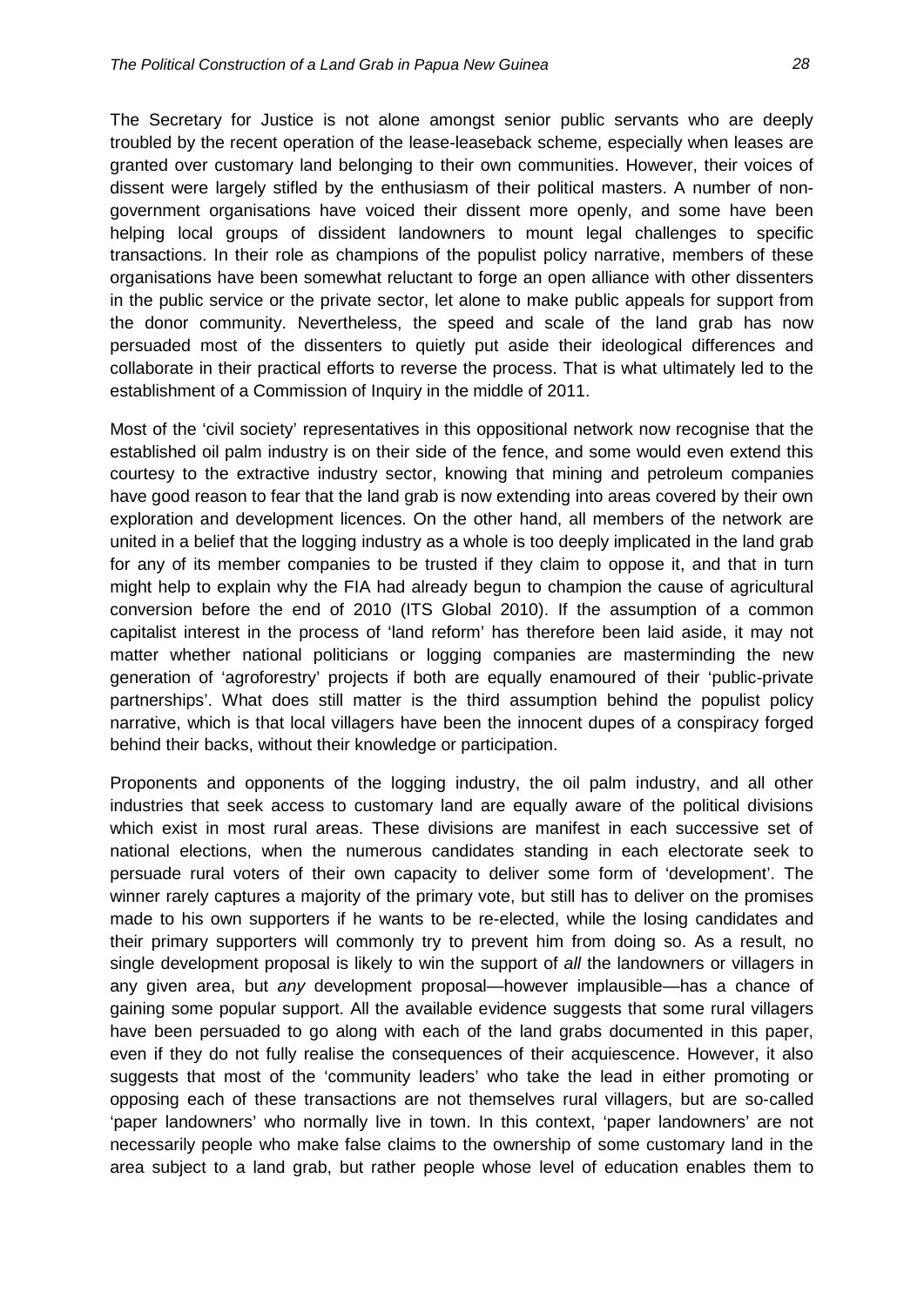construct, interpret or manipulate the documentation of landed property (Weiner 2007; Bell 2009). It is also this level of education that qualifies them to contest national elections, since most rural villagers know that a good education enhances the capacity of politicians to secure the benefits of 'development' for themselves and their supporters, while the capacity of rural villagers to secure a good education for their own children has been diminishing for many years.<sup>[23](#page-27-0)</sup>

#### **CONCLUSION**

The recent decision of the National Executive Council (NEC) to impose a moratorium on the grant of new SABLs and institute a Commission of Inquiry into those which have already been granted has clearly put a temporary halt to the rate at which customary land is being alienated through the operation of the lease-leaseback scheme. Before that decision was made, legal challenges to some of the individual conversions had already been working their way through the National Court, but the eventual outcome of these proceedings remains uncertain, as does the outcome of the Commission of Inquiry itself. It is not clear whether the NEC decision was influenced by the complaint that one of PNG's non-government organisations had already lodged with the United Nations' Special Rapporteur on the Situation of Human Rights and Fundamental Freedoms of Indigenous People (CELCOR and FPP 2011), since appeals of this kind have not previously made much difference to the behavior of PNG's national government. Greater leverage might have been exercised by submissions from the Department of Environment and Conservation and the Office of Climate Change, which called for a moratorium on the grant of SABLs on the grounds that continual approval of new 'agroforestry' projects was damaging the country's credibility as a leading member of the Coalition for Rainforest Nations, and hence its chances of securing large amounts of money from the international community for actions taken to reduce greenhouse gas emissions from the process of deforestation and forest degradation. On this score, it appears that the National Climate Change Committee and the Ministerial Economic Committee (both being sub-committees of the NEC) had already approved a moratorium in principle during the course of 2010. On the other hand, the number of politicians with a vested interest in the recent land grab (including some ministers in the new government of Peter O'Neill) must raise some doubt about the future prospect of both halting and reversing the process of alienation.

So what is likely to be the social, economic and political impact of the recent land grab in the medium and longer term? There does not seem to be any great risk that private companies in possession of SABLs will emulate the example of European landlords who forcibly evicted customary landowners from their land in the eighteenth and nineteenth centuries. There are a number of documented instances in which the police powers of the PNG government have been used to enforce the property rights of companies operating in rural areas against groups of dissident customary landowners, but there is little evidence to date that the holders of SABLs or FCAs will be able to mobilise the police force in a concerted campaign against the customary owners of 5 million hectares of land. In many of the lease areas, there may be

<sup>23</sup> Most of the members of PNG's political and business elite who were born between 1945 and 1965 were born in rural villages, and most still retain some social connections to their communities of origin. However, the rural education system has been steadily deteriorating in the period since Independence, so the younger generation of national leaders consists largely of individuals who were born in town.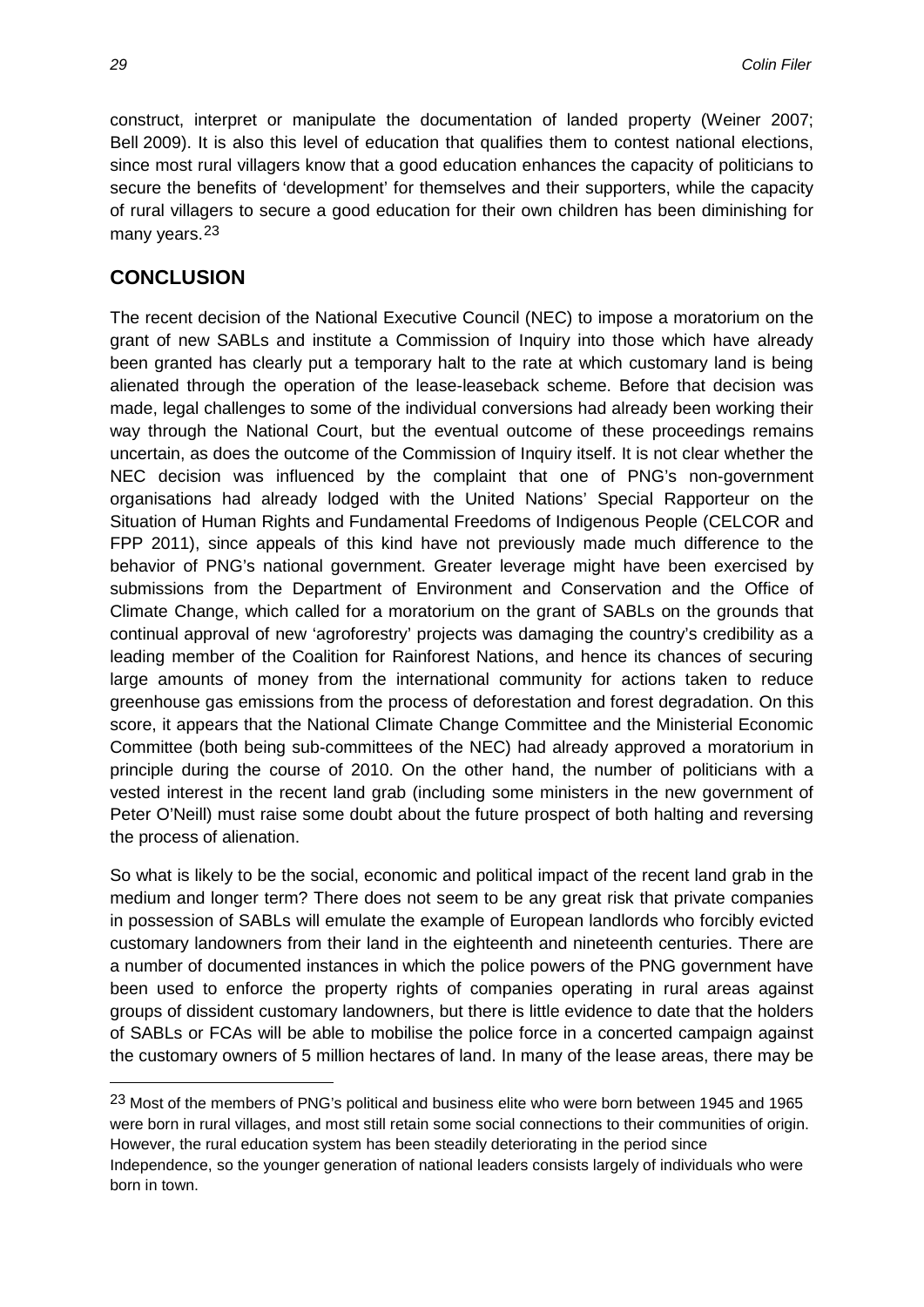little in the way of long-term change to current patterns of land use by the customary owners, especially in those areas where 'agroforestry' projects turn out to involve a year or two of logging and nothing much else. If the promise of large-scale agricultural development does not materialise, those customary landowners who were persuaded to part with their land will surely be disappointed, while those who never gave their informed consent in the first place will have the opportunity to ridicule their more gullible neighbours. The main problem is that the State is accustomed to grant Timber Permits, Mining Leases, and Petroleum Development Licences to foreign investors for long periods of time, and has evolved a set of policies which entail the redistribution of a substantial proportion of its tax revenues from these forms of investment to the customary owners of the land on which they occur (Filer 1998, 2005). It is not clear whether Section 11 of the *Land Act* entails the transfer of such entitlements to the holders of SABLs, but if the rights are not reserved in the original leases granted to the State, and if the leaseholders are able to maintain their political connections, the transfer may well be accomplished. If abuse of the lease-leaseback scheme then enables a few individuals to capture the lion's share of such 'landowner benefits' to the exclusion of the vast majority of the customary owners for any length of time, this will almost certainly provoke an upsurge of rural social unrest and civil disorder.

#### **Acknowledgments**

I thank Brian Aldrich (AKT Associates Ltd), Goodwill Amos (PNG Forest Authority), Damien Ase (PNG Centre for Environmental Law and Community Rights), Paul Barker (PNG Institute of National Affairs), Peter Dam (PNG Forest Management & Product Certification Service), Wari Iamo (PNG Department of Environment and Conservation), Sabrina Mustopo (McKinsey & Company), Ian Orrell (PNG Palm Oil Council), Basil Peutalo (Freedom Enterprises PNG), Bob Tate (PNG Forest Industries Association), Valentine Thurairajah (formerly United Nations Development Program), Michael Wood (James Cook University), and various colleagues and students at The Australian National University for their contributions to the argument made in this paper. Any errors of fact or interpretation are entirely my own responsibility.

#### **References**

- Aid/Watch, 1995. 'Papua New Guinea and the "Terrible Twins": PNG People Fight Back against the Structural Adjustment Program of the World Bank and IMF.' Woollahra (NSW): Aid/Watch.
- Anderson, T., 2003. 'A Grand Deceipt: The World Bank's Claims of "Good Governance" in Papua New Guinea.' Unpublished report to Australian Conservation Foundation and Centre for Environmental Law and Community Rights.
- Anderson, T. and G. Lee (eds), 2010. *In Defence of Melanesian Customary Land*. Sydney: Aid/Watch.
- AusAID (Australian Agency for International Development), 2006. *Pacific 2020: Challenges and Opportunities for Growth*. Canberra: AusAID.
- ———, 2008. *Making Land Work—Volume One: Reconciling Customary Land and Development in the Pacific*. Canberra: AusAID.
- Bell, J., 2009. 'Documenting Discontent: Struggles for Recognition in the Purari Delta of Papua New Guinea.' *Australian Journal of Anthropology* 20(1): 28-47.
- Bredmeyer, T., 1975. 'The Registration of Customary Land in Papua New Guinea.' *Melanesian Law Journal* 3: 267–87.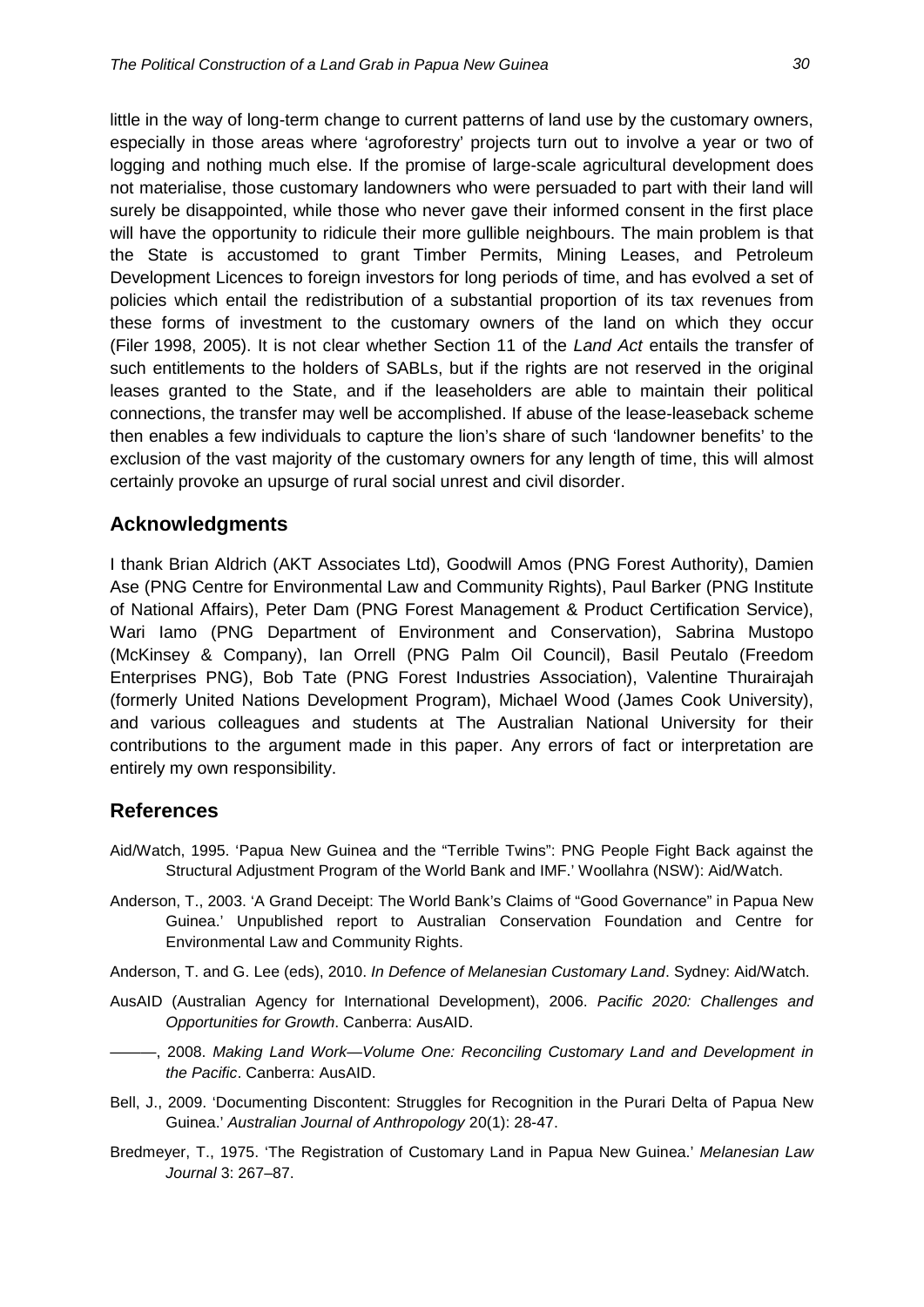- CELCOR (Centre for Environmental Law and Community Rights) and ACF (Australian Conservation Foundation), 2006. 'Bulldozing Progress: Human Rights Abuses and Corruption in Papua New Guinea's Large Scale Logging Industry.' Boroko and Carlton: CELCOR and ACF.
- CELCOR (Centre for Environmental Law and Community Rights) and FPP (Forest Peoples Programme), 2011. 'Violation of Indigenous Peoples' Property Right and the Right to Effective Remedy: The Rights of Corporations Privileged over the Rights of Customary Land Owners in Papua New Guinea.' Report to the Special Rapporteur on the Situation of Human Rights and Fundamental Freedoms of Indigenous People.
- Cotula, L., S. Vermeulen, R. Leonard and J. Keeley, 2010. 'Land Grab or Development Opportunity? Agricultural Investment and International Land Deals in Africa.' London: International Institute for Environment and Development, Food and Agriculture Organization of the United Nations and the International Fund for Agricultural Development.
- DDLL (DD Lumber Ltd), 2010. 'Environmental Permit Application to Discharge Waste: Mukas-Melkoi Large Scale Integrated Agriculture Project.' Unpublished report to PNG Department of Environment and Conservation.
- ENBPA (East New Britain Provincial Administration), 2005. 'A New Focus: Pomio District Development Plan 2005-2010.' Palmalmal: ENBPA.
- Filer, C., 1997. 'A Statistical Profile of the Log Export Industry.' In C. Filer (ed.), *The Political Economy of Forest Management in Papua New Guinea.* Boroko: PNG National Research Institute (Monograph 32).
- ———, 1998. *Loggers, Donors and Resource Owners*. London: International Institute for Environment and Development in association with the National Research Institute (Policy That Works for Forests and People, Papua New Guinea Country Study).
- ———, 2000. *The Thin Green Line: World Bank Leverage and Forest Policy Reform in Papua New Guinea*. Port Moresby and Canberra: National Research Institute and Australian National University.
- ———, 2004. 'A Serious Case of Conditionality: The World Bank Gets Stuck in the Forests of PNG.' *Development Bulletin* 65: 95-99.
- ———, 2005. 'The Role of Land-Owning Communities in Papua New Guinea's Mineral Policy Framework.' In E. Bastida, T. Wälde and J. Warden-Fernández (eds), *International and Comparative Mineral Law and Policy: Trends and Prospects*. The Hague: Kluwer Law International.
- ———, 2010. 'Impacts of Rural Industry on the Native Forests of Papua New Guinea.' *Pacific Economic Bulletin* 25(3): 135–53.
- ———, 2011. 'The New Land Grab in Papua New Guinea: A Case Study from New Ireland Province.' Canberra: Australian National University, College of Asia and the Pacific, State Society and Governance in Melanesia Program (Discussion Paper 2011/2).
- Gosarevski, S., H. Hughes and S. Windybank, 2004. 'Is Papua New Guinea Viable?' *Pacific Economic Bulletin* 19(1): 134–48.
- GL (Gilford Ltd) and MHL (Memalo Holdings Ltd), 2008. 'A Development Plan for the Establishment of Oil Palm and Forest Plantations in the Sigite-Mukus Consolidated Land Area.' Unpublished report.
- GPNG (Government of Papua New Guinea), 1973. 'Report of the Commission of Inquiry into Land Matters.' Port Moresby: Government Printer.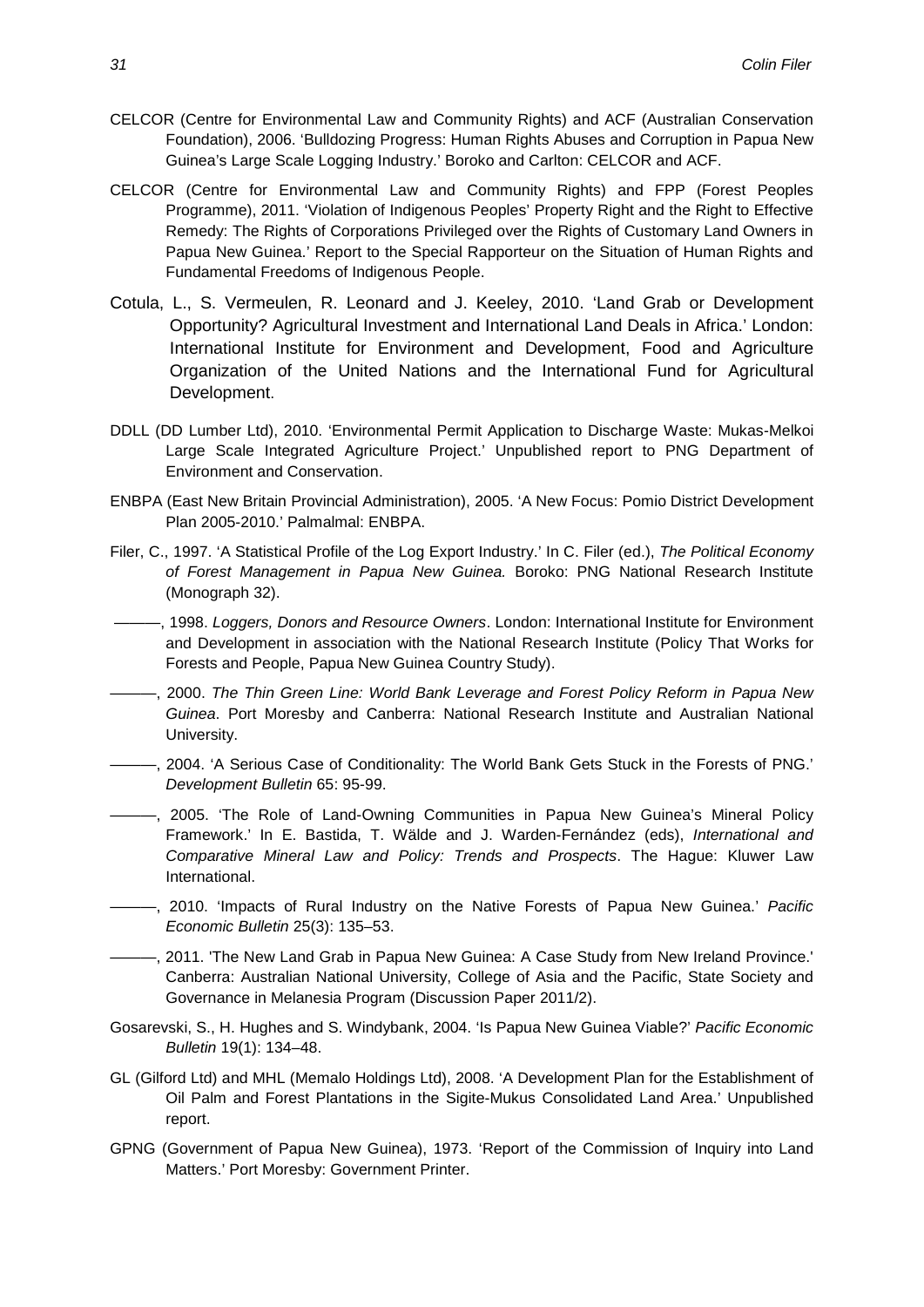- $-$ , 1991. 'National Forest Policy.' Hohola: PNG Ministry of Forests.
- ———, 1993. 'National Forestry Development Guidelines.' Hohola: PNG Ministry of Forests.
- ———, 1995. 'Papua New Guinea Logging Code of Practice.' Boroko: PNG Forest Authority and PNG Department of Environment and Conservation.
- ———, 2000a. 'Mukus Tolo (East New Britain Province).' Port Moresby: PNG Independent Forestry Review Team (Individual Project Review Report 3).
- ———, 2000b. 'Trans Vanapa (Central Province).' Port Moresby: PNG Independent Forestry Review Team (Individual Project Review Report 5).
- ———, 2007a. *National Agriculture Development Plan 2007–2016* (2 volumes). Port Moresby: Ministry of Agriculture and Livestock.
- ———, 2007b. *The National Land Development Taskforce Report: Land Administration, Land Dispute Settlement, and Customary Land Development*. Port Moresby: National Research Institute (Monograph 39).
- ———, 2008a. 'Guidelines for Preparation and Submission of Project Proposals for Forest Clearing Authority Applications for Agriculture or Other Land Use Development.' Boroko: PNG Forest Authority.
- ———, 2008b. 'Review of Incorporated Land Groups & Design of a System of Voluntary Customary Land Registration.' Boroko: PNG Constitutional and Law Reform Commission.
- ———, 2009. 'National Forestry Development Guidelines.' Hohola: PNG Forest Authority.
- ———, 2010a. 'Climate-Compatible Development for Papua New Guinea: Second Draft.' Port Moresby: Draft policy document.
- ———, 2010b. 'Papua New Guinea Development Strategic Plan 2010-2030.' Waigani: PNG Department of National Planning and Monitoring.
- Greenpeace, 2004. 'The Untouchables: Rimbunan Hijau's World of Forest Crime & Political Patronage.' Amsterdam: Greenpeace International.
- Holzknecht, H., 1999. 'Customary Property Rights and Economic Development in Papua New Guinea.' In T. van Meijl and F. von Benda-Beckmann (eds), *Property Rights and Economic Development: Land and Natural Resources in Southeast Asia and Oceania*. London and New York: Kegan Paul International.
- ITS Global, 2006. 'The World Bank and Forestry in PNG.' Melbourne: ITS Global for Rimbunan Hijau.
- ———, 2007. 'The Economic Contribution of Rimbunan Hijau's Forestry Operations in Papua New Guinea.' Melbourne: ITS Global for Rimbunan Hijau.
- ———, 2010. 'A 'REDD+iness' Program for Papua New Guinea: A Strategy to Promote Sustainability and Growth.' Melbourne: ITS Global for PNG Forest Industries Association.
- Jones, L.T. and P.A. McGavin, 2001. *Land Mobilisation in Papua New Guinea*. Canberra: Asia Pacific Press.
- Kavanamur, D., 1998. 'The Politics of Structural Adjustment in Papua New Guinea.' In P. Larmour (ed.), *Governance and Reform in the South Pacific*. Canberra: Australian National University, National Centre for Development Studies (Pacific Policy Paper 23).
- Lakau, A.A.L., 1997. 'Customary Land Tenure, Customary Landowners and the Proposals for Customary Land Reform in Papua New Guinea.' *Anthropological Forum* 7(4): 529–47.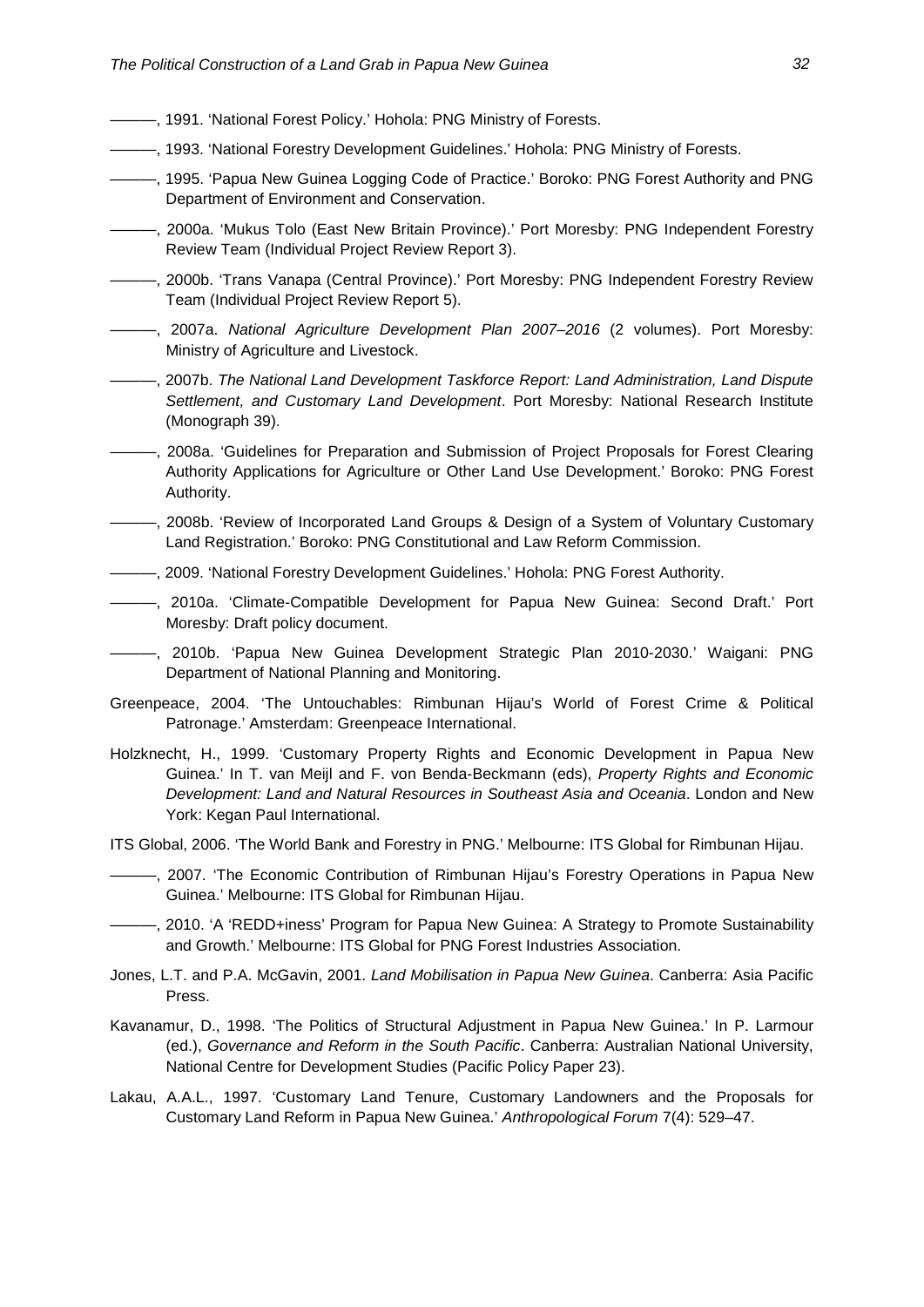- Larmour, P., 1991. 'Registration of Customary Land: 1952-1987.' In P. Larmour (ed.), *Customary Land Tenure: Registration and Decentralisation in Papua New Guinea*. Port Moresby: National Research Institute (Monograph 29).
- Lea, D., 2002. 'Are There Advantages to Maintaining Customary Land Tenure in Papua New Guinea?' *Pacific Economic Bulletin* 17(2): 42–55.
- Levantis, T. and C. Yala, 2008. 'Breaking Away from the Land Policy Stalemate.' *Pacific Economic Bulletin* 23(1): 99–110.
- Manning, M., 2008. 'The Paths to Land Policy Reform in Papua New Guinea and Vanuatu.' In AusAID (ed.), *Making Land Work—Volume Two: Case Studies on Customary Land and Development in the Pacific*. Canberra: AusAID.
- McCrea, P., 2009. 'Oil Palm Sector Situation and Perception Assessment: Papua New Guinea.' Unpublished report to World Bank and Oil Palm Industry Corporation.
- MHL (Memalo Holdings Ltd) and GL (Gilford Ltd), n.d. 'Environmental Impact Statement: Sigite-Mukus Integrated Rural Development Project, East New Britain Province.' Unpublished report to PNG Department of Environment and Conservation.
- MHL (Memalo Holdings Ltd) and STDIL (Sumas Timber & Development International Ltd), 2006. 'An Environment Inception Report for Sigite-Mukus Rural Integrated Development Project.' Unpublished report to PNG Department of Environment and Conservation.
- Moore, E., 2011. 'The Administration of Special Purpose Agricultural and Business Leases: Customary Land and the Lease-Lease-Back System.' Boroko: PNG National research Institute (Discussion Paper 118).
- NN98L (Nasyl No. 98 Ltd), n.d. 'The Environmental Impact Statement of the Baina Agroforestry Project, Central Province, Papua New Guinea.' Unpublished report to PNG Department of Environment and Conservation.
- Oliver, N., 2001. 'Lease, Lease-Back: An Instrument for Forestry?' In C. Hunt (ed.), *Production, Privatisation and Preservation in Papua New Guinea Forestry*. London: International Institute for Environment and Development.
- PAPL (Pulie-Anu Plantation Ltd) and MIL (Monarch Investments Ltd), n.d. 'Environmental Inception Report: Pulie-Anu Oil Palm Project, West New Britain Province.' Unpublished report to PNG Department of Environment and Conservation.
- Ploeg, A., 1999. 'Land Tenure and the Commercialisation of Agriculture in Papua New Guinea.' In T. van Meijl and F. von Benda-Beckmann (eds), *Property Rights and Economic Development: Land and Natural Resources in Southeast Asia and Oceania*. London and New York: Kegan Paul International.
- RSPO (Roundtable on Sustainable Palm Oil), 2008. 'The Roundtable on Sustainable Palm Oil (RSPO) PNG National Implementation Working Group (PNG NIWG): Indicators and Guidance Required to Establish the RSPO Principles and Criteria.' Zurich: RSPO.
- SGS PNG Ltd, 2008. 'Log Exports by Project Site (Volume and Value) for December 2007, and Year to Date.' Port Moresby: Unpublished report to PNG Forest Authority and Internal Revenue Commission.
- ———, 2009. 'Log Exports by Project Site (Volume and Value) for December 2007, and Year to Date.' Port Moresby: Unpublished report to PNG Forest Authority and Internal Revenue Commission.
- ———, 2010. 'Log Exports by Project Site (Volume and Value) for December 2009, and Year to Date.' Port Moresby: Unpublished report to PNG Forest Authority and Internal Revenue Commission.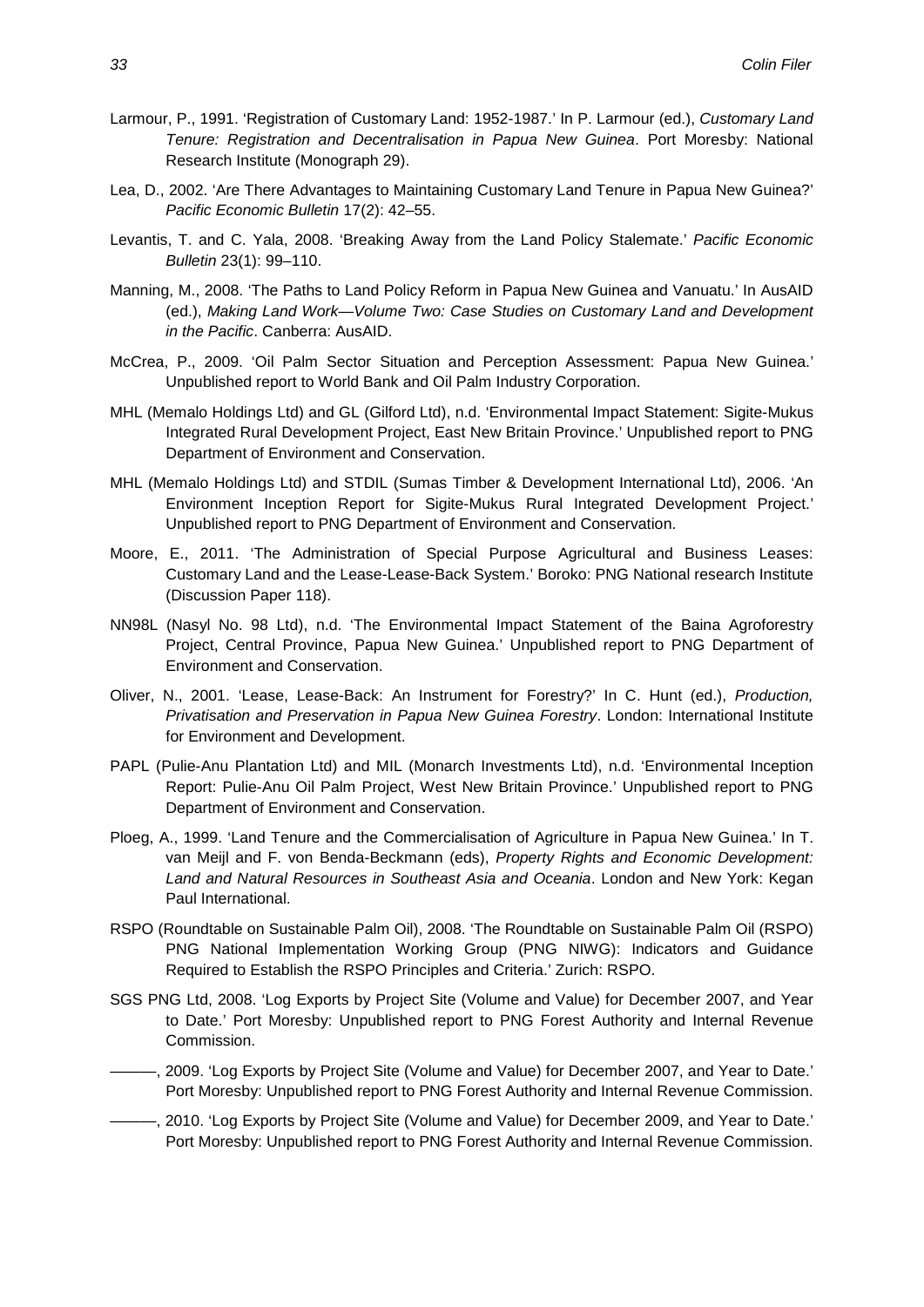- -, 2011. 'Log Exports by Project Site (Volume and Value) for December 2010, and Year to Date.' Port Moresby: Unpublished report to PNG Forest Authority and Internal Revenue Commission.
- Thompson, H. and S. MacWilliam, 1992. *The Political Economy of Papua New Guinea*. Manila and Wollongong: Journal of Contemporary Asia Publishers.
- Ward, A., 1983. 'The Commission of Inquiry into Land Matters 1973: Choices, Constraints and Assumptions.' *Melanesian Law Journal* 11: 1-13.
- Weiner, J.F., 2007. 'The Foi Incorporated Land Group: Group Definition and Collective Action in the Kutubu Oil Project Area, Papua New Guinea.' In J.F. Weiner and K. Glaskin (eds), *Customary Land Tenure and Registration in Australia and Papua New Guinea: Anthropological Perspectives*. Canberra: ANU E Press (Asia-Pacific Environment Monograph 3).
- World Bank, 2006. 'Note on Cancelled Operation on an IBRD Loan in the Amount of US\$17.36 Million Equivalent and a GEF Grant in the Amount of US\$17.00 Million Equivalent to the Independent State of Papua New Guinea for a Forestry and Conservation Project.' Washington (DC): World Bank.
- ———, 2010. *Rising Global Interest in Farmland: Can It Yield Sustainable and Equitable Benefits?* Washington (DC): World Bank.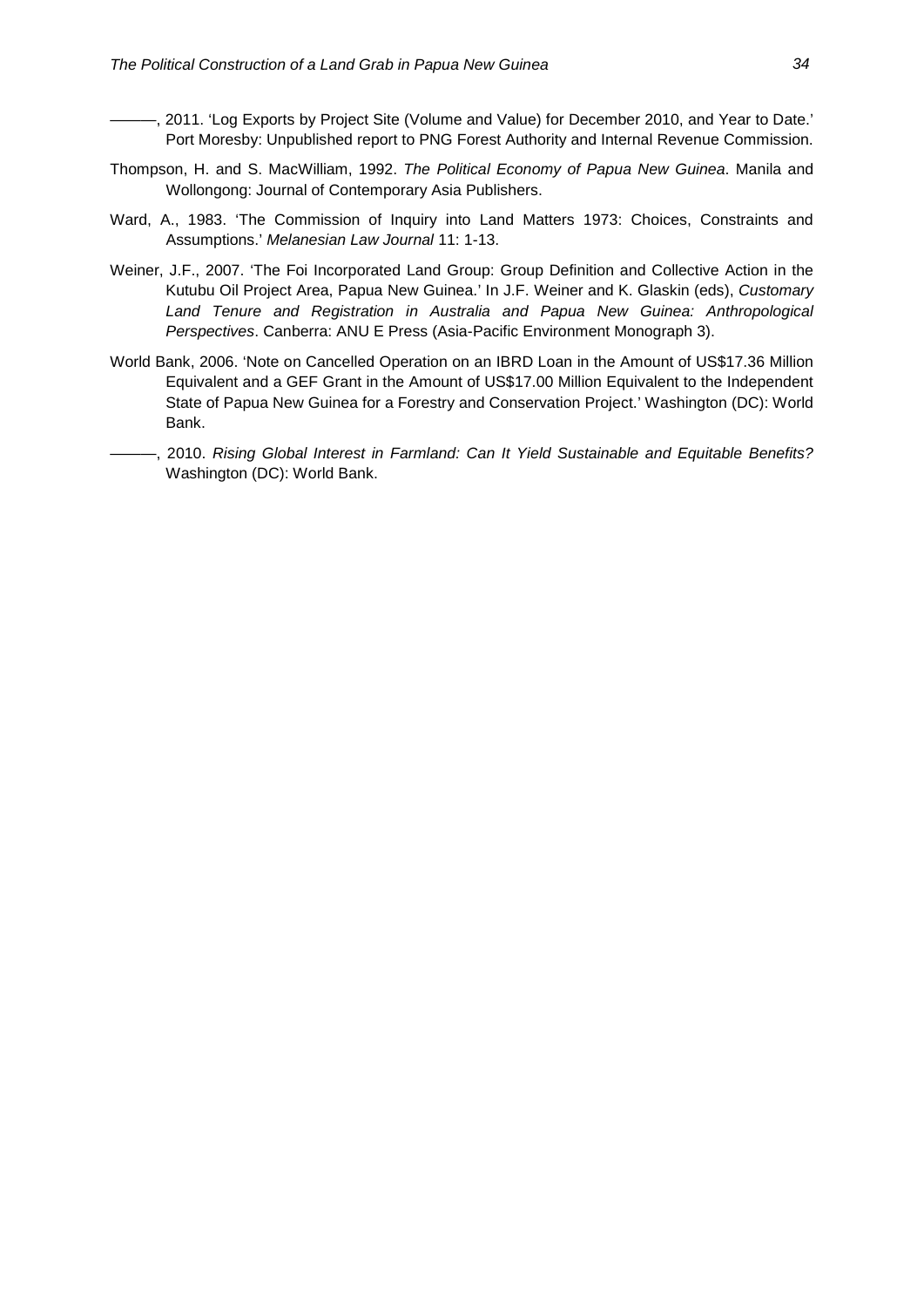| <b>Province</b>   | <b>Gazettal</b>                | <b>Grantee</b>                     | <b>Hectares</b> | Yrs |
|-------------------|--------------------------------|------------------------------------|-----------------|-----|
| <b>WESTERN</b>    | 28/04/09 (G78)                 | Tumu Timber Development Ltd        | 790,800.00      | 99  |
|                   | 30/10/09 (G217)                | La-ali Ivestments Ltd              | 7,170.00        | 70  |
|                   | 30/10/09 (G217)                | Mudau Investment Ltd               | 10,450.00       | 70  |
|                   | $30/10/09$ (G217) <sup>1</sup> | Godai Land Group Inc.              | 15,153.00       | 70  |
|                   | 30/10/09 (G217)                | Hauwabe Holdings Ltd               | 11,110.00       | 70  |
|                   | 30/10/09 (G217)                | Foifoi Ltd                         | 33,900.00       | 70  |
|                   | 24/09/10 (G218)                | Tosigiba Investments Ltd           | 632,538.00      | 99  |
|                   | 24/09/10 (G218) <sup>2</sup>   | Northeast West Investments Ltd     | 619,759.00      | 99  |
| <b>GULF</b>       | 03/07/03 (G86)                 | Vailala Oil Palm Ltd               | 11,800          | 99  |
|                   | 22/09/06 (G186)                | Perpetual Shipping Ltd             | 283.29          | 50  |
|                   | 03/08/07 (G115)                | Koaru Resource Owners Co. Ltd      | 59,460.00       | 99  |
|                   | 09/01/08 (G3)                  | Wowobo Oil Palm Ltd                | 23,180.00       | 99  |
|                   | 18/02/09 (G31)                 | East Wai Oil Palm Ltd              | 21,108.00       | 99  |
|                   | 18/02/09 (G31)                 | Arowa Oil Palm Ltd                 | 12,341.00       | 99  |
|                   | 25/01/11 (G19)                 | Purari Development Association Ltd | 656,034.00      | 99  |
| <b>CENTRAL</b>    | 28/10/05 (G157)                | Baina Agro-Forest Ltd              | 42,100.00       | 40  |
|                   | 01/02/07 $(G15)^3$             | Changhae Tapioka (PNG) Ltd         | 12,912.64       | 40  |
|                   | 03/05/07 (G68)                 | Yumi Resources Ltd                 | 115,000.00      | 99  |
|                   | 22/11/07 (G182)                | Mekeo Hinterland Holdings Ltd      | 116,400.00      | 99  |
|                   | 01/09/08 (G152)                | Atabeda Agro Forest Ltd            | 11,700.00       | 99  |
|                   | 29/07/10 (G170)                | Veadi Holdings Ltd                 | 1,057.45        | 99  |
| NAT. CAPITAL      | 12/12/05 (G184)                | Roselaw Ltd                        | 25.11           | 99  |
|                   | 14/01/10 $(G7)^2$              | Konekaru Holdings Ltd              | 555.00          | 99  |
| <b>ORO</b>        | 19/02/07 (G23)                 | Okena Goto Karato Dev. Corp. Ltd   | 28,100.00       | 99  |
|                   | 08/01/09 (G4) <sup>4</sup>     | Musida Holdings Ltd                | 211,600.00      | 99  |
|                   | 30/09/10 (G228)                | Musa Valley Management Co. Ltd     | 320,060.00      | 99  |
| S. HIGHLANDS      | 16/12/10 (G305)                | Hewai Investment Ltd               | 358.00          | 99  |
| W. HIGHLANDS      | 29/07/10 (G160)                | Porom Coffee Ltd                   | 24.10           | 99  |
|                   | 05/08/10 (G170)                | Kemend Kelba Kei Investment Ltd    | 41.30           | 99  |
| <b>MOROBE</b>     | 21/09/06 (G83) <sup>5</sup>    | <b>Zifasing Cattle Ranch</b>       | 8,374.23        | 50  |
| <b>MADANG</b>     | 14/03/11 (G67)                 | <b>Urasir Resources Ltd</b>        | 112,400.00      | 99  |
| <b>EAST SEPIK</b> | 15/02/07 (G22)                 | <b>Brilliant Investment Ltd</b>    | 25,600.00       | 99  |
|                   | 14/08/08 (G145) <sup>6</sup>   | Sepik Oil Palm Plantation Ltd      | 116,840.00      | 99  |
|                   | 23/04/10 (G38)                 | Mapsera Development Corp. Ltd      | 54,384.00       | 99  |
|                   | 04/04/11 (G86)                 | Nungawa Rainforest Management Ltd  | 109.58          | 99  |

## **ANNEX 1: Leasebacks to private companies from July 2003 to April 2011.**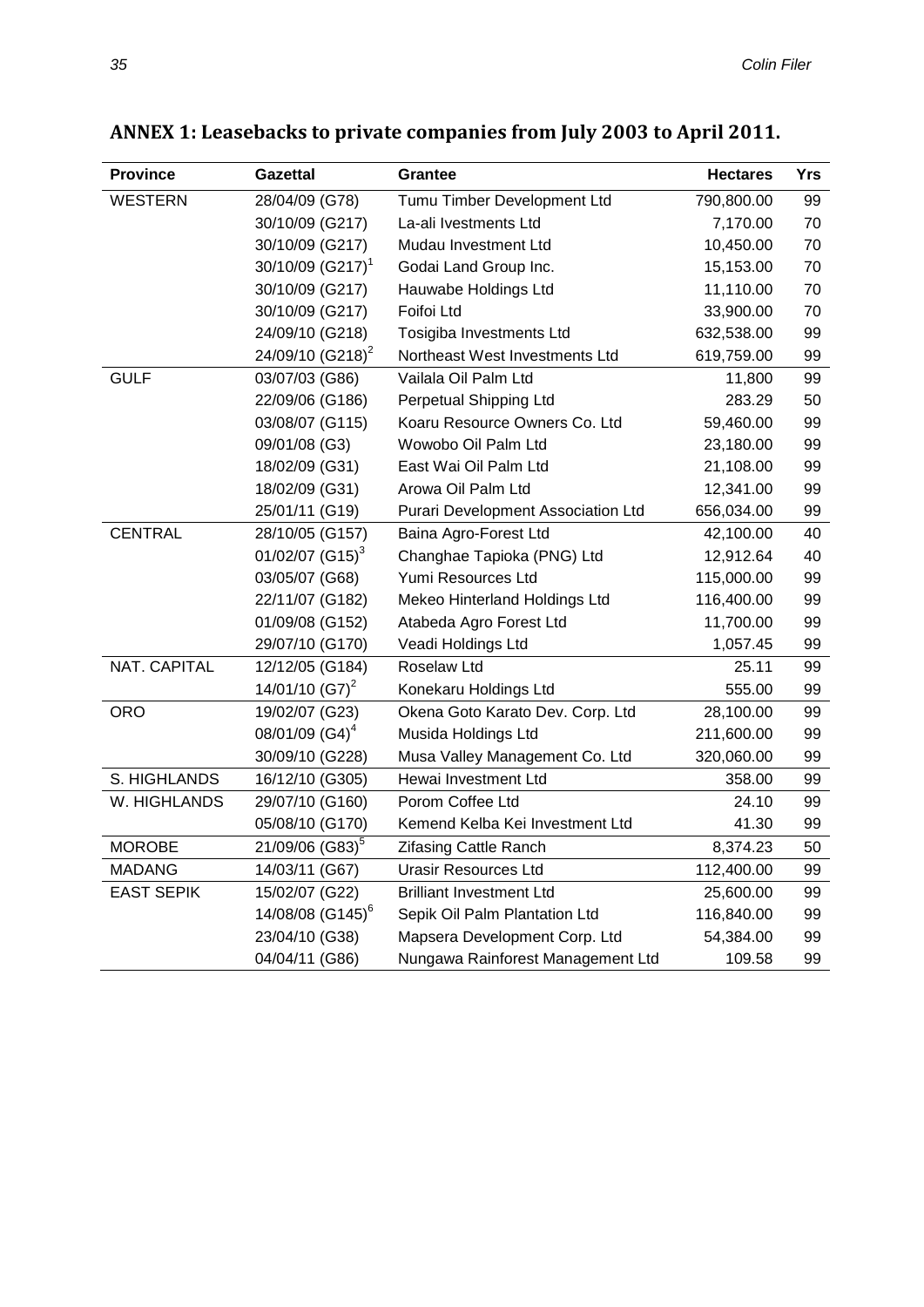#### **ANNEX 1 (continued).**

| <b>Province</b>    | <b>Gazettal</b>              | Grantee                              | <b>Hectares</b> | Yrs |
|--------------------|------------------------------|--------------------------------------|-----------------|-----|
| <b>WEST SEPIK</b>  | 20/07/06 (G143)              | Vanimo Jaya Ltd & One Uni Dev. Corp. | 47,626.00       | 99  |
|                    | 14/07/08 (G124)              | Bewani Oil Palm Development Ltd      | 139,909.00      | 99  |
|                    | 01/04/09 (G58)               | <b>Nuku Resources Ltd</b>            | 239,810.00      | 99  |
|                    | 23/04/10 (G38)               | West Maimai Investments Ltd et al.   | 149,000.00      | 99  |
|                    | 15/10/10 (G243)              | Wammy Ltd                            | 105,200.00      | 99  |
|                    | 30/11/10 (G284)              | Ainbai-Elis Holding Ltd              | 22,850.00       | 99  |
|                    | 27/01/11 (G22)               | Ossima Resources Ltd                 | 31,430.00       | 99  |
| <b>NEW IRELAND</b> | 07/12/06 (G224)              | Cassava Etagon Holdings Ltd          | 20,000.00       | 99  |
|                    | 28/12/06 (G234)              | <b>Emirau Trust Ltd</b>              | 3,384.38        | 99  |
|                    | 17/10/07 (G161)              | Rakubana Development Pty Ltd         | 24,581.00       | 99  |
|                    | 17/10/07 (G161)              | <b>Tabut Ltd</b>                     | 11,864.00       | 99  |
|                    | 17/10/07 (G161)              | Umbakul Ltd                          | 25,108.00       | 99  |
|                    | 17/10/07 (G161)              | Central New Hanover Ltd              | 56,592.00       | 99  |
| E.N. BRITAIN       | 03/05/04 (G42) <sup>5</sup>  | <b>Trukake Ltd</b>                   | 120.70          | 99  |
|                    | 14/10/04 (G113) <sup>5</sup> | Barava Ltd                           | 244.70          | ??  |
|                    | 09/07/08 (G120)              | Pomata Investment Ltd                | 15,000.00       | 99  |
|                    | 09/07/08 (G120)              | Nakiura Investment Ltd               | 16,100.00       | 99  |
|                    | 09/07/08 (G120)              | Ralopal Investment Ltd               | 11,300.00       | 99  |
|                    | 14/08/08 (G145)              | Rera Holdings Ltd                    | 68,300.00       | 99  |
|                    | 10/12/09 (G245)              | Unung Sigite Ltd                     | 13,000.00       | 99  |
|                    | 26/02/10 (G37) <sup>2</sup>  | Tiriu Timbers Ltd                    | 53,480.00       | 99  |
| W.N. BRITAIN       | 06/01/05 (G1)                | Lolokoru Estates Ltd                 | 1,750.00        | 45  |
|                    | 16/06/06 (G120)              | <b>Pulie Anu Plantation Ltd</b>      | 46,233.00       | 99  |
|                    | 18/03/08 (G45)               | Akami Oil Palm Estate Ltd            | 231.20          | 99  |
|                    | 07/04/08 (G54)               | Akami Oil Palm Estate Ltd            | 345.75          | 99  |
|                    | 25/09/08 (G174) <sup>7</sup> | Akivriu Ltd                          | 6,111.00        | 99  |
|                    | 25/09/08 (G174) <sup>7</sup> | Ivaga Ourouino-Masinamta Ltd         | 10,741.00       | 99  |
|                    | 25/09/08 (G174) <sup>7</sup> | Polopo Ltd                           | 8,328.00        | 99  |
|                    | 25/09/08 (G174) <sup>7</sup> | Kavun Ltd                            | 7,161.00        | 99  |
|                    | 25/09/08 (G174) <sup>7</sup> | Gogoranto Ltd                        | 8,893.00        | 99  |

#### **Notes**

 $1$  Apparent leaseback to ILG but evidently part of larger package leased back to private companies.

 $2$  Two separate leases with combined area shown in table.

 $3$  Seven separate leases with combined area shown in table.

4 Revoked by order of National Court (10/02/10).

5 Land in question may not be customary land.

 $6$  Leaseback repeated by G154 (02/09/08).

 $7$  Land in question appears to be covered by previous lease to Pulie Anu Plantation Ltd (16/06/06).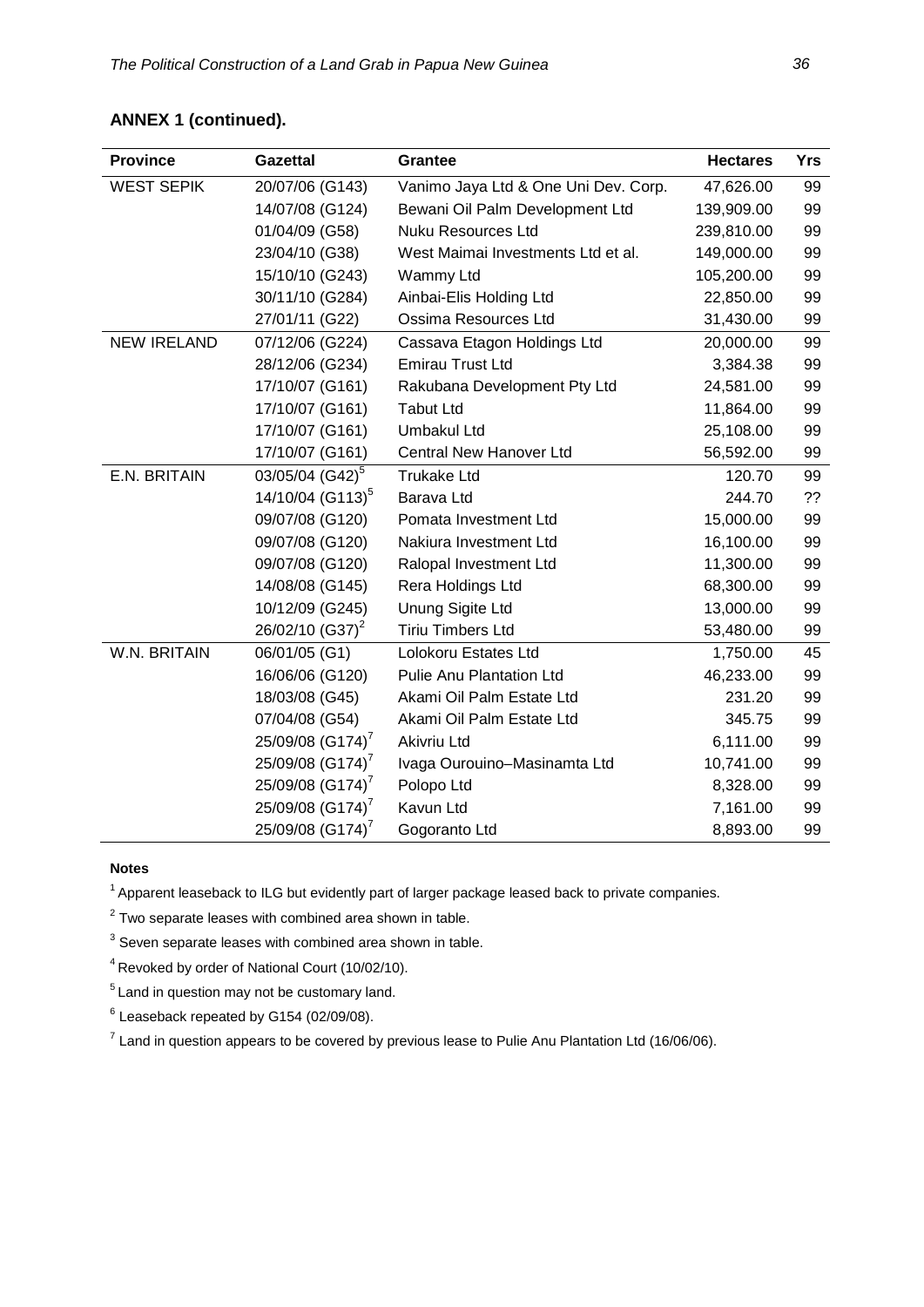### **ANNEX 2: Extract from press statement issued by the Office of the Acting Prime Minister and Minister for Immigration, Honourable Sam Abal, as published in the** *Sunday Chronicle***, 3 July 2011.**

Acting Prime Minister Sam Abal today announced brief details of the Commission of Inquiry (COI) into the controversial Special Agriculture Business Leases (SABL)……

"The Commission is given three (3) months to complete this task and present their Report to me for presentation to Parliament as required under the Commission of Inquiry Act.

"I have given direction for the Commission to commence the inquiry on the 12 of July and complete the inquiry at the end of September 2011. I have instructed the Chief Secretary to Government to facilitate this task," he said.

The Department of Prime Minister and NEC under the newly created Commission of Inquiry & Investigation Branch will provide all the necessary administrative and secretariat support to the SPABLs [sic] Commission of Inquiry while the Department of Justice will be called up to provide legal expertise during the course of this inquiry. This is an important government initiative and I want total support from the bureaucrats......

The Acting Prime Minister said given the controversial nature of SABL issue and impact on cultural ownership rights of the people of Papua New Guinea as well as the extent of abuse and public outcry it has attracted, the government has considered it necessary to institute a COl.

The Terms of Reference (TOR) for the Commission of Inquiry are as follows:

- 1) Determine the legal authority for the insurance of SABL.
- 2) Determine the procedure for the issuance of SABL in accordance with the legal authority if any.
- 3) Inquire into the confirm the number of SABL issued to date and particulars of each including:
	- i. Location;
	- ii. Customary ownership whether there are any disputes regarding SABL;
	- iii. Prior consent and approval by customary landowners for the issue of SABL over the particular customary land the subject of each SABL;
	- iv. In whose name the title to the SABL is held;
	- v. If not in the customary landowners name then in whose name is the particular SABL title held;
	- vi. If not in the customary landowners name then by what authority whether lawful for the titl[e] to be held by a non-customary landowner of the land the subject of the particular SABL; and
	- vii. If all of the matters in the preceding subparagraphs (i) to (vi) involved duly granted approvals and permits from the Department of Agriculture and Livestock; Environment and Conservation; Lands and Physical Planning; and the Papua New Guinea Forest Authority.
- 4) Inquire into and determine if the requisite or subsequent approvals determine[d] under preceding Sub-paragraph 3(vi) were lawfully and duly obtained.
- 5) Inquire into and determine if Forest Clearance Authority (or FCA) in respect of each SABL compiled [sic] with the proportionate agriculture development input.
- 6) Inquire into and determine if FCA in respect of each SABL compiled [sic] with the [E]nvironmental Permit terms and conditions.